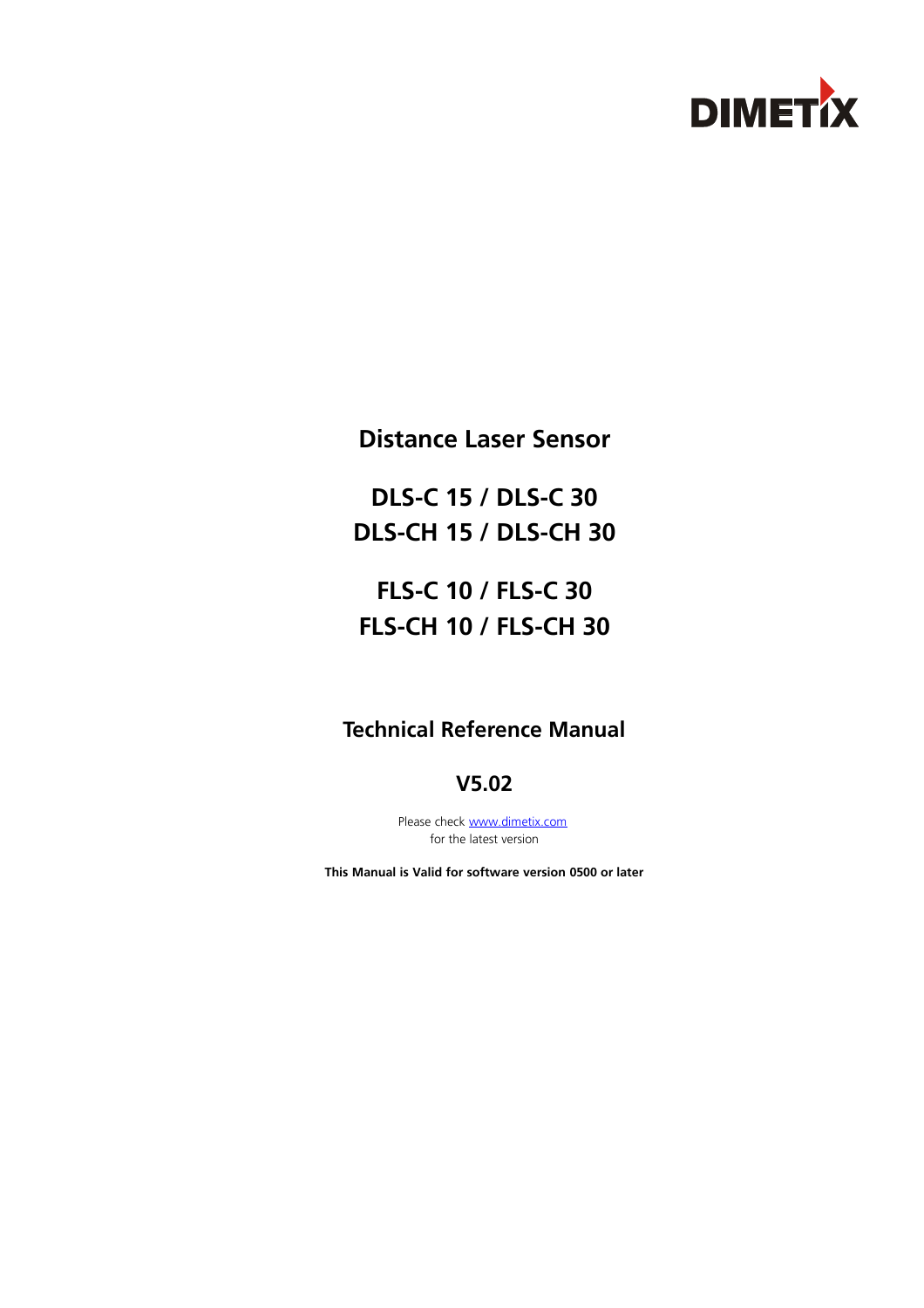

# **Table of Contents**

| . 22               |
|--------------------|
| $\dots$ 23         |
| .24                |
|                    |
|                    |
| . 24               |
|                    |
|                    |
| . 25               |
|                    |
| . 25               |
| . 26               |
| $\dots$ 26         |
|                    |
|                    |
| $\dots$ 27<br>. 27 |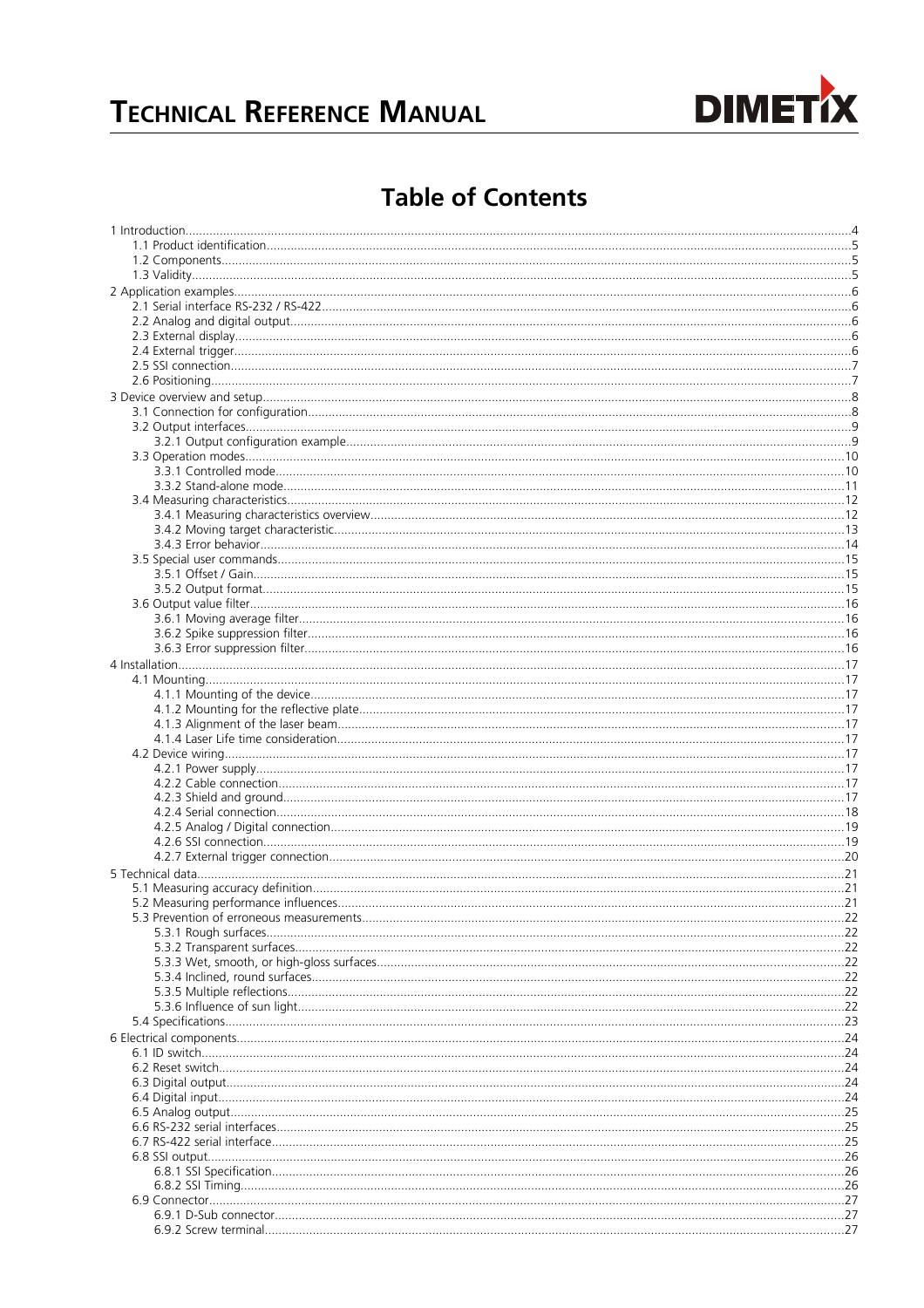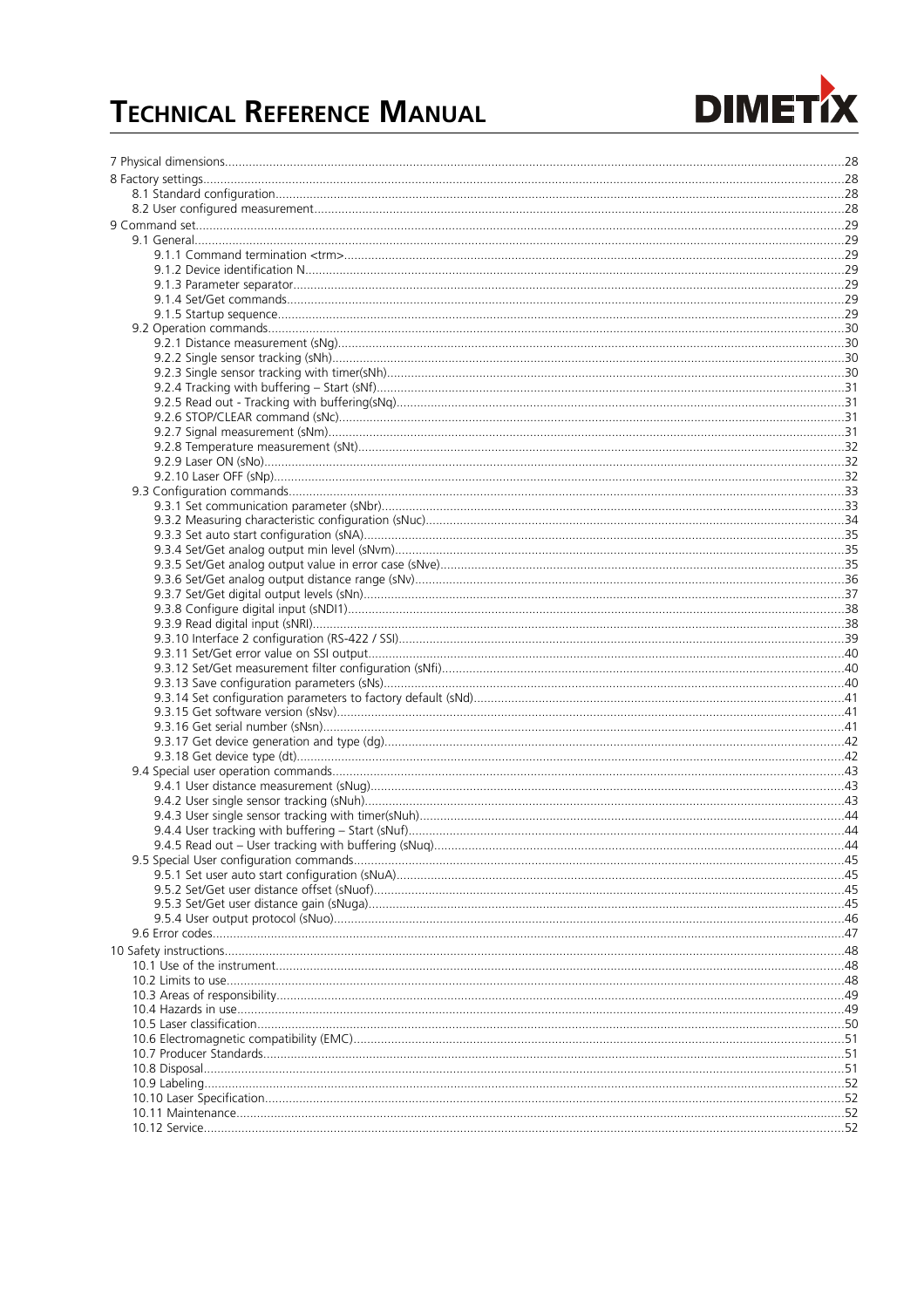

# **1 Introduction**

The DLS-C(H) and FLS-C(H) are powerful distance-measuring instruments for integration into industrial applications. They allow accurate and contactless distance measurement over a wide range using the reflection of a laser beam:



Fig. 1 Standard application

Key features

- Compatible with DIMETIX DLS-B(H) and DLS-A(H) Laser Distance Sensor
- Measurement range 0.05 to 500 m
- Serial interface (RS-232 and RS-422)
- SSI interface (FLS-C(H) only)
- Connection of up to 10 modules on a single RS-422 line
- Wide range power supply (9...30VDC), heating option (24...30VDC)
- Programmable analog output (0/4...20mA)
- Two programmable digital outputs (DO1 and DO2)
- Digital output for error signalization (DOE)
- One programmable digital input (DI1)
- ASCII protocol to control external displays
- D-Sub connector and screw terminal joint for easy connection of DLS-C(H) / FLS-C(H)
- IP65 (protected against ingress of dust and water)
- 4 LEDs for status signaling
- Complementary configuration software available at Dimetix web site [\(www.dimetix.com\)](http://www.dimetix.com/)
- Optional: Internal heater for device operation down to -40°C
- Laser class II (<0.95mW)
- Accessories for easy use of the sensor



**Use of controls or adjustments or performance of procedures other than those specified in this Technical Reference Manual may result in hazardous radiation exposure.**

|   | For easy startup with the DLS / FLS sensor, please use our free |  |
|---|-----------------------------------------------------------------|--|
| අ | configuration software from our web-page:                       |  |
|   | www.dimetix.com/UtilitySW                                       |  |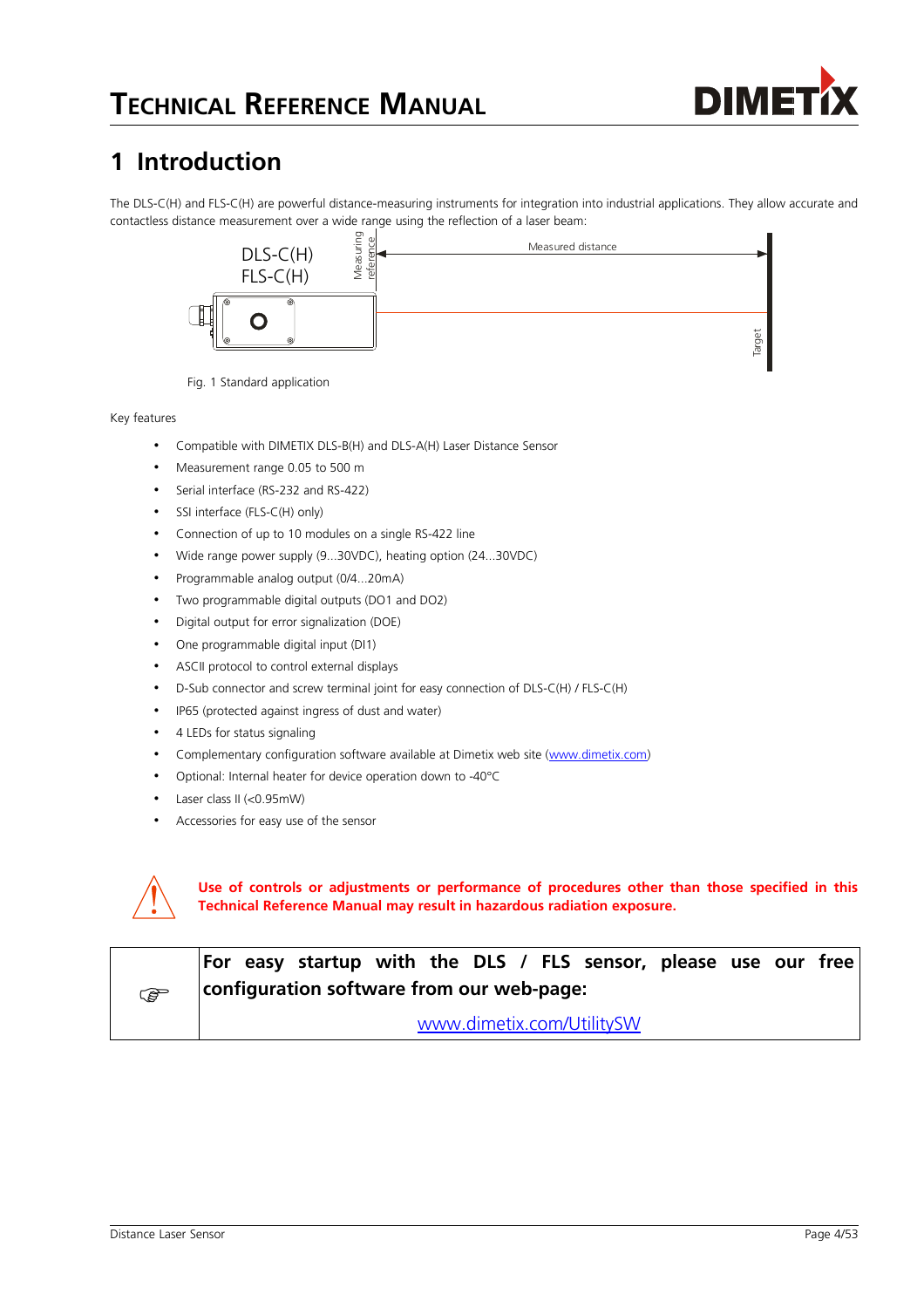

### **1.1 Product identification**

The product is identified by the label on the top of the sensor:

#### **DLS-C Version with a measurement rate of up to 6 Hz and a maximum measuring distance of 150m**

|                            | <b>Typical Accuracy</b>             |                                     |  |  |  |
|----------------------------|-------------------------------------|-------------------------------------|--|--|--|
|                            | 1.5 <sub>mm</sub>                   | 3.0 <sub>mm</sub>                   |  |  |  |
| Standard version           | <b>DLS-C 15</b><br>Part No.: 500622 | <b>DLS-C 30</b><br>Part No.: 500621 |  |  |  |
| Extended temperature range | DLS-CH 15<br>Part No.: 500624       | DLS-CH 30<br>Part No.: 500623       |  |  |  |

#### **FLS-C Version with a measurement rate of up to 250 Hz and a maximum measuring distance of 500m**

|                            | <b>Typical Accuracy</b>             |                                     |  |  |  |
|----------------------------|-------------------------------------|-------------------------------------|--|--|--|
|                            | 1.0 <sub>mm</sub>                   | 3.0 <sub>mm</sub>                   |  |  |  |
| Standard version           | <b>FLS-C 10</b><br>Part No.: 600502 | <b>FLS-C 30</b><br>Part No.: 600501 |  |  |  |
| Extended temperature range | FLS-CH 10<br>Part No.: 600504       | FLS-CH 30<br>Part No.: 600503       |  |  |  |

### **1.2 Components**



- **1 Status LEDs**
	- status signaling
- **2 15-Pin D-Sub connector** RS-422, RS-232, SSI , analog, digital output
- **3 Cable gland (M16 x 1.5mm)** for connection cable insertion
- **4 Cover** provides access to the screw terminal, Screwdriver-type is Torx T9



- **5 Reset switch** resets the DLS-C(H)/FLS-C(H) to default settings **6 Screw terminal** RS-422, RS-232, SSI, analog, digital output **7 ID switch** defines the **Device ID** for RS-422 operation
- **8 Laser beam outlet**
- **9 Receiver optics**
- **10 Product label**

see [10.9](#page-51-0) [Labeling](#page-51-0) on page [52](#page-51-0)

# **1.3 Validity**

This manual is valid for DLS-C(H) and FLS-C(H) devices with the following software version:

Interface software version: **0500 or later** Module software version: **0400 or later**

To get the software version use the command described in [9.3.15](#page-40-0) *[Get software version \(sNsv\)](#page-40-0)* on page [41](#page-40-0)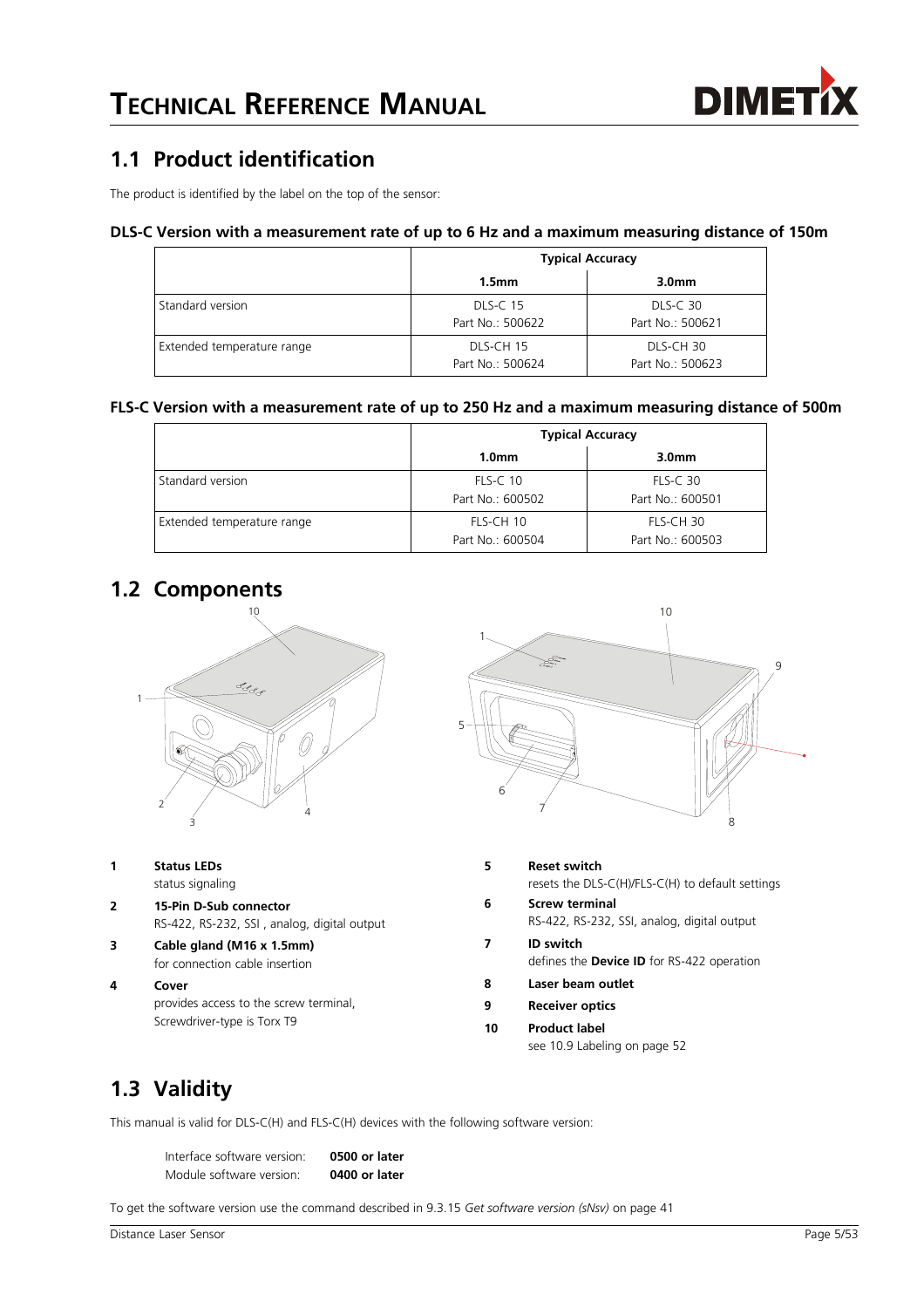

# **2 Application examples**

Since the configuration of the DLS-C(H)/FLS-C(H) is very flexible the device is usable in various situations. The following application examples give an idea of possible applications. Please visit [www.dimetix.com](http://www.dimetix.com/) for a detailed description of the mentioned application examples and check for additional application examples.

# **2.1 Serial interface RS-232 / RS-422**



While the RS-232 should be used for the configuration of the device (See [3.1](#page-7-0) [Connection for configuration](#page-7-0) on page [8\)](#page-7-0) the RS-422 is made for communication in industrial environment (See [3.3.1](#page-9-0) [Controlled mode](#page-9-0) on page [10](#page-9-0) and [4.2.4](#page-17-0) [Serial connection](#page-17-0) on page [18\)](#page-17-0).

Fig. [2](#page-5-0) shows the connection of multiple DLS-C(H)/FLS-C(H) devices to a Siemens S7 PLC. A detailed application note can be found on [www.dimetix.com.](http://www.dimetix.com/)

For RS-422 connections use twisted pair cables only!.

<span id="page-5-0"></span>Fig. 2: RS-422 connection to S7 PLC

# **2.2 Analog and digital output**



Activate the stand-alone mode [\(3.3.2](#page-10-1) [Stand-alone mode](#page-10-1) on page [11\)](#page-10-1) and the device is ready to use. It starts measuring after power on and updates the analog and digital output according to the configuration. See [9.3.4](#page-34-0) and the following chapters for the configuration commands.

Fig. 3: AO and DO connection

# <span id="page-5-1"></span>**2.3 External display**



If Display Mode is enabled, the DLS-C(H)/FLS-C(H) formats the measured distance as ASCII string, which is understood by External Displays with a serial interface. Since the DLS-C(H)/FLS-C(H) transfers this formatted string automatically on the serial interface after completing a measurement. Measurement results can be displayed on an external display without an additional controller. Check [www.dimetix.com](http://www.dimetix.com/) for a detailed application note.

The DLS-C(H)/FLS-C(H) includes the option of triggering measurements with an external switch or push button on Digital Input 1 (DI 1). Using the Digital Input DI 1

Fig. 4: External display connection

# **2.4 External trigger**



Fig. 5: Use digital input as external trigger

Please refer to [3.3.2.2](#page-10-0) [Manual start configuration](#page-10-0) on page [11](#page-10-0)

disables the Digital Output DO 1.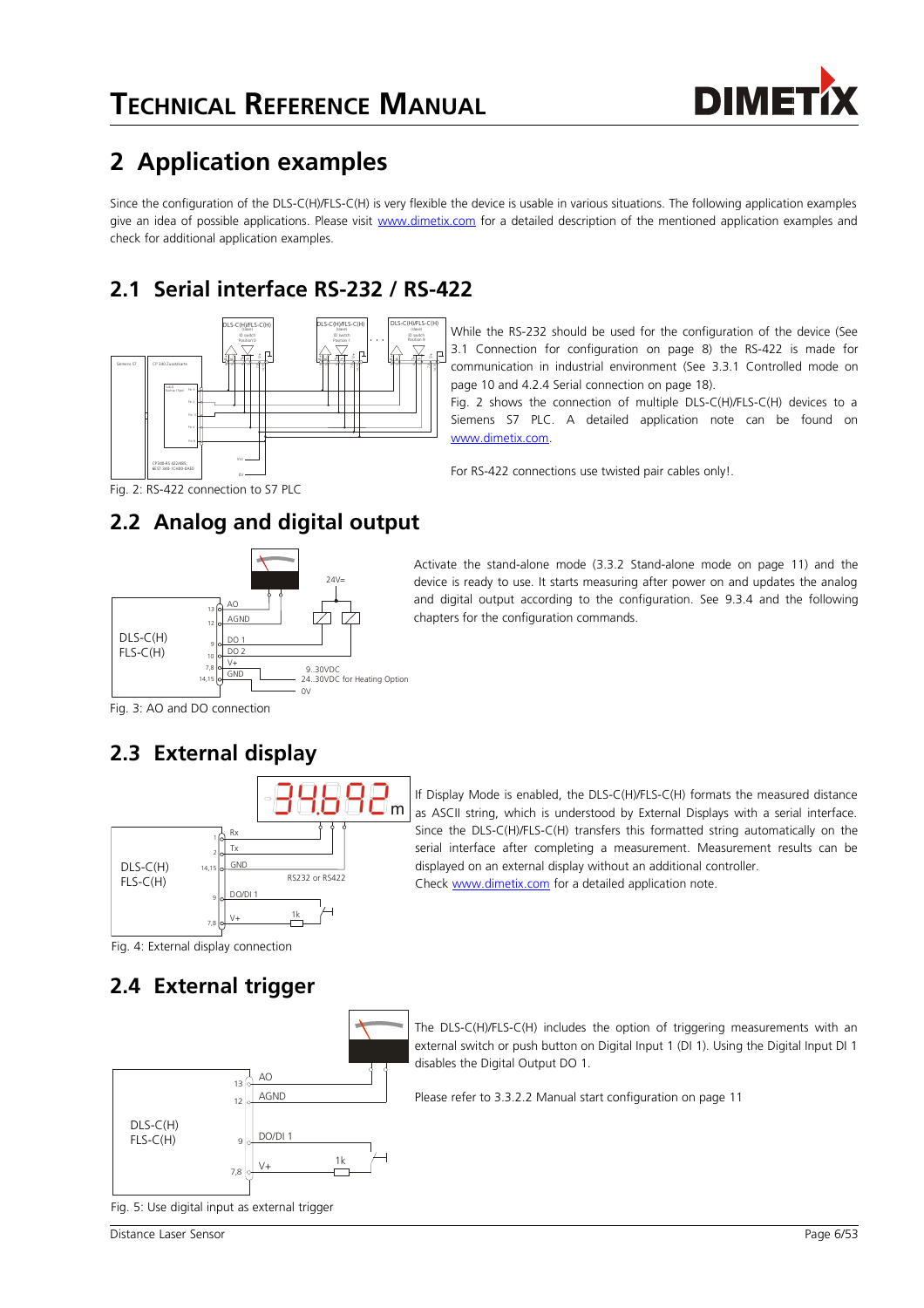

### **2.5 SSI connection**



Set the FLS-C(H) in stand-alone mode [\(3.3.2](#page-10-1) [Stand-alone mode](#page-10-1) on page [11\)](#page-10-1) and connect it to a SSI master as shown in Fig. [6.](#page-6-0) The measured distances are immediately available at the SSI output. See [9.3.10](#page-38-0) [Interface 2 configuration \(RS-](#page-38-0)[422 / SSI\)](#page-38-0) on page [39](#page-38-0) for the detailed command description.

Never connect the SSI master before the FLS-C(H) interface 2 is configured as SSI interface.

<span id="page-6-0"></span>Fig. 6: SSI connection example

## <span id="page-6-1"></span>**2.6 Positioning**



Fig. 7: Positioning application

The figure on the left shows a typical positioning application. In this application the SSI interface of the FLS-C(H) is directly connected to a position input of a motor drive. The drive controls the motor In such a way, that the sledge moves to the position given as set point by the PLC.

The encoder is used for security reasons to double check the movement by the Drive.

In this applications the FLS-C(H) uses the SSI interface [\(4.2.6](#page-18-0) [SSI](#page-18-0) [connection](#page-18-0) on page [19\)](#page-18-0) and the moving target characteristic [\(3.4.2](#page-12-0) [Moving target characteristic](#page-12-0) on page [13.](#page-12-0)

Please check on [www.dimetix.com](http://www.dimetix.com/) for detailed application notes.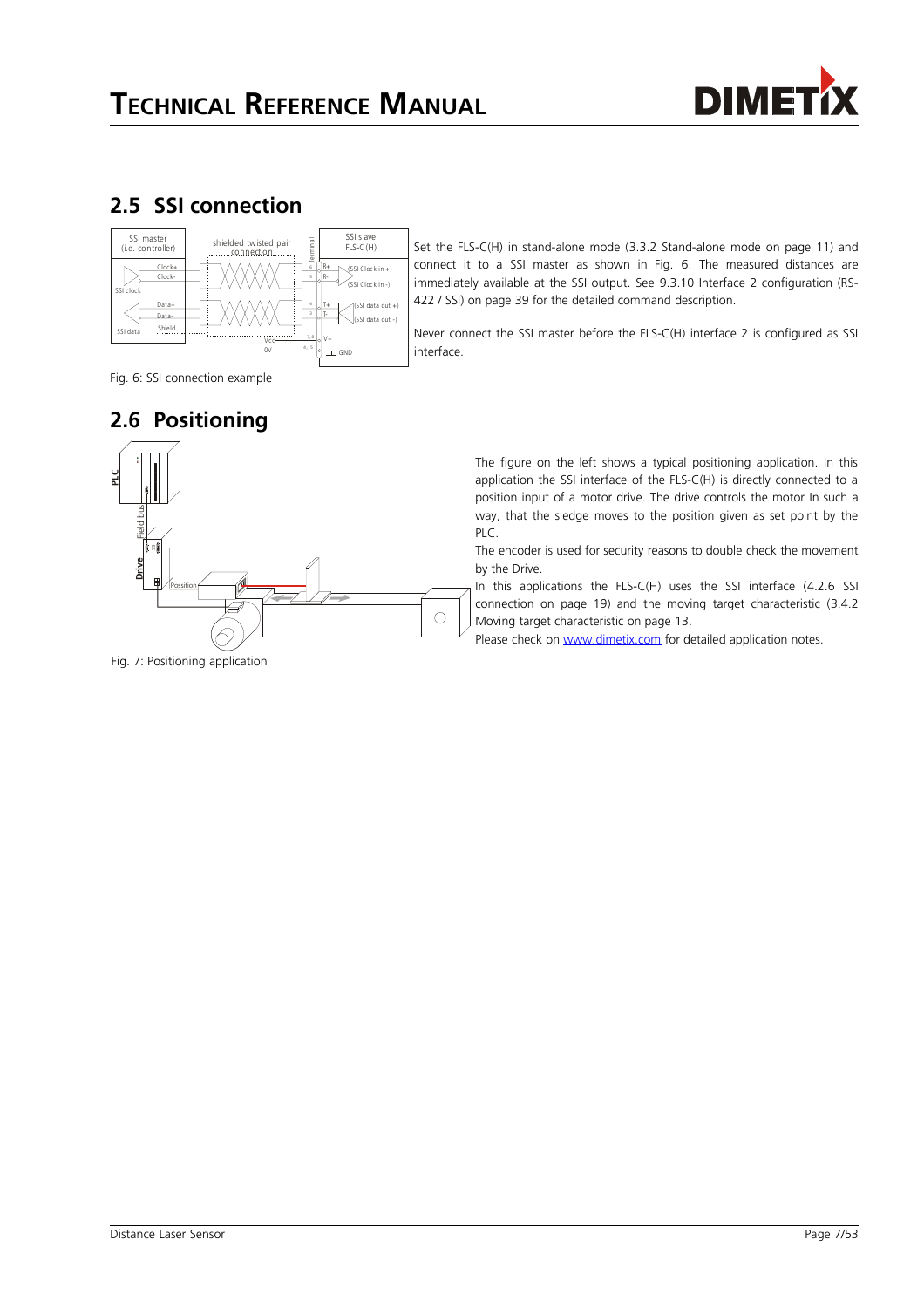

# **3 Device overview and setup**

We recommend that you carry out the configuration steps in an office before mounting the device, especially if you are not familiar with the DLS-C(H)/FLS-C(H).

Configure the outputs first and second do the configuration of the operation mode. The following sections describe the configuration steps and give an example.

## <span id="page-7-0"></span>**3.1 Connection for configuration**

To be able to configure the DLS-C(H)/FLS-C(H), it must be powered and connected to a PC. Figure [8](#page-7-1) shows the necessary connections. On the PC, any terminal program can be used to communicate with the module. A configuration utility is also available on the web page [www.dimetix.com.](http://www.dimetix.com/)

<span id="page-7-1"></span>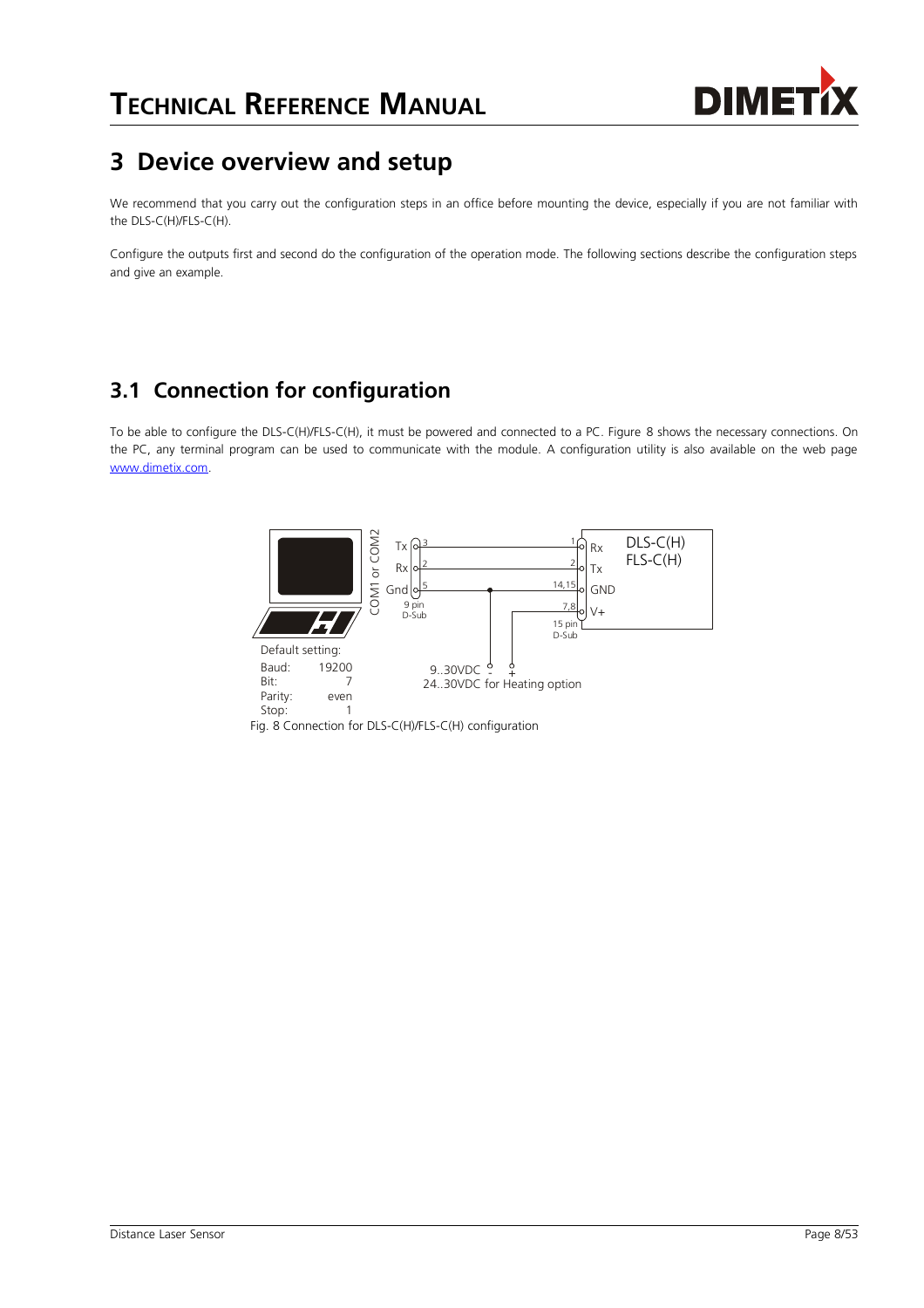

## <span id="page-8-0"></span>**3.2 Output interfaces**

The DLS-C(H)/FLS-C(H) contains different interfaces. Measurement results and errors are signaled at the outputs as described below.

| <b>RS-232</b>          | The RS-232 is meant for the configuration of the device, however measurement can also be taken using the RS-232<br>interface. Measurement results and/or error codes are sent corresponding to the command description. To use this<br>interface host system is needed as described in 3.3.1 Controlled mode on page 10.                   |
|------------------------|--------------------------------------------------------------------------------------------------------------------------------------------------------------------------------------------------------------------------------------------------------------------------------------------------------------------------------------------|
| <b>RS-422</b>          | The RS-422 operates like the RS-232, but it is an industrial interface and therefore not only usable for configuration<br>but also for controlled measurement as described in 3.3.1 Controlled mode on page 10.<br>The RS-422 can not be used simultaneous with the SSI interface since it uses the same signal lines.                     |
| <b>SSI Output</b>      | The SSI Interface is only implemented in the FLS type. The SSI interface is updated after each successful measurement<br>as well as after an error occurs. If the interface is activated, it is updated in all operation modes.<br>Binary and Gray code as well as error signalization is supported. (See 4.2.6 SSI connection on page 19) |
| <b>Analog Output</b>   | The analog output is updated in controlled and stand-alone mode. It is configurable and works with two ranges:<br>$-0.20mA$<br>- 420mA                                                                                                                                                                                                     |
| <b>Digital Outputs</b> | Three digital outputs are included in the DLS-C(H)/FLS-C(H). Two of them are programmable, while the third is used<br>to signal an error state of the device. The digital outputs are updated in all operation modes.                                                                                                                      |

### **3.2.1 Output configuration example**

After connecting the DLS-C(H)/FLS-C(H), the following steps are necessary to configure the output behavior.

| No. | <b>Action</b>            | Comment                                                                                                                                 | Command                                                                                          |
|-----|--------------------------|-----------------------------------------------------------------------------------------------------------------------------------------|--------------------------------------------------------------------------------------------------|
| 1   | Set current output range | Defines the current output range from 0 to<br>20mA or from 4 to 20mA.                                                                   |                                                                                                  |
|     |                          | Example for device 0:<br>Set current output range from 4mA to 20mA.                                                                     | $s0vm+1 < t$ rm $>1$ <sup>1</sup>                                                                |
| 2   | Set distance range       | Defines the minimum distance $(D_{min})$ and the<br>maximum distance (D <sub>max</sub> ) for the current<br>range of the analog output. |                                                                                                  |
|     |                          | Example for device 0:<br>Set distance range from 0m to 10m                                                                              | $s0v+00000000+0010000000\times\text{trm}$ <sup>1)</sup>                                          |
| 3   | an error                 | Set analog output in case of Sets the current that should be applied in<br>case of an error.                                            |                                                                                                  |
|     |                          | Example for device 0:<br>Set current to 0mA in case of an error.                                                                        | $s0ve+000\times$ trm> <sup>1)</sup>                                                              |
|     | Configure digital output | Set the ON and OFF level for the digital<br>outputs.                                                                                    |                                                                                                  |
| 4   |                          | Example for device 0:<br>DO 1: off=2000mm on=2005mm<br>DO 2: off=4000mm on=4005mm                                                       | s01+00020000+00020050 <trm><sup>1)</sup><br/>s02+00040000+00040050<trm><sup>1)</sup></trm></trm> |
|     | Configure SSI Output     | Activate SSI output (RS-422 is deactivated)                                                                                             |                                                                                                  |
| 5   |                          | Example for device 0:<br>Set SSI configuration<br>Set output value in error case to 12345                                               | $s0SSI+1<$ trm $>0$<br>$s0SSIe+12345<$ trm $>1$                                                  |
| 6   | Save settings            | The changed configuration must be saved to<br>make it permanent.                                                                        |                                                                                                  |
|     |                          | Example for device 0:<br>Save settings for device 0                                                                                     | $s0s$ s $\text{trm}$ <sup>1)</sup>                                                               |

1) Commands are described in [9](#page-28-0) [Command set](#page-28-0) on page [29](#page-28-0)

Note: If the serial line settings of the device have been lost, please reset the configuration to the factory settings [\(8](#page-27-0) [Factory settings](#page-27-0) on page [28\)](#page-27-0) using the reset button [\(6.2](#page-23-0) [Reset switch](#page-23-0) on page [24\)](#page-23-0). Please note that the ID switch must be reset manually.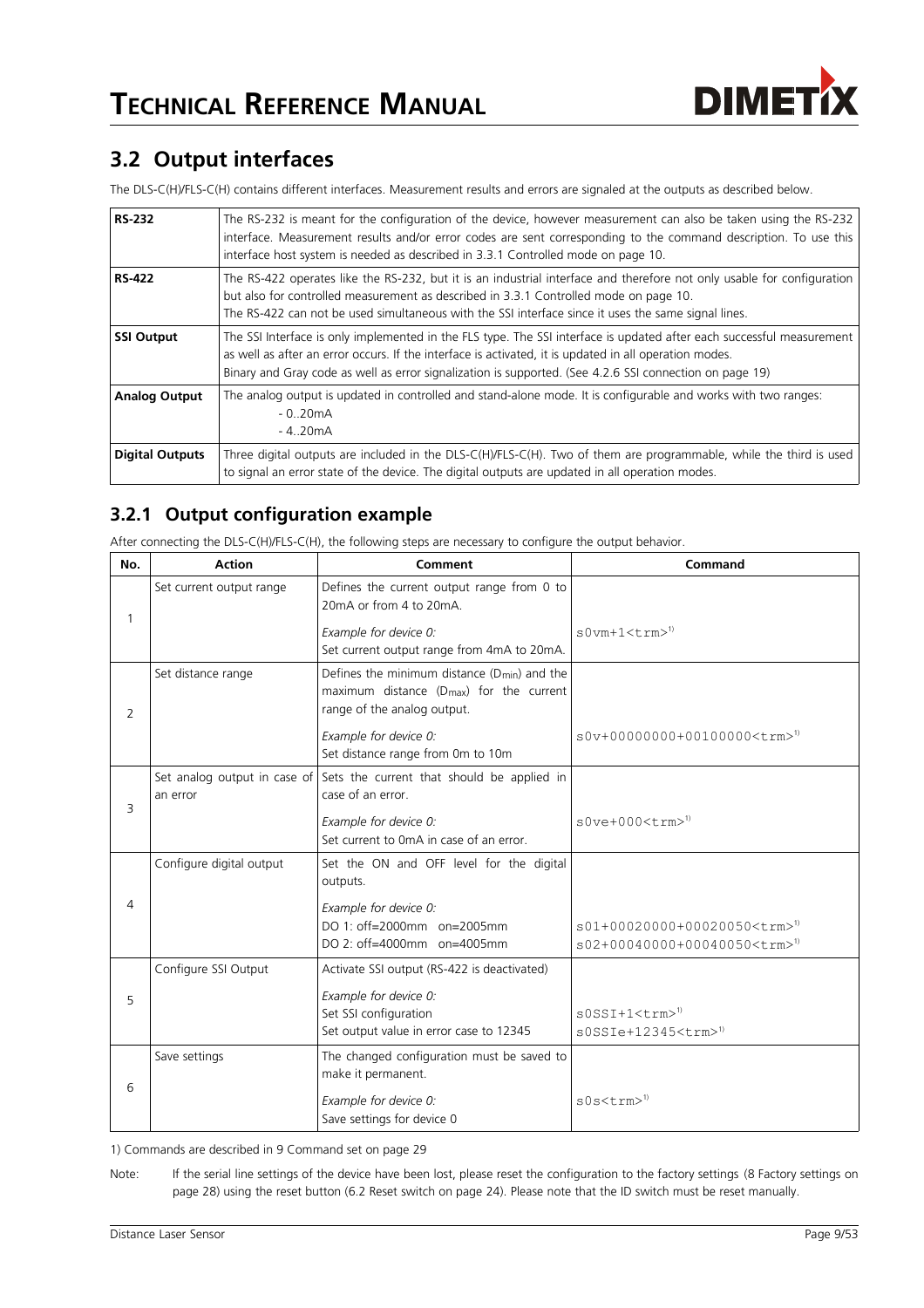

# **3.3 Operation modes**

The first decision to be taken is the type of operating mode that will be used to perform distance measurements. While the controlled mode provides maximum flexibility and accuracy, it is often not suitable for integration into existing drives, PLCs or analog environments. In such cases the Stand-alone mode might be preferred.

| controlled mode                                                                                                                | stand-alone mode                                              |                                                                                                                                                                                                                        |  |  |
|--------------------------------------------------------------------------------------------------------------------------------|---------------------------------------------------------------|------------------------------------------------------------------------------------------------------------------------------------------------------------------------------------------------------------------------|--|--|
|                                                                                                                                | Auto start                                                    | Manual start                                                                                                                                                                                                           |  |  |
| The measurement is controlled by a host with<br>commands such as<br>- sNg<br>- sNh<br>- sNuf                                   | command<br>- sNA<br>- sNuA                                    | The measurement starts after power After configuring the DO1 as DI1, the<br>on. This must be configured with the   measurement can be triggered by an  <br>external signal. Use the<br>following<br>command<br>$-SNDI$ |  |  |
| See 9.2 Operation commands starting on page 30                                                                                 | 9.3.3<br>See<br>Set<br>auto<br>configuration (sNA) on page 35 | start   See 9.3.8 Configure digital input (sNDI1)  <br>on page 38                                                                                                                                                      |  |  |
| After each measurement all outputs are updated corresponding to the configuration (See 9.3 Configuration commands on page 33). |                                                               |                                                                                                                                                                                                                        |  |  |

### <span id="page-9-0"></span>**3.3.1 Controlled mode**

In controlled mode, each operation of a DLS-C(H)/FLS-C(H) is triggered by a command sent from a host system over a serial line. While a single device can be connected to the host system using the RS-232 interface, up to 10 devices can be connected to a single serial RS-422 line. The related command set is described in Chapter [9](#page-28-0) on page [29.](#page-28-0)

### 3.3.1.1 Configuration

After connecting the module, the steps below are necessary to configure the DLS-C(H)/FLS-C(H) for the controlled interface mode.

| No. | <b>Action</b>       | Comment                                                                                   | Command                                                                                          |
|-----|---------------------|-------------------------------------------------------------------------------------------|--------------------------------------------------------------------------------------------------|
|     | Set ID switch       | Changes to the Device ID are activated after a<br>power cycle.                            |                                                                                                  |
|     |                     | Example for device 0:                                                                     | Set ID switch to position 0                                                                      |
|     |                     | Change the ID Switch to position 0                                                        | Power OFF; Wait 10s; Power ON                                                                    |
|     | Set controlled mode | Set the DLS-C(H)/FLS-C(H) to the controlled<br>mode, if not already in controlled mode.   |                                                                                                  |
| 2   |                     | Example for device 0:                                                                     |                                                                                                  |
|     |                     | Set to controlled mode by means of the stop $s0c \leq t$ rm $>$ <sup>1)</sup><br>command. |                                                                                                  |
|     | Set communication   | If necessary, change the settings for the serial                                          |                                                                                                  |
|     | parameters          | interface.                                                                                |                                                                                                  |
| 3   |                     | Example for device 0:<br>Set serial interface to 19200 Baud, 8 Bit, no<br>Parity          | $s0br+2<$ trm $>1$ <sup>1</sup><br>Power OFF; Wait 10s; Change settings on the<br>host; Power ON |

1) Commands are described in [9](#page-28-0) [Command set](#page-28-0) on page [29](#page-28-0)

Note: If the communication parameters of the device are lost, please reset the configuration to the factory settings [\(8](#page-27-0) [Factory settings](#page-27-0) on page [28\)](#page-27-0) using the reset button [\(6.2](#page-23-0) [Reset switch](#page-23-0) on page [24\)](#page-23-0). Please note that the ID switch must be reset manually.

#### 3.3.1.2 Host software

Host software is required for operation of the DLS-C(H)/FLS-C(H) in controlled mode. When connecting multiple devices to a single serial line (RS-422), strict Master-Slave communication must be implemented (DLS-C(H)/FLS-C(H) operates as slave). For software sample-code or application-notes please consult our web site [www.dimetix.com.](http://www.dimetix.com/)

Careful testing of the host software together with the devices prior to installation is strongly recommended.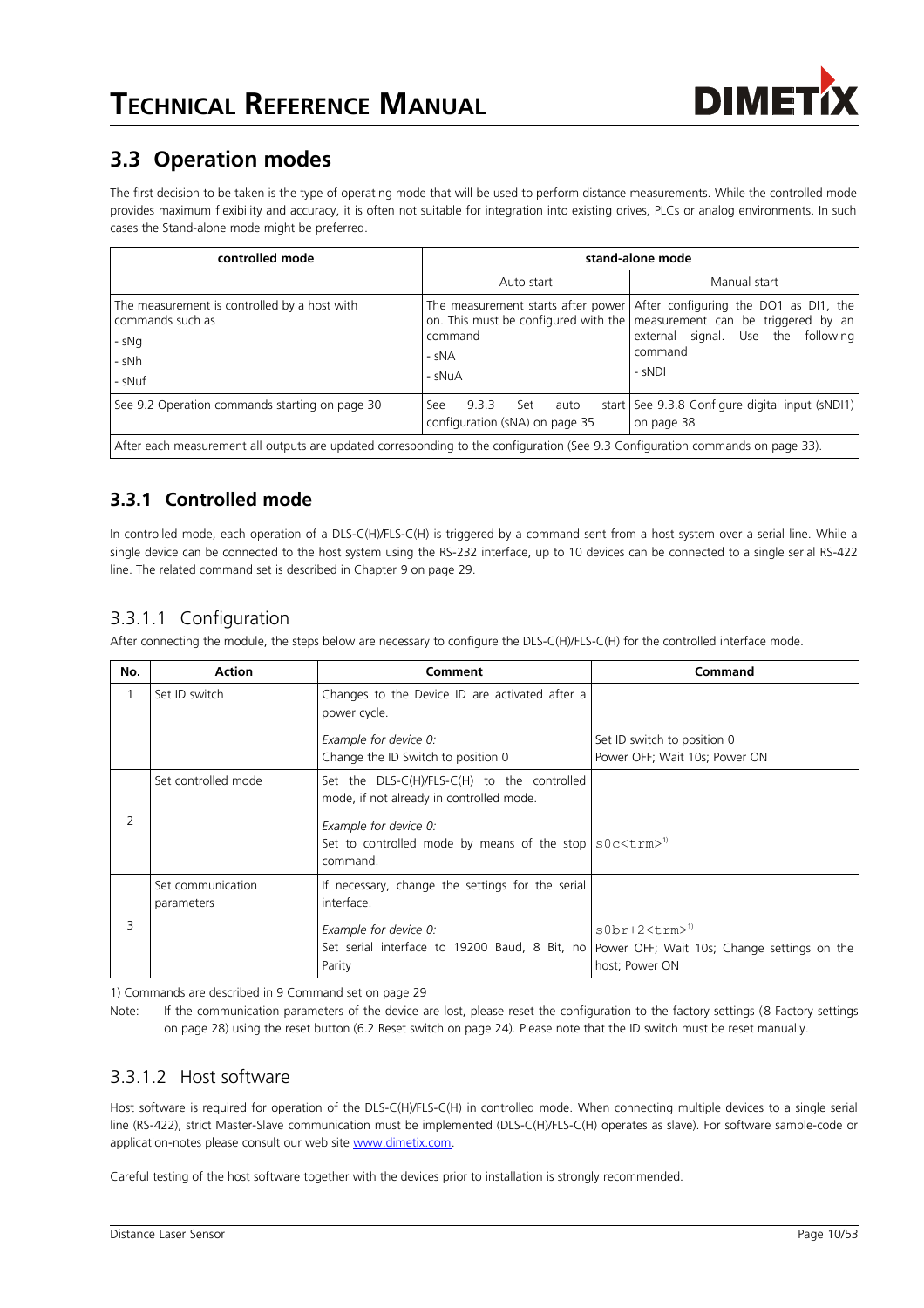

#### <span id="page-10-1"></span>**3.3.2 Stand-alone mode**

Before starting the stand-alone mode, output configuration must be done (See [3.2](#page-8-0) [Output interfaces](#page-8-0) on page [9\)](#page-8-0)

#### <span id="page-10-2"></span>3.3.2.1 Auto start configuration

The following steps are necessary to configure the DLS-C(H)/FLS-C(H) for stand-alone mode with auto start.

| No. | <b>Action</b>  | Comment                                                                                                                                                                            | Command                            |
|-----|----------------|------------------------------------------------------------------------------------------------------------------------------------------------------------------------------------|------------------------------------|
|     | Set auto start | Set the $DIS-C(H)/FLS-C(H)$ to the stand-alone<br>mode with auto start and with the desired<br>sample rate.<br>Example for device 0:<br>Set sample rate to fastest possible speed. | $s0A+0 \lt t$ rm $>1$ <sup>1</sup> |

1) Commands are described in [9](#page-28-0) [Command set](#page-28-0) on page [29](#page-28-0)

Note: If the serial line settings of the device have been lost, please reset the configuration to the factory settings [\(8](#page-27-0) [Factory settings](#page-27-0) on page [28\)](#page-27-0) using the reset button [\(6.2](#page-23-0) [Reset switch](#page-23-0) on page [24\)](#page-23-0). Please note that the ID switch must be reset manually.

#### <span id="page-10-0"></span>3.3.2.2 Manual start configuration

Configure the Digital Input (see [9.3.8](#page-37-0) [Configure digital input \(sNDI1\)](#page-37-0) on page [38\)](#page-37-0) to activate the external trigger to start measurements.

| No. | <b>Action</b>              | Comment                                                                                                                                                                                                                                                                                                | Command                        |
|-----|----------------------------|--------------------------------------------------------------------------------------------------------------------------------------------------------------------------------------------------------------------------------------------------------------------------------------------------------|--------------------------------|
|     | Activate digital input DI1 | Defines the action for a trigger event on DI1.<br>Example for device 0:<br>Configure DI1 to start and stop tracking. If $\sim$ s0DI1+3 < trm><br>DI1 is high, distances are measured and the<br>result is transferred to the output at all<br>interfaces. If DI1 goes to low, the<br>measurement stops |                                |
|     | Save settings              | The changed configuration must be saved to<br>make it permanent.<br>Example for device 0:<br>Save settings for device 0                                                                                                                                                                                | $s0s < t$ rm $>1$ <sup>0</sup> |

1) Commands are described in [9](#page-28-0) [Command set](#page-28-0) on page [29](#page-28-0)

Note: If the serial line settings of the device have been lost, please reset the configuration to the factory settings [\(8](#page-27-0) [Factory settings](#page-27-0) on page [28\)](#page-27-0) using the reset button [\(6.2](#page-23-0) [Reset switch](#page-23-0) on page [24\)](#page-23-0). Please note that the ID switch must be reset manually.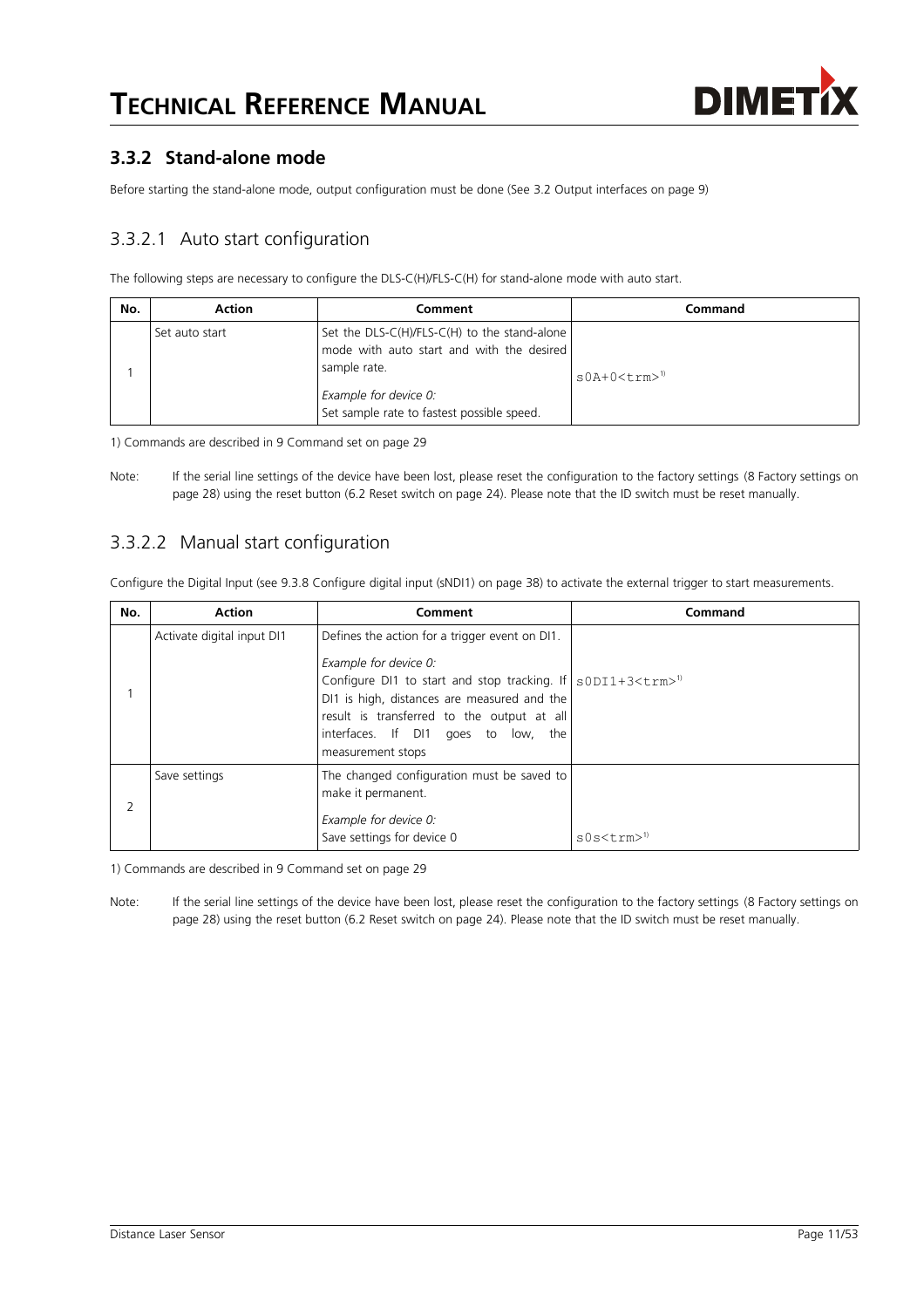## <span id="page-11-4"></span>**3.4 Measuring characteristics**

Multiple measuring characteristics are available in the FLS-C measuring devices to meet different requirements for various applications. With these measuring characteristics measuring rate and accuracy can be optimized for special requirements.

The FLS-C measuring device at factory settings has an accuracy of ±1 mm (FLS-C(H) 10) respectively ±3 mm (FLS-C(H) 30) at 2σ. Measuring rate depends on environmental conditions such as target surface, distance, background light (e.g. sun light), etc. Good environmental conditions increase measuring rate (e.g. white target surface or orange reflective target plate and dark environment).

|                                       |                                                                          |                                                  |                                                     |                                                                                                                                                                                                                                                                                                                                                                                                                   | Available in DLS-C(H)<br>Available in FLS-C(H) |              |   |                           |
|---------------------------------------|--------------------------------------------------------------------------|--------------------------------------------------|-----------------------------------------------------|-------------------------------------------------------------------------------------------------------------------------------------------------------------------------------------------------------------------------------------------------------------------------------------------------------------------------------------------------------------------------------------------------------------------|------------------------------------------------|--------------|---|---------------------------|
|                                       |                                                                          |                                                  |                                                     |                                                                                                                                                                                                                                                                                                                                                                                                                   |                                                |              |   |                           |
|                                       |                                                                          |                                                  | Typical accuracy @                                  | Error behavior <sup>1)</sup>                                                                                                                                                                                                                                                                                                                                                                                      |                                                |              |   |                           |
| <b>Measuring</b>                      | <b>Measuring</b>                                                         |                                                  | $2\sigma$                                           | User Commands <sup>2)</sup>                                                                                                                                                                                                                                                                                                                                                                                       |                                                |              |   |                           |
| character-<br>rate<br>istic           | $FLS-C(H)$<br>10                                                         | $FLS-C(H)$<br>30                                 | <b>Description</b><br>Normal Commands <sup>2)</sup> |                                                                                                                                                                                                                                                                                                                                                                                                                   |                                                |              |   |                           |
| <b>Normal</b><br>(factory<br>setting) | max. 10<br>$Hz^{3(1)}$                                                   | $±1$ mm                                          | $±3$ mm                                             | Measuring range on natural surface: typical 65 m<br>Configuration command: sNuc+0+0 <sup>4)</sup>                                                                                                                                                                                                                                                                                                                 | ✓                                              | ✓            | A |                           |
| Fast                                  | max. 20 Hz <sup>1)</sup>                                                 | $±2$ mm                                          | $±6$ mm                                             | Increased measuring rate up to 20 Hz.<br>Configuration command: sNuc+0+14)                                                                                                                                                                                                                                                                                                                                        | ✓                                              | $\checkmark$ | A | $\boldsymbol{\mathsf{x}}$ |
| <b>Precise</b>                        | max. $6$ Hz <sup>1)</sup>                                                |                                                  |                                                     | Increased accuracy of ±0.8 mm<br>$\sim\pm0.8$ mm $\sim\pm2.4$ mm Surveying applications, short range applications etc.<br>Configuration command: sNuc+0+2 <sup>4)</sup>                                                                                                                                                                                                                                           | ✓                                              | ✓            | A | $\mathbf x$               |
| <b>Natural</b><br>surface             | max. 6Hz,<br>can drop to<br>0.25Hz @ up<br>to approx.<br>80 <sub>m</sub> | $~1$ mm<br>@ up to<br>approx.<br>80 <sub>m</sub> | $~15$ mm<br>@ up to<br>approx.<br>80 <sub>m</sub>   | Increased measuring range on natural surfaces:<br>typical 80 meters<br>Measuring against far away natural surfaces or bad reflective<br>surfaces such as black synthetic granules, etc.<br>Configuration command: sNuc+0+34)                                                                                                                                                                                      | $\checkmark$                                   |              | A |                           |
| <b>Timed</b>                          | user<br>programmed<br>$DLS: \leq 6Hz$ ,<br>$FLS: \leq 35Hz$              | variable                                         | variable                                            | The device does not check the signal condition to ensure the<br>specified accuracy is reached, a measurement value is transferred<br>to the output at a defined measuring rate.<br>This mode serves for applications where the accuracy is not<br>important but the reaction time is critical<br>Configuration command: sNuc+1+1 <sup>4)</sup>                                                                    | $\boldsymbol{\mathsf{x}}$                      |              | A |                           |
| <b>Moving</b><br><b>Target</b>        | 250Hz,<br>SSI can poll<br>with up to<br>500Hz                            | $±1$ mm                                          | $±3$ mm                                             | The device measures to a continuously moving target and the<br>distance changes without any jumps.<br>This measurement characteristic supervises the max speed,<br>checks for distance jumps and includes a special filter to<br>eliminate errors occurring for only a very short time.<br>Configuration command: sNuc+2+0 <sup>4)</sup> (with error freezing)<br>sNuc+2+1 <sup>4)</sup> (without error freezing) | ✓                                              | $\checkmark$ | B | x                         |

**3.4.1 Measuring characteristics overview**

<span id="page-11-0"></span><sup>1)</sup> The behavior in case of an error depends on the configuration. See [3.4.3](#page-13-0) [Error behavior](#page-13-0) on page [14](#page-13-0)

<span id="page-11-1"></span><sup>2)</sup> Changed characteristics do not influence all commands

<span id="page-11-2"></span><sup>3)</sup> Good environmental conditions (e.g. white target surface or orange reflective target plate and dark environment).

<span id="page-11-3"></span><sup>4)</sup> For the description of the command see [9.3.2](#page-33-0) [Measuring characteristic configuration \(sNuc\)](#page-33-0) on Page [34](#page-33-0)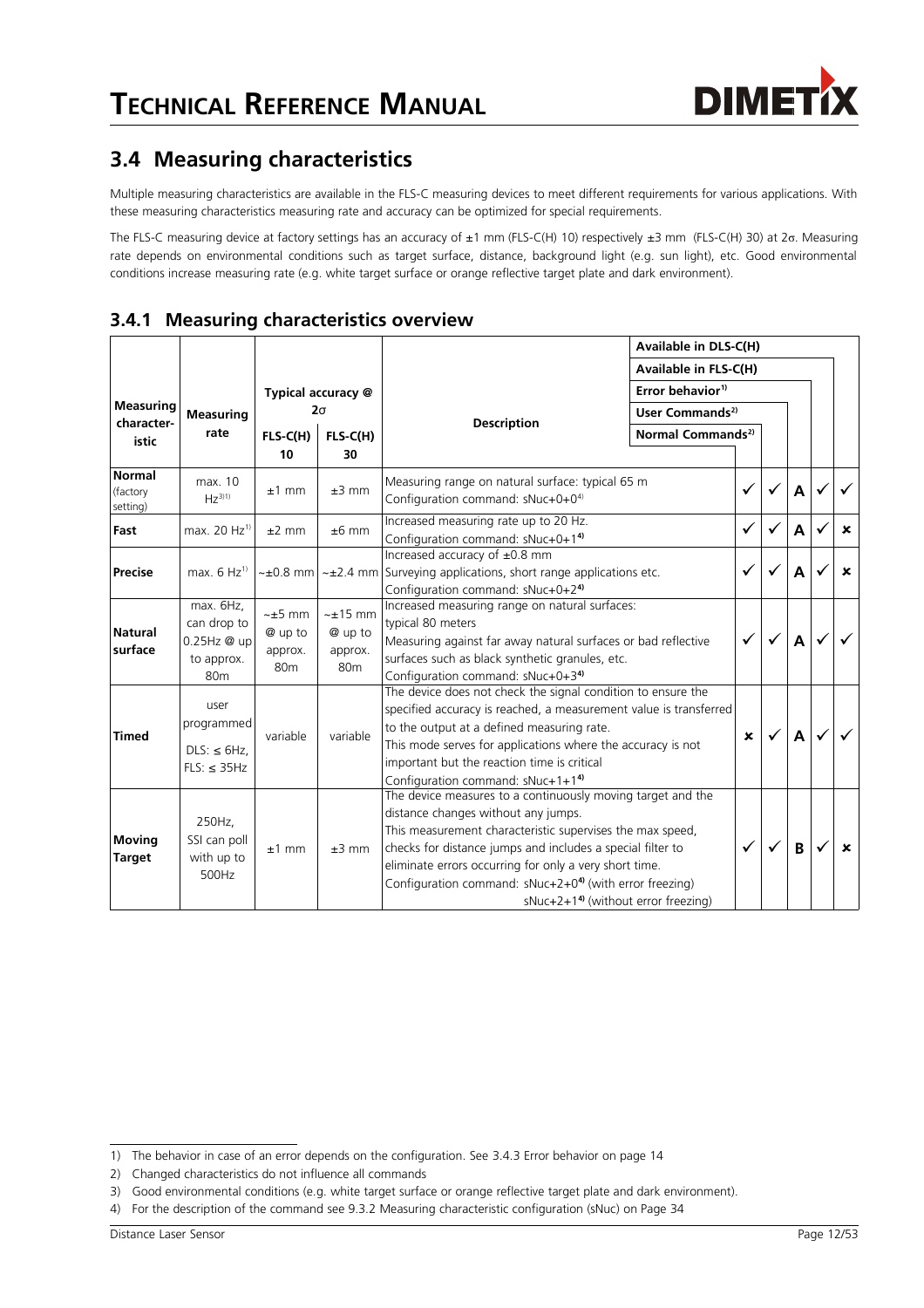

#### <span id="page-12-0"></span>**3.4.2 Moving target characteristic**

For continuous movements of a target which typically appears in positioning applications like automatic warehouses there is a special measurement characteristic built into the FLS-C (H) called "Moving target"(See [2.6](#page-6-1) [Positioning](#page-6-1) on page [7](#page-6-1) for a sample application)



To operate the FLS-C(H) in this measurement characteristic successfully, distance jumps must not occur. The laser beam must always hit the target.

Fig. 9: Condition for moving target characteristic

This measurement characteristic combines a fast measurement rate with the unique accuracy of the FLS-C(H). The measurement rate is fixed and does not change during operation.

For RS-232, RS-422, analog and digital outputs, the output rate is 250Hz. The SSI interface can return reliable measurement data at up to 500Hz read out rate corresponding to the clock received from the master.

When measuring to a stopped target, the resulting distance will stay at a single value, it does not occur any deviation of the distance. This is necessary if the sensor is used for positioning in closed looped applications.

An optimized error handling suppresses short errors, that may occur by a short break of the laser beam. In addition an over speed detector (>10m/s) detects improper situations, which results in an error. This ensures robust operation in positioning applications.

The behavior of the device in case of a severe error can be defined by the operator (See [3.4.3](#page-13-0) [Error behavior](#page-13-0) on page [14\)](#page-13-0).

For a description of the configuration command see [9.3.2](#page-33-0) [Measuring characteristic configuration \(sNuc\)](#page-33-0) on page [34.](#page-33-0)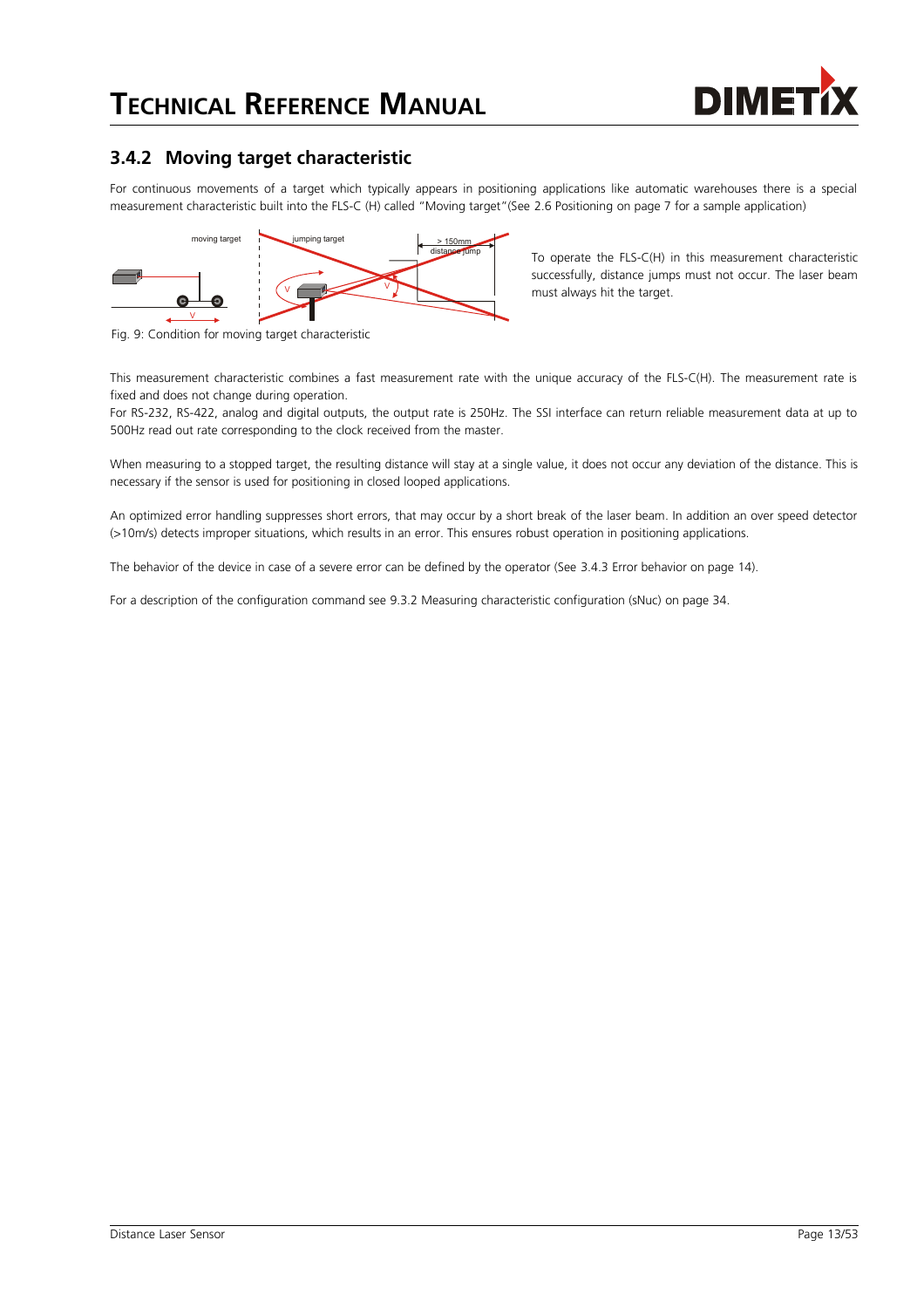

#### <span id="page-13-0"></span>**3.4.3 Error behavior**

The device has different error behaviors depending on the measuring characteristics and on the start operation.

#### 3.4.3.1 A - Behavior

In case the device detects an error, this error is signalized at the outputs. On the serial and SSI output the error code will be visible depending on the configuration. The error will be visible at the output until the device performs a successful measurement and outputs the new distance value or the device will be reset by command (sNc) or by a power cycle.

### 3.4.3.2 B – Behavior (in moving target characteristic)

This error behavior is only relevant when using the moving target measurement characteristic.

| Configuration<br><b>Situation</b> | with error freezing<br>$sNuc+2+0^{1}$ | without error freezing<br>$sNuc+2+11$                                                                                                                                                                   |
|-----------------------------------|---------------------------------------|---------------------------------------------------------------------------------------------------------------------------------------------------------------------------------------------------------|
| Temporary error                   | described below.                      | The temporary error is converted into a The temporary error disappears as soon as the error<br>permanent error. This error must be reset as condition is cleared (a successful measurement is<br>done). |
| Permanent error                   | below.                                | The permanent error must be reset as described The permanent error must be reset as described<br>below.                                                                                                 |

The error reset function depending on the start condition. The following diagram shows the error reset for the different start configurations.



<span id="page-13-1"></span><sup>1)</sup> For the description of the command see [9.3.2](#page-33-0) [Measuring characteristic configuration \(sNuc\)](#page-33-0) on Page [34](#page-33-0)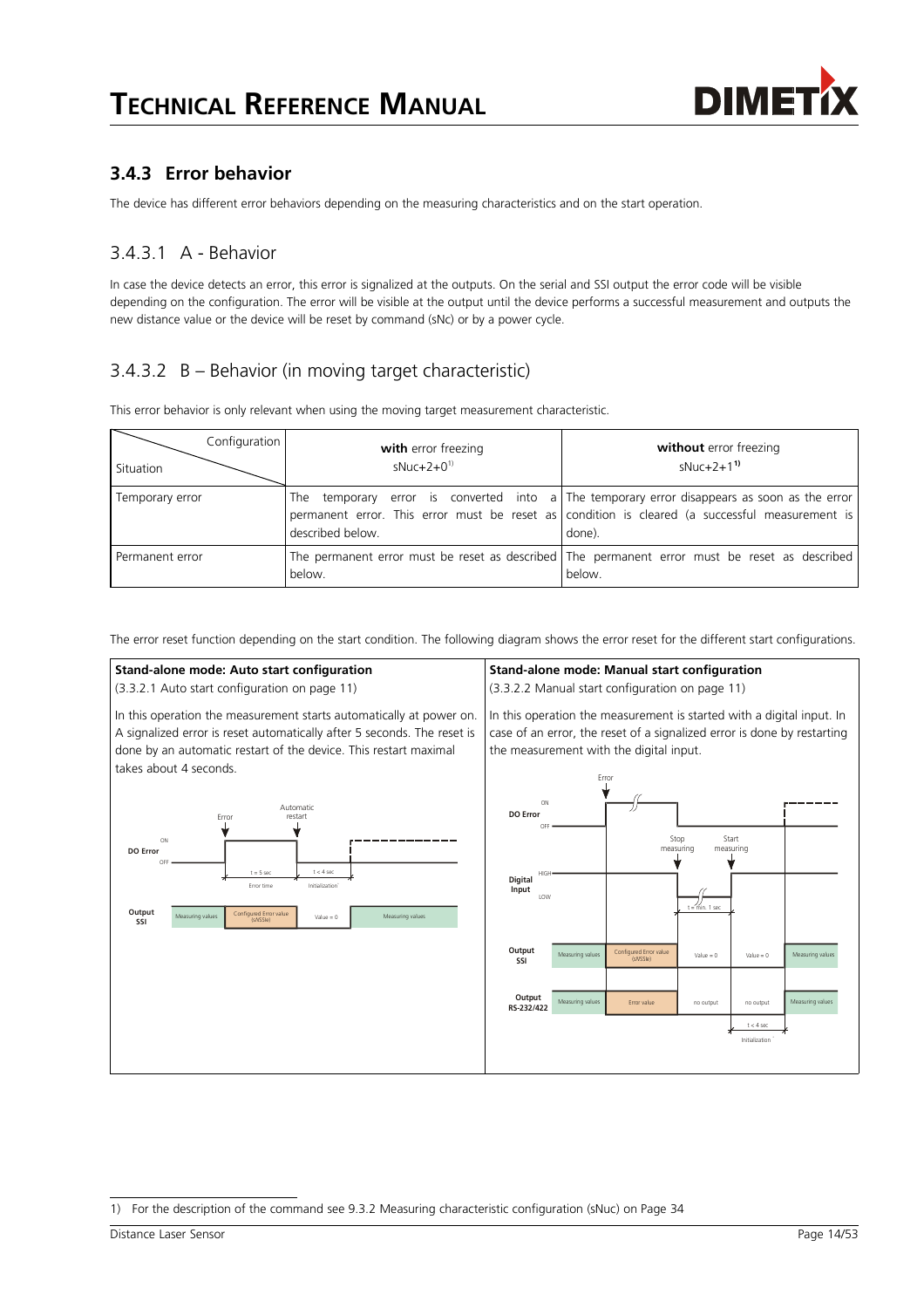

# **3.5 Special user commands**

The standard command set is extended by a special user command set, which makes it possible to change the output format and apply a offset and gain.



#### <span id="page-14-0"></span>**3.5.1 Offset / Gain**

The user can set an individual user gain and offset to create user defined output values. The output value is calculated as follows.

|                                                                                                | $GainNum_{user}$ | See 9.5.2 Set/Get user distance offset (sNuof) and  |  |  |
|------------------------------------------------------------------------------------------------|------------------|-----------------------------------------------------|--|--|
| Value <sub>User</sub> = (Distance + Offset <sub>User</sub> ) $\frac{5}{\text{GainDen}_{lser}}$ |                  | 9.5.3 Set/Get user distance gain (sNuga) on page 45 |  |  |

With the offset and gain the result of the user commands (See [9.4](#page-42-0) [Special user operation commands](#page-42-0) on page [43\)](#page-42-0) are changed only. Analog, Digital and SSI output values are not affected.

### <span id="page-14-1"></span>**3.5.2 Output format**

The DLS-C(H)/FLS-C(H) is able to format the output value on the serial interface (RS-232/RS-422) in order to fit it to an ASCII display. By the command s*N*uo the length of the output value can be defined as well as the position of the decimal point. This command in combination with a gain and offset allows the direct connection of an external display as described under [2.3](#page-5-1) [External display](#page-5-1) on page [6.](#page-5-1)

The command is described under [9.5.4](#page-45-0) [User output protocol \(sNuo\)](#page-45-0) on page [46](#page-45-0)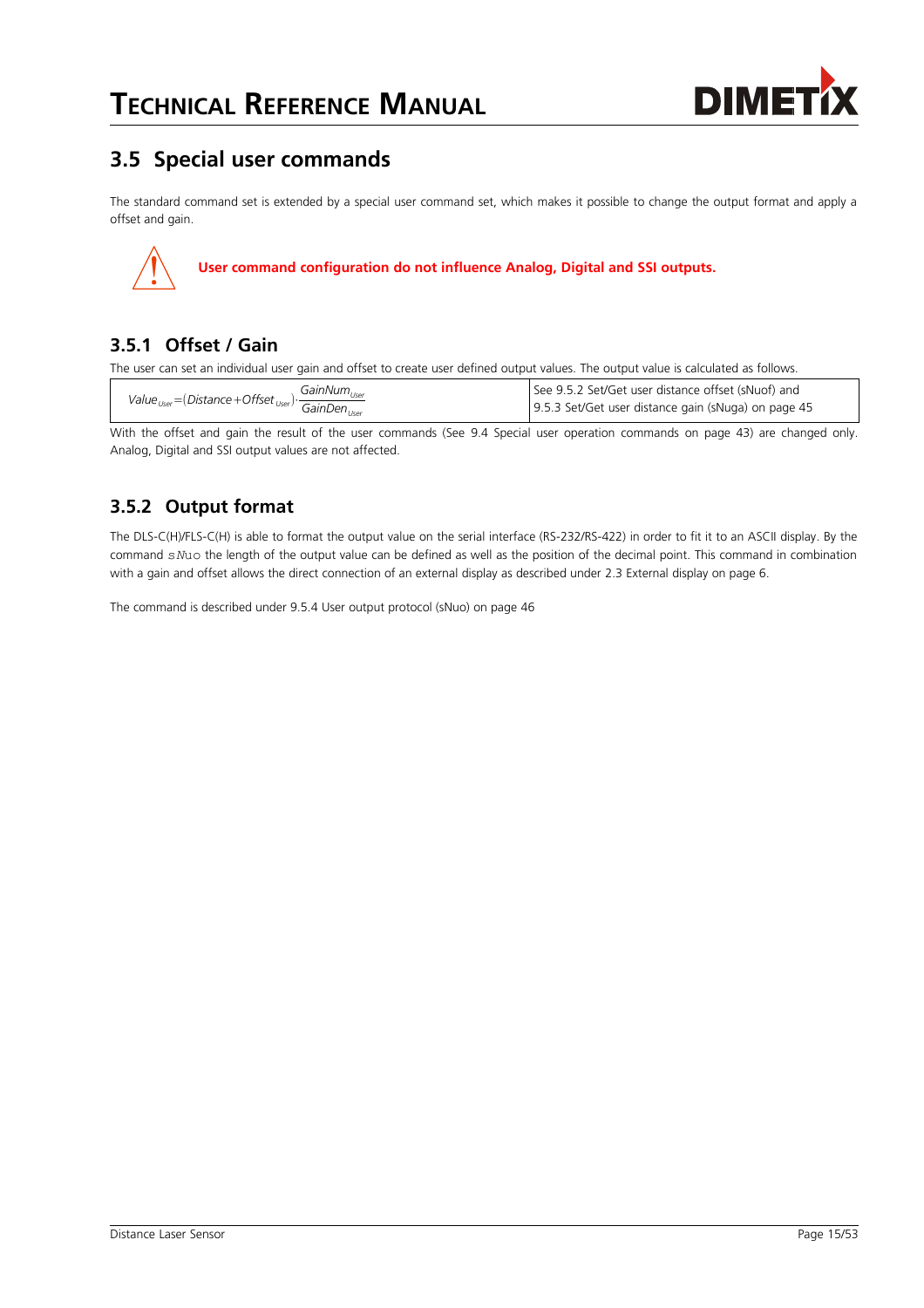

### <span id="page-15-0"></span>**3.6 Output value filter**

The DLS-C(H)/FLS-C(H) contains a filter for the measurement value, which can be activated and offers different configurations. This filter is available in the following Measuring characteristics (see [3.4](#page-11-4) [Measuring characteristics\)](#page-11-4) on the DLS-C(H) and the FLS-C(H):

- Normal
- Fast
- Precise
- Natural Surface
- Timed

The output value filter is made of a moving average, a spike suppression as well as an error suppression filter. These filters are all configurable to offer most possible flexibility for the adaption of the DLS-C(H)/FLS-C(H) device to various applications.

This filter is inactive for the moving target characteristic.

#### **3.6.1 Moving average filter**



*Fig. 10 Moving average filter*

#### **3.6.2 Spike suppression filter**



The spike suppression eliminates pairs of min max values inside the filter values (Number of filter values can be defined). Always the smallest and largest values are removed from the average calculation.

A maximum number of errors inside the filtered values can be suppressed. If the number of errors inside the filtered values is less as the specified value, no error is shown at the output

size of the filter is transferred to all outputs.

The moving average filter averages a specified number of measurements. Maximum 32 measurement values can be averaged. If a new measurement value is present, this value will be added to the filter values, while the last value will be removed. The sum of all measurement values divided by the

#### Fig. 11: Spike suppression filter

#### **3.6.3 Error suppression filter**



See [9.3.12](#page-39-0) [Set/Get measurement filter configuration \(sNfi\)](#page-39-0) on page [40](#page-39-0)

Fig. 12: Error suppression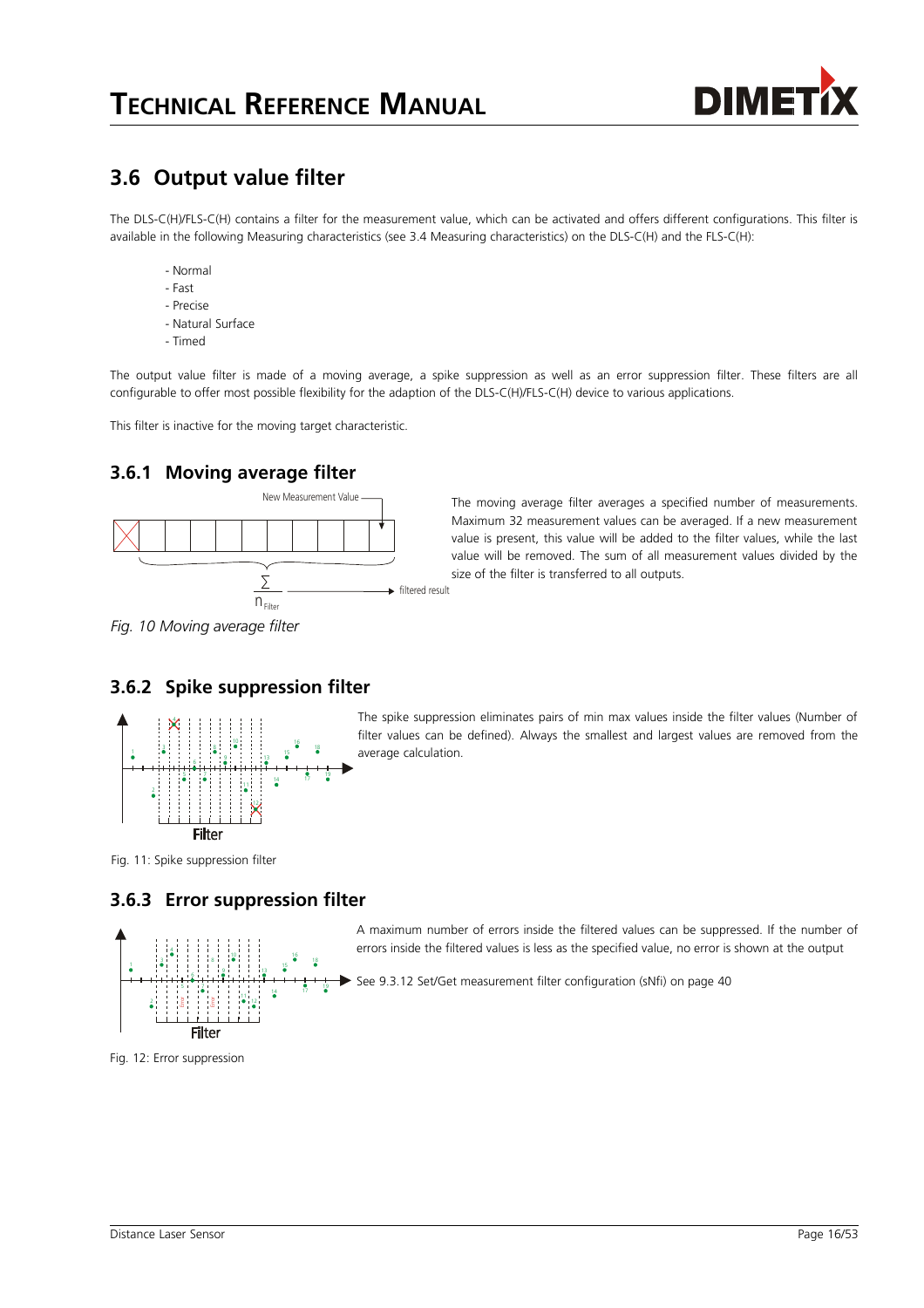

# **4 Installation**

### **4.1 Mounting**

#### **4.1.1 Mounting of the device**

Three M4 threaded holes in the bottom of the DLS-C(H)/FLS-C(H) make it easy to mount the device. Always obey all applicable safety regulations and never use the device outside the specifications stated under [5](#page-20-0) [Technical data](#page-20-0) on page [21.](#page-20-0)

### **4.1.2 Mounting for the reflective plate**



<span id="page-16-0"></span>Fig. 13: Reflective Plate mounting

1-3°Measuring to the reflective plate may generate erroneous measurements, if the reflective plate is mounted exactly at an angle of 90° to the laser beam. Therefore mount the reflective plate like shown in figure [13.](#page-16-0)

Avoid direct sunlight on the reflective plate to increase measurement performance.

### **4.1.3 Alignment of the laser beam**

Alignment of the laser beam is often difficult when the target is far away, as the laser spot is not visible. An optional telescopic viewfinder and an alignment jig is available to simplify the alignment procedure. (See [www.dimetix.com](http://www.dimetix.com/) for additional accessories and further details).

### <span id="page-16-2"></span>**4.1.4 Laser Life time consideration**

since the life time of the laser is limited, operate the device in a way, that the laser is switched on only when necessary. The laser life time stated under [5](#page-20-0) [Technical data](#page-20-0) on page [21](#page-20-0) relates to the time while the laser is on.

# **4.2 Device wiring**

#### **4.2.1 Power supply**

For trouble-free operation use a separate power supply for the DLS-C(H)/FLS-C(H).

FLS-C, DLS-C: 9...30V, 0.5A DC FLS-CH, DLS-CH: 24...30V, 2.5A DC

### **4.2.2 Cable connection**

A ferrite core must be fitted to the connecting cable. Use a ferrite core with an impedance of 150 Ω to 260 Ω at 25MHz and 640 Ω to 730 Ω at 100MHz. For example you can use KCF-65 from KE Kitagawa.

#### <span id="page-16-1"></span>**4.2.3 Shield and ground**



The DLS-C(H)/FLS-C(H) contains two electrically isolated grounds, the general ground (GND) and the analog ground (AGND). GND and AGND are connected to the housing by a RC element. Please see figure [19.](#page-19-0)

Fig. 14 Connection between shield and ground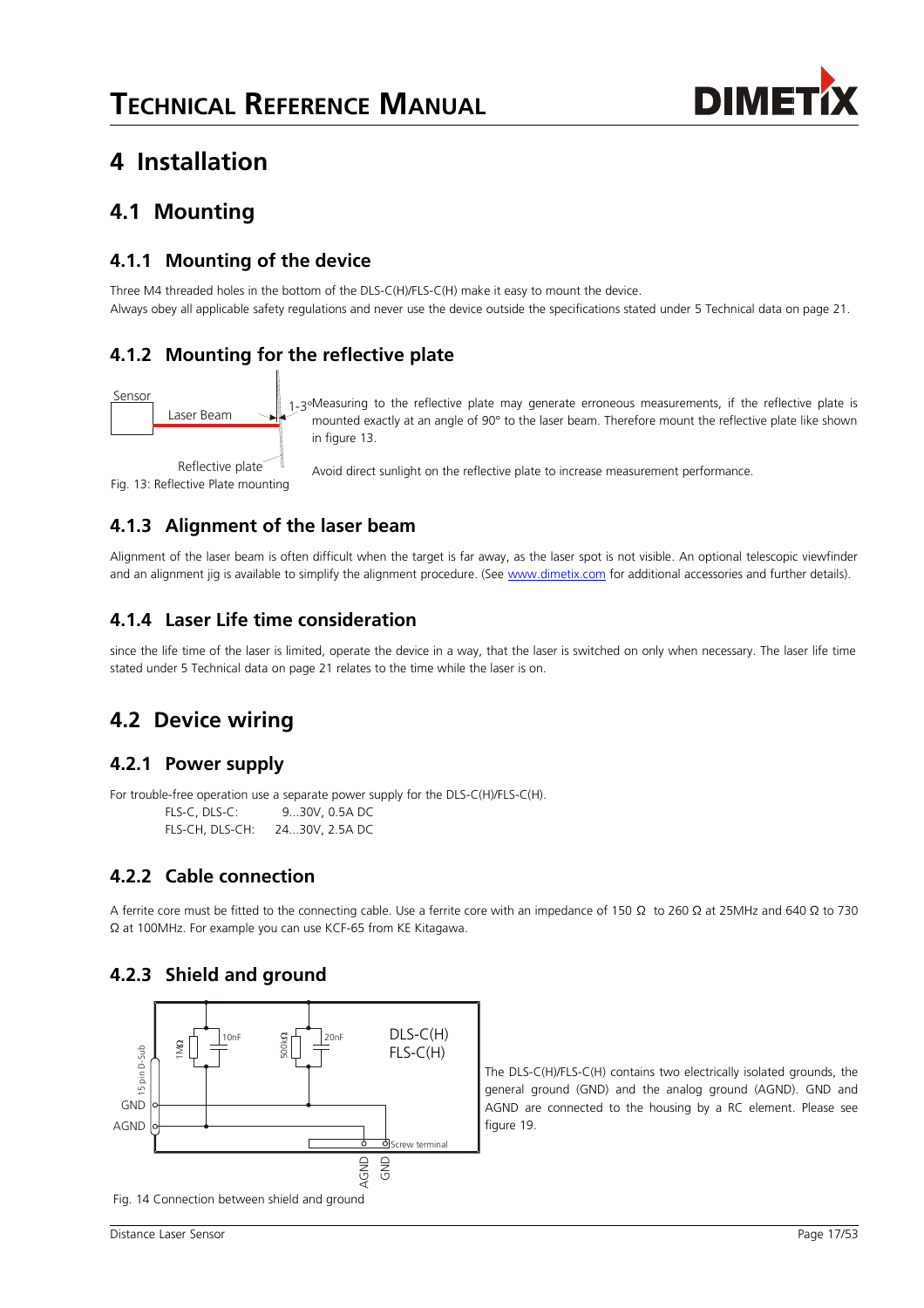

#### <span id="page-17-0"></span>**4.2.4 Serial connection**

This connection is mainly used for the controlled mode or to configure the device.

#### **RS-232**

Only point-to-point communication is possible when using the RS-232 interface.

#### **Never connect multiple DLS-C(H)/FLS-C(H)s on a RS-232 serial line**



Fig. 15 Point-to-point connection with RS-232

#### **RS-422**

It is possible to connect multiple devices on a single RS-422 line. To ensure proper operation, strict Master-Slave communication must be applied. It is important, that the Master has full control of the communication and never initiates a new communication before termination of the previous communication (answer from the DLS-C(H)/FLS-C(H) or timeout).

For RS-422 connections, use shielded twisted pair cables only! For detailed information following the RS-422 guidelines.



Fig. 16: Connecting multiple devices with RS-422

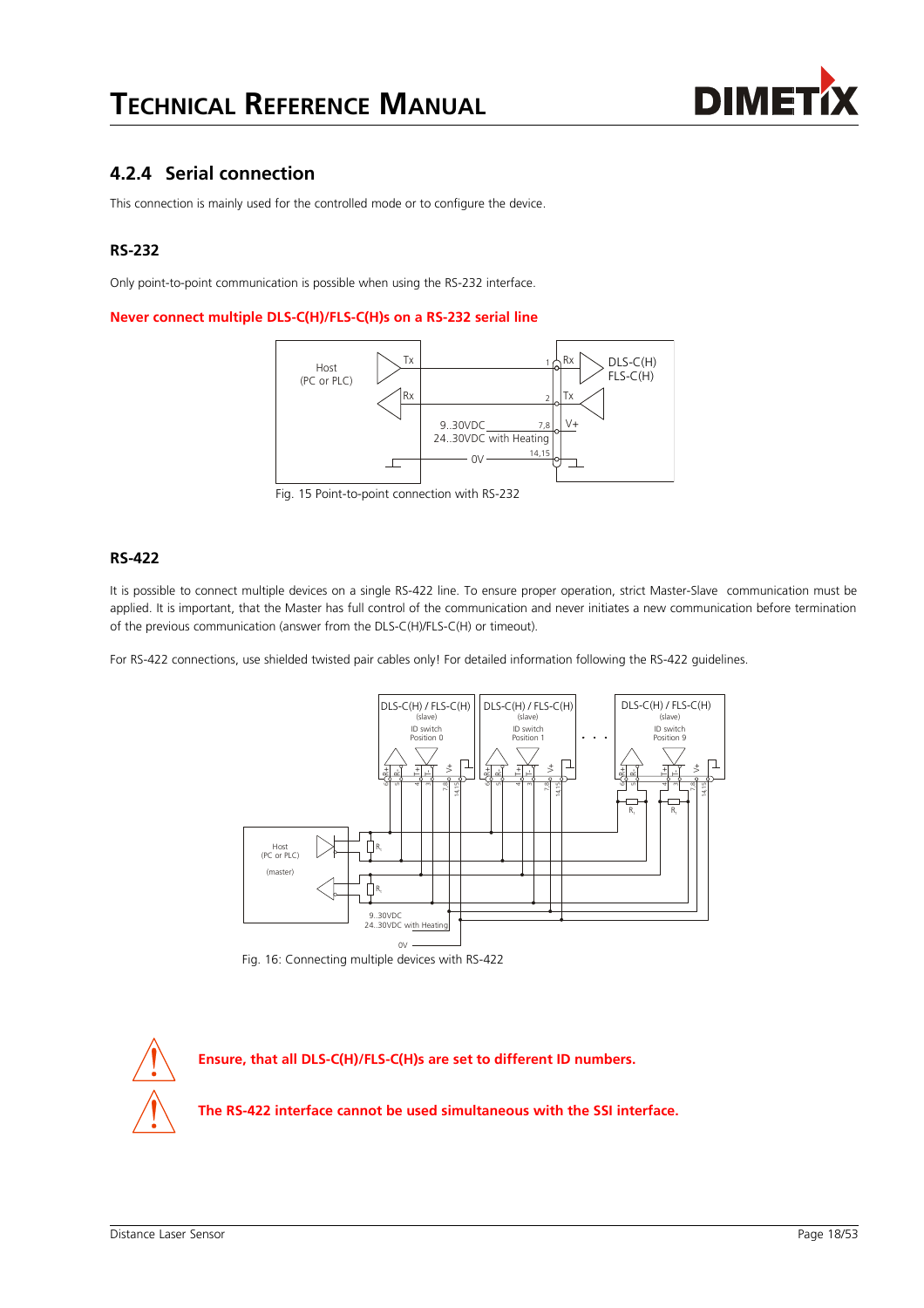

#### **4.2.5 Analog / Digital connection**

This connection is mainly used with the stand-alone mode. The analog interface of the DLS-C(H)/FLS-C(H) is isolated from the rest of the device (See [4.2.3](#page-16-1) [Shield and ground](#page-16-1) on page [17\)](#page-16-1). When using the analog interface, connect the analog ground (AGND). Make sure, that the total resistance in the analog path is lower than 500 Ω.



Fig. 17: Connection of an instrument and a PLC

#### <span id="page-18-0"></span>**4.2.6 SSI connection**

Connect a SSI master according to the connection diagram in Fig. [18.](#page-18-1) It is compulsory to use a twisted pair cable. See [6.8](#page-25-0) [SSI output](#page-25-0) on page [26](#page-25-0) and [6.8](#page-25-0) [SSI output](#page-25-0) on page [26](#page-25-0) for additional information on the SSI interface.



<span id="page-18-1"></span>Fig. 18: Connection of a SSI Master

#### **Typical cable length**

The maximum transmission rate depends on the cable length as shown in the following table. For detailed cable specification use the SSI guidelines. The transmission rate must be specified at the SSI master.

| Max. cable length (typical) | max. transmission rate (typical) |
|-----------------------------|----------------------------------|
| < 12.5 m                    | $<$ 810 kBaud                    |
| $<$ 25 m                    | $<$ 750 kBaud                    |
| < 50 m                      | < 570 kBaud                      |
| $< 100 \text{ m}$           | $<$ 360 kBaud                    |
| $< 200 \text{ m}$           | $<$ 220 kBaud                    |
| $< 400 \text{ m}$           | $<$ 120 kBaud                    |
| $< 500 \text{ m}$           | $<$ 100 kBaud                    |



**The RS-422 interface cannot be used simultaneous with the SSI interface.**

**The SSI Interface is implemented in the FLS-C(H) only.**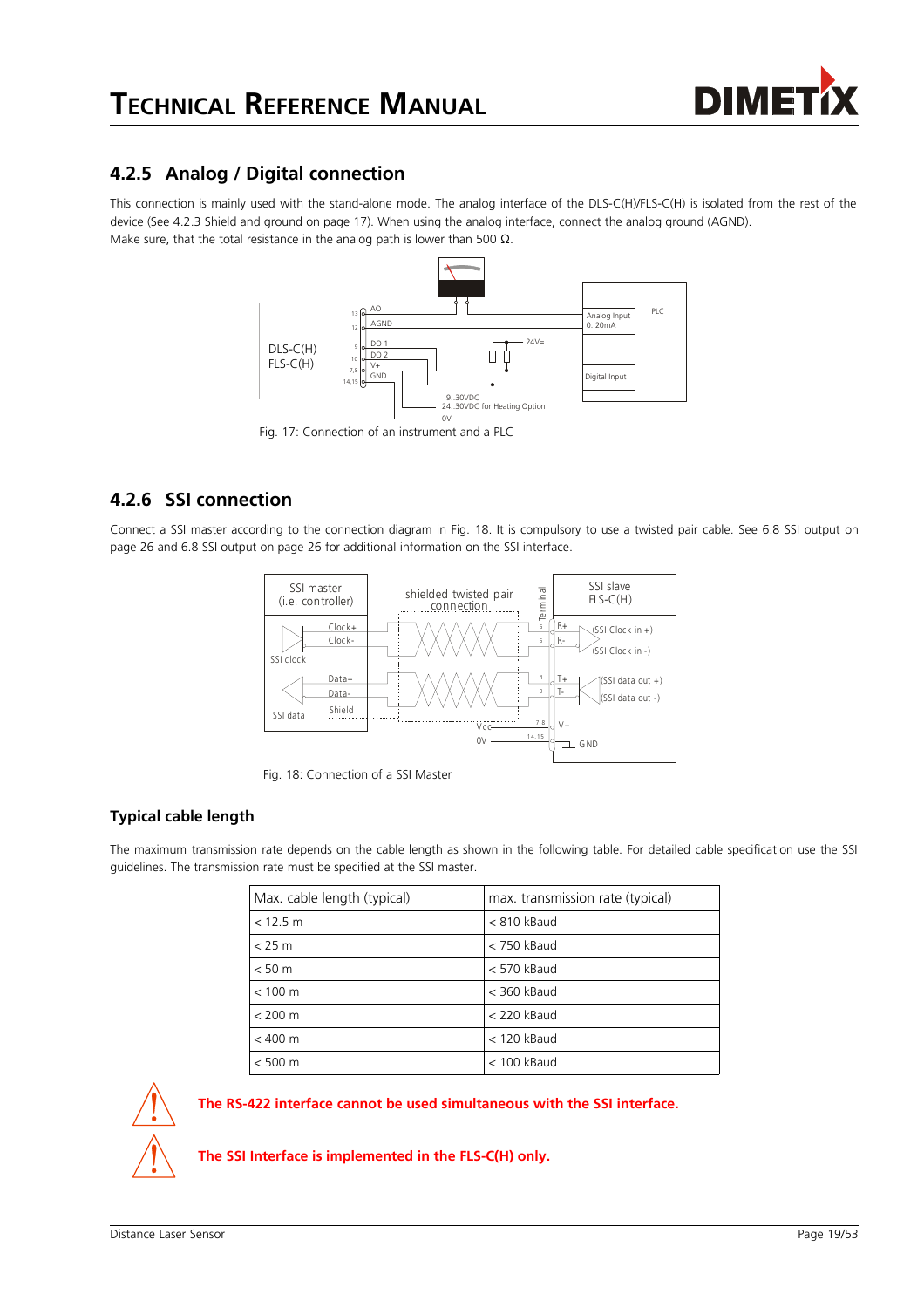

#### <span id="page-19-1"></span>**4.2.7 External trigger connection**



The DO1 (Digital Output 1) can also be used as digital input. For safety reasons, always use a resistor to protect the connection terminal. The function of digital input can be configured by the command sNDI1 (see [9.3.8](#page-37-0) [Configure digital input \(sNDI1\)](#page-37-0) on page [38\)](#page-37-0)

<span id="page-19-0"></span>Fig. 19: Connection for external triggering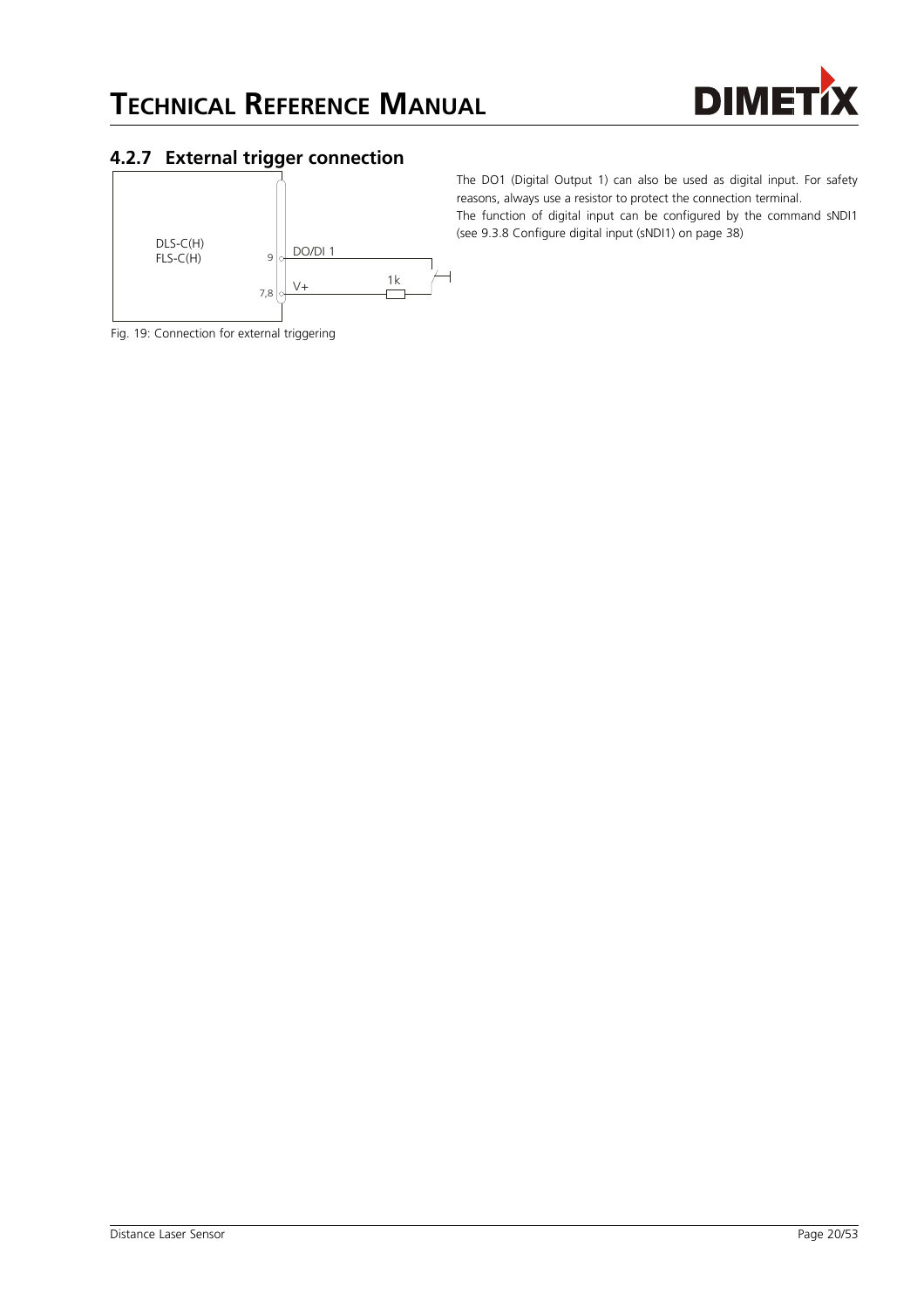

# <span id="page-20-0"></span>**5 Technical data**

# <span id="page-20-1"></span>**5.1 Measuring accuracy definition**

The measuring accuracy corresponds to the ISO-recommendation ISO/R 1938-1971 with a statistical confidence level of 95.4% (i.e.  $\pm$  twice the standard deviation  $\sigma$ , refer to diagram on the right). The typical measuring accuracy relates to average conditions for measuring. It is  $\pm 1.0$ mm for the FLS-C(H) 10,  $\pm 1.5$ mm for the DLS-C(H) 15 and  $\pm 3.0$ mm for the DLS-C(H)/FLS-C(H) 30 valid in the tracking mode.

Maximum deviation may occur under unfavorable conditions such as bright sunlight or when measuring to poorly reflecting or very rough surfaces. Measuring accuracy may deteriorate by approximately ±0.02mm/m for distances above 30m.

The DLS-C(H)/FLS-C(H) does not compensate changes of atmospheric environment. These changes can influence the accuracy if measuring long distances (>150m) under conditions very different from 20°C, 60% relative humidity and 953 mbar air pressure. The influences of the atmospheric environment are described in

B.Edlen: "*The Refractive Index of Air, Metrologia 2*", 71-80 (1966)

# **5.2 Measuring performance influences**



The DLS-C(H)/FLS-C(H) is an optical instrument, whose operation is influenced by environmental conditions. Therefore, the measuring range achieved in use may vary. The following conditions may influence the measuring range:

| Key                | <b>Factors increasing range</b>                                                                        | <b>Factors reducing range</b>             |
|--------------------|--------------------------------------------------------------------------------------------------------|-------------------------------------------|
| Target surface     | Bright and reflective surfaces such as the target plates   Matt and dark surfaces<br>(See Accessories) | Green and blue surfaces                   |
| Airborne particles | Clean air                                                                                              | Dust, fog, heavy rainfall, heavy snowfall |
| Sunshine           | Darkness                                                                                               | Bright sunshine on the target             |

The measurement range may be influenced by the configuration of the measurement characteristic. See [9.3.2](#page-33-0) [Measuring characteristic](#page-33-0) [configuration \(sNuc\)](#page-33-0) on page [34.](#page-33-0)

The DLS-C(H)/FLS-C(H) does not compensate the influence of the atmospheric environment, which may be relevant when measuring long distances (e.g. > 150m). These effects are described in:

B.Edlen: "*The Refractive Index of Air, Metrologia 2*", 71-80 (1966)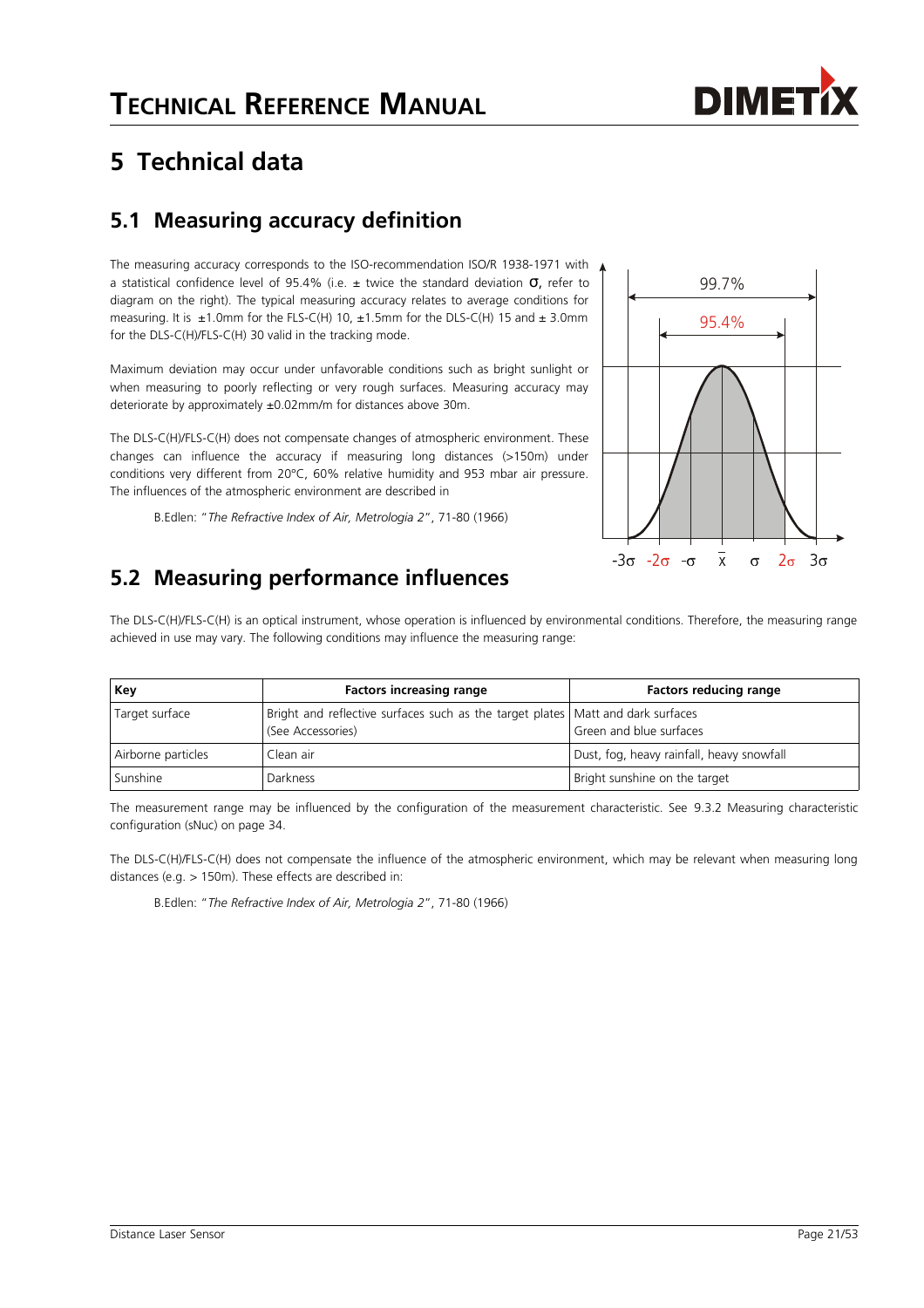

### **5.3 Prevention of erroneous measurements**

#### **5.3.1 Rough surfaces**

On a rough surface (e.g. coarse plaster), measure against the center of the illuminated area. To avoid measuring to the bottom of gaps in the surface use a target plate (see accessories on www.dimetix.com) or board.

#### **5.3.2 Transparent surfaces**

To avoid measuring errors, do not measure against transparent surfaces such as colorless liquids (such as water) or (dust-free) glass. In case of unfamiliar materials and liquids, always carry out a trial measurement.



Erroneous measurements can occur when aiming through glass panes or if there are several objects in the line of sight.

#### **5.3.3 Wet, smooth, or high-gloss surfaces**

- 1 Aiming at an "acute" angle deflects the laser beam. The DLS-C(H)/FLS-C(H) may receive a signal that is too weak (error message 255) or it may measure the distance targeted by the deflected laser beam.
- 2 If aiming at a right angle, the DLS-C(H)/FLS-C(H) may receive a signal that is too strong (error message 256).

#### **5.3.4 Inclined, round surfaces**

Measurement is possible as long as there is enough target surface area for the laser spot. On irregular and round surfaces the arithmetic average of the illuminated surfaces will be measured.

#### **5.3.5 Multiple reflections**

Erroneous measurements may occur if the laser beam is reflected by other objects than the target. Avoid any reflective object along the measurement path.

#### **5.3.6 Influence of sun light**

Aiming directly to the sun or the sun is exactly behind the target could make it impossible to measure distances.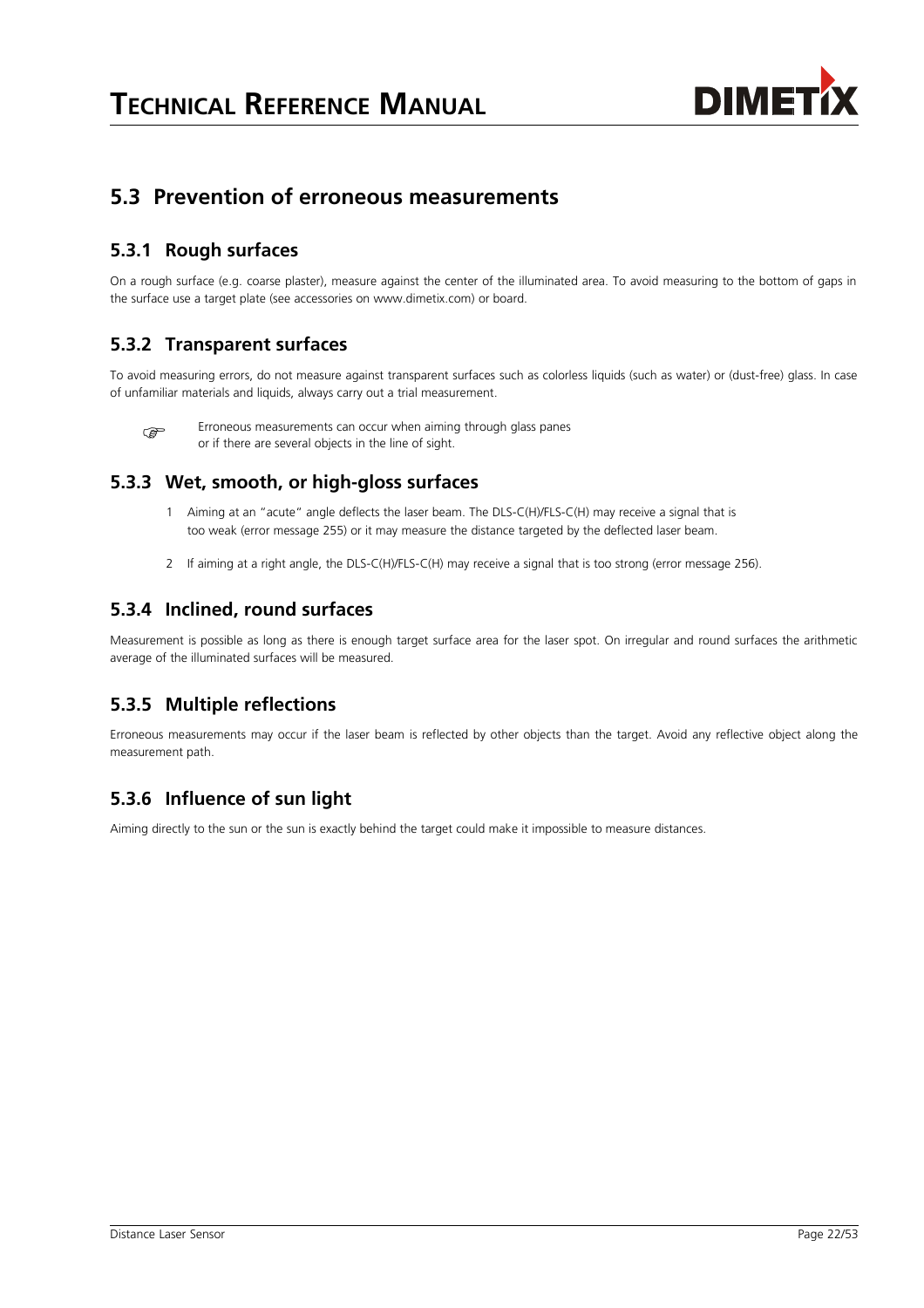

# **5.4 Specifications**

| Typical measuring accuracy for                                          |                                                                               |  |  |
|-------------------------------------------------------------------------|-------------------------------------------------------------------------------|--|--|
| DLS-C 15 / DLS-CH 15 <sup>1)</sup>                                      | $± 1.5$ mm @ $2\sigma$                                                        |  |  |
| DLS-C 30 / DLS-CH 30 <sup>1)</sup>                                      | $± 3.0$ mm @ $2\sigma$                                                        |  |  |
| FLS-C 10 / FLS-CH 10 1,3,4)                                             | $± 1.0$ mm @ $2\sigma$                                                        |  |  |
| FLS-C 30 / FLS-CH 30 1,3)                                               | $± 3.0$ mm @ $2\sigma$                                                        |  |  |
| Accuracy of the analog output                                           | (9.3.6 Set/Get analog output distance range (sNv) on page 36)                 |  |  |
| $DLS-C(H)$                                                              | 0.2% programmed span (12 Bit)                                                 |  |  |
| $FLS-C(H)$                                                              | 0.1% programmed span (12 Bit)                                                 |  |  |
| Typical repeatability for                                               |                                                                               |  |  |
| DLS-C 15 / DLS-CH 15 <sup>1)</sup>                                      | $\pm$ 0.4 mm @ 2 $\sigma$                                                     |  |  |
| DLS-C 30 / DLS-CH 30 <sup>1)</sup>                                      | $± 0.5$ mm @ 2σ                                                               |  |  |
| FLS-C 10 / FLS-CH 10 <sup>1)</sup>                                      | $\pm$ 0.3 mm @ 2 $\sigma$                                                     |  |  |
| FLS-C 30 / FLS-CH 30 <sup>1)</sup>                                      | $\pm$ 0.5 mm @ 2 $\sigma$                                                     |  |  |
| Smallest unit displayed                                                 | $0.1$ mm                                                                      |  |  |
| Measuring range on natural surfaces                                     | 0.05 m to approx. 65 m (80m on natural surface characteristic <sup>3)</sup> ) |  |  |
| Measuring range on orange (reflective) target plate DLS-C(H)            | Approx. 25 m to 150 m                                                         |  |  |
| $FLS-C(H)$                                                              | Approx. 0.5 m to 500 m                                                        |  |  |
| Measuring reference                                                     | from front edge (See 7 Physical dimensions)                                   |  |  |
| Typical diameter of laser spot at target at a distance of <sup>5)</sup> | 4mm @ 5m; 8mm @ 10m; 15mm @ 30m                                               |  |  |
| (diffraction rings)                                                     |                                                                               |  |  |
| Time for a measurement                                                  |                                                                               |  |  |
| $DLS-C(H)$ / FLS-C(H) <sup>3)</sup><br>Single measurement:              | Typical: 0.3 s to 4 s                                                         |  |  |
| $DLS-C(H)$ <sup>3)</sup><br>Tracking:                                   | Typical: 0.15 s to 4 s                                                        |  |  |
| $FLS-C(H)$ <sup>3)</sup>                                                | Typical: 4 ms to 4 s                                                          |  |  |
| Max target speed while moving target characteristic is active           | Typical: 10m/s up to 150m                                                     |  |  |
|                                                                         | 7m/s up to 500m/s                                                             |  |  |
| Light source                                                            | Laser diode 620-690 nm (red)<br>Beam divergence: 0.16 x 0.6 mrad              |  |  |
|                                                                         | Pulse duration: 0.45x10 <sup>-9</sup> s<br>IEC 60825-1:2007; Class 2          |  |  |
|                                                                         | Maximum radiant power: 0.95 mW<br>FDA 21CFR 1040.10 and 1040.11               |  |  |
| Laser Life Time                                                         | typical 50'000h @ 20°C (See 4.1.4 Laser Life time consideration on page 17)   |  |  |
|                                                                         | IEC 61000-4-2                                                                 |  |  |
| ESD                                                                     |                                                                               |  |  |
| <b>EMC</b>                                                              | EN 61000-6-4                                                                  |  |  |
|                                                                         | EN 61000-6-2                                                                  |  |  |
| Power supply                                                            | 9  30V DC 0.6A for DLS-C / FLS-C                                              |  |  |
|                                                                         | 24  30V DC 2.5A for DLS-CH /FLS-CH(Heating option)                            |  |  |
| <b>Dimensions</b>                                                       | 150 x 80 x 55 mm                                                              |  |  |
| Temperature range during operation <sup>2)</sup>                        |                                                                               |  |  |
| DLS-C 15 / DLS-C 30 / FLS-C 10 / FLS-C 30                               | -10 °C to +50 °C                                                              |  |  |
| DLS-CH 15 / DLS-CH 30 / FLS-CH 10 / FLS-CH 30                           | -40 °C to +50 °C                                                              |  |  |
| Temperature range during storage                                        | -40 °C to +70 °C                                                              |  |  |
| Degree of Protection                                                    | IP65; IEC60529 (protected against ingress of dust and water)                  |  |  |
| Weight                                                                  | DLS-C, FLS-C:<br>690 g                                                        |  |  |
|                                                                         | DLS-CH, FLS-CH:<br>720 g                                                      |  |  |
| Standard interface                                                      | 1 serial asynchronous interface RS-232                                        |  |  |
|                                                                         | 1 serial asynchronous interface RS-422                                        |  |  |
|                                                                         | 1 SSI (only FLS-C(H))                                                         |  |  |
|                                                                         | 1 programmable analog output 0/4  20mA                                        |  |  |
|                                                                         | 2 programmable digital outputs                                                |  |  |
|                                                                         | 1 programmable digital input                                                  |  |  |
|                                                                         | 1 digital output for error status                                             |  |  |

1) See [5.1](#page-20-1) [Measuring accuracy](#page-20-1) on page [21.](#page-20-1)

2) In case of permanent continuous measurement (tracking mode) the max. temperature is reduced to 45°C

3) Accuracy and measurement speed depend on configuration (See [9.3.2](#page-33-0) [Measuring characteristic configuration \(sNuc\)](#page-33-0) on page [34\)](#page-33-0)

- 4) By measuring on the orange reflecting target plate the accuracy may be reduced to  $\pm$  1.5 mm @ 2s
- 5) The spot-size can vary depending on production lot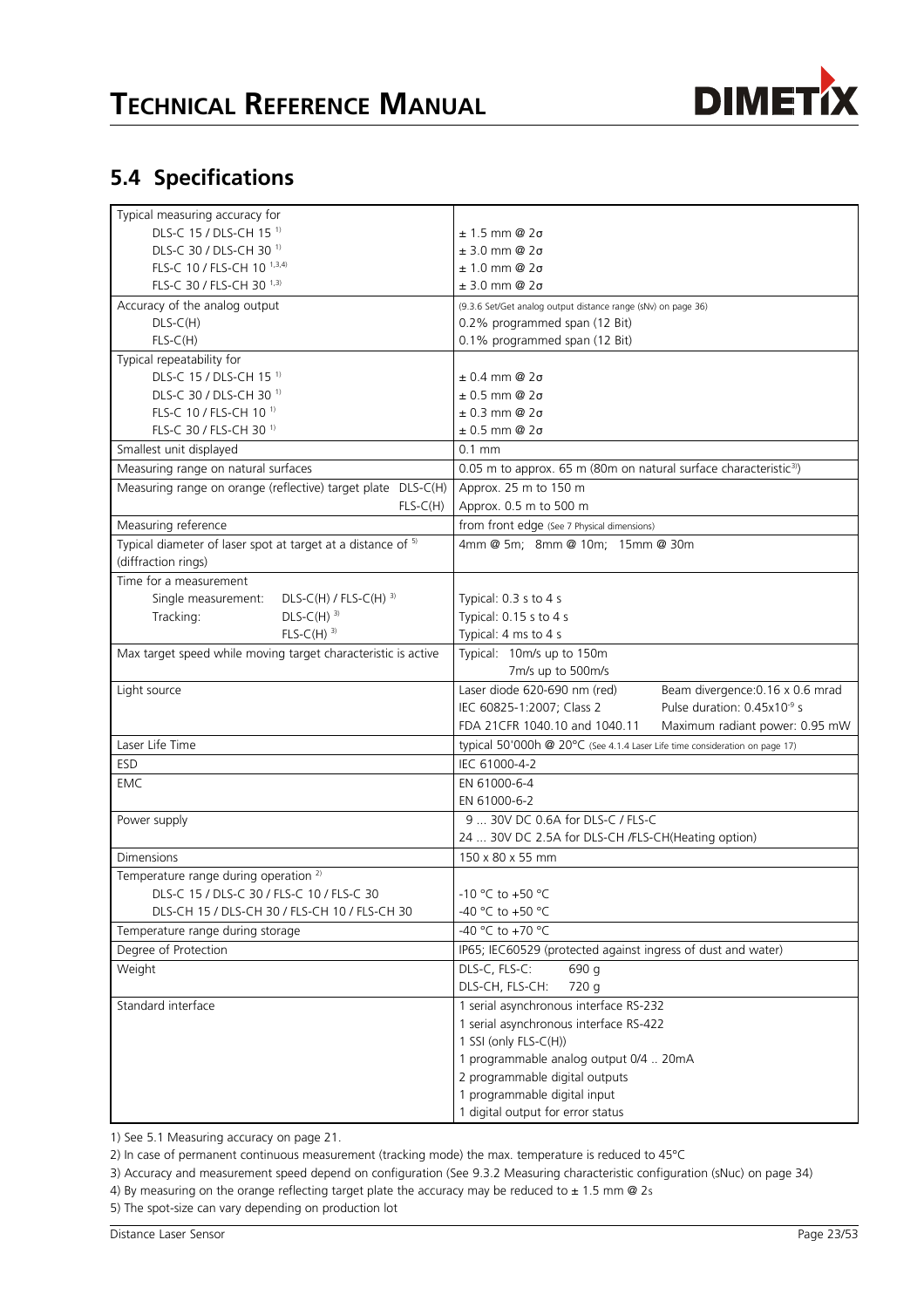# **6 Electrical components**

To open the side cover, a Torx T9 screwdriver is needed.

### **6.1 ID switch**

This switch is used to set the Device ID and can be set from 0 to 9. The default setting is 0.

### <span id="page-23-0"></span>**6.2 Reset switch**

To reset the device to factory settings do the following:

- Change ID Switch to position 0
- Switch OFF the power for the device
- Press the reset button and keep it pressed
- Switch on the power for the device
- Keep the reset button pressed until all LEDs on the device are illuminated
- Release the reset button
- Switch the power OFF and wait 5 seconds
- Switch on the power and wait until the green power LED is on



# **6.3 Digital output**



The DLS-C(H)/FLS-C(H) contain two digital outputs for level monitoring (DO 1 and DO 2) and one digital output for error signalization (DO E). These outputs are open drain outputs as shown in figure [20](#page-23-1) and can drive up to **200mA**. Maximum switching voltage is 30V DC. In the ON state, the FET transistor is electro conductive.

<span id="page-23-1"></span>Fig. 20: Open drain output with external load

# **6.4 Digital input**

The Digital Output (DO 1) can be configured as a Digital Input (DI 1). This is useful for triggering measurements by means of an external switch or push button. Please refer to chapter [4.2.7](#page-19-1) [External trigger connection](#page-19-1) on page [20.](#page-19-1)

Low Level is:  $U_{\text{D11}} < 2\text{VDC}$ 

High Level is:  $U_{\text{D11}} > 9 \text{VDC}$  and  $U_{\text{D11}} < 30 \text{VDC}$ 

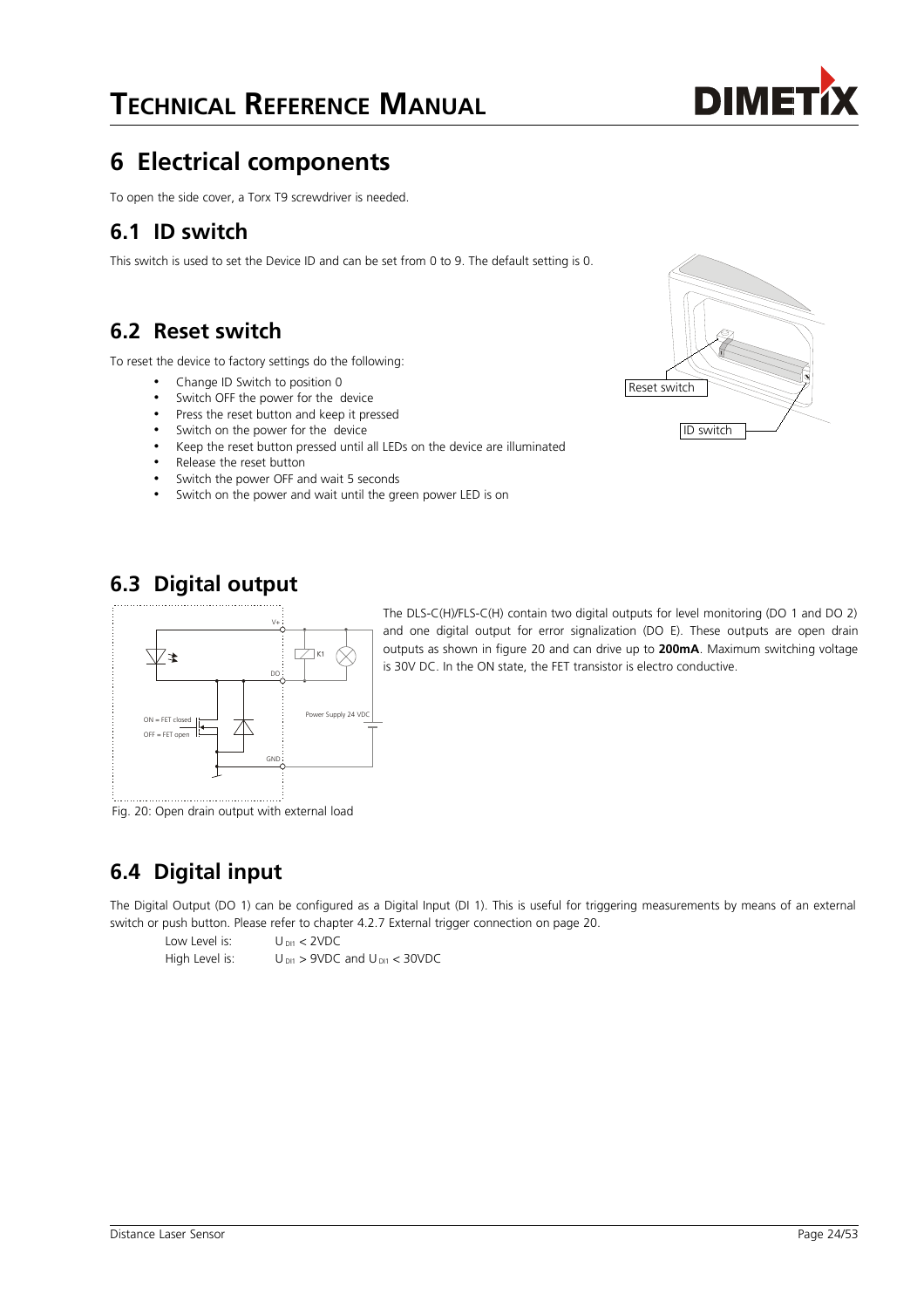

# **6.5 Analog output**

The analog output of the DLS-C(H)/FLS-C(H) is a current source (0..20mA or 4..20mA). It is capable of driving loads up to 500 Ω.

|                           | $e_{\text{Disc}} =$ Accuracy <sub>Device</sub> + | $(MaxDistconf - MinDistConf)*AccuracyAO$<br>100 |                               |
|---------------------------|--------------------------------------------------|-------------------------------------------------|-------------------------------|
| $e_{Dist}$                | Total error in mm                                | $MaxDist_{Cont}$                                | Configured max Distance in mm |
| Accuracy <sub>Gerät</sub> | Device accuracy in mm                            | $MinDist_{cont}$                                | Configured min Distance in mm |
| AccuracyAO                | Accuracy of the analog output in %               |                                                 |                               |
|                           | Example:                                         |                                                 | <b>DLS-C(H) 30</b>            |
|                           | Device accuracy                                  |                                                 | $±3$ mm                       |
|                           | Min. Distance                                    |                                                 | $0 \text{ mm}$                |
|                           | Max. Distance                                    |                                                 | 10'000 mm                     |
|                           | Accuracy analog output FLS                       |                                                 | ±0.1%                         |
|                           | Total error                                      | $(10000-0)*0.1$<br>100                          | 13mm                          |

The stated errors include all possible errors as Temperature drift, linearity, surface color and measurement distance.



**The best accuracy of ±1.5 mm for the DLS-C(H) 15 and ±1 mm for the FLS-C(H) 10 can only be achieved by using the digital interfaces (RS-232, RS-422 or SSI)**

# **6.6 RS-232 serial interfaces**

The RS-232 interface is used for device configuration. It is made to connect the sensor to a PC to do the configuration either by terminal program or by the UtilitySW (See [3.1](#page-7-0) [Connection for configuration](#page-7-0) on page [8\)](#page-7-0).



**If the Moving Target measurement characteristic is active, a measurement speed of 250Hz is only possible if the baud rate is set to 115200. Lower baud rates reduce the measurement speed**

# **6.7 RS-422 serial interface**

The RS-422 interface is made for industrial communication and therefore long cables (twisted pair) are supported. This interface is thought to use the DLS-C(H)/FLS-C(H) in controlled mode.



**The RS-422 interface cannot be used simultaneous with the SSI interface.**

**If the Moving Target measurement characteristic is active, a measurement speed of 250Hz is only possible if the baud rate is set to 115200. Lower baud rates reduce the measurement speed**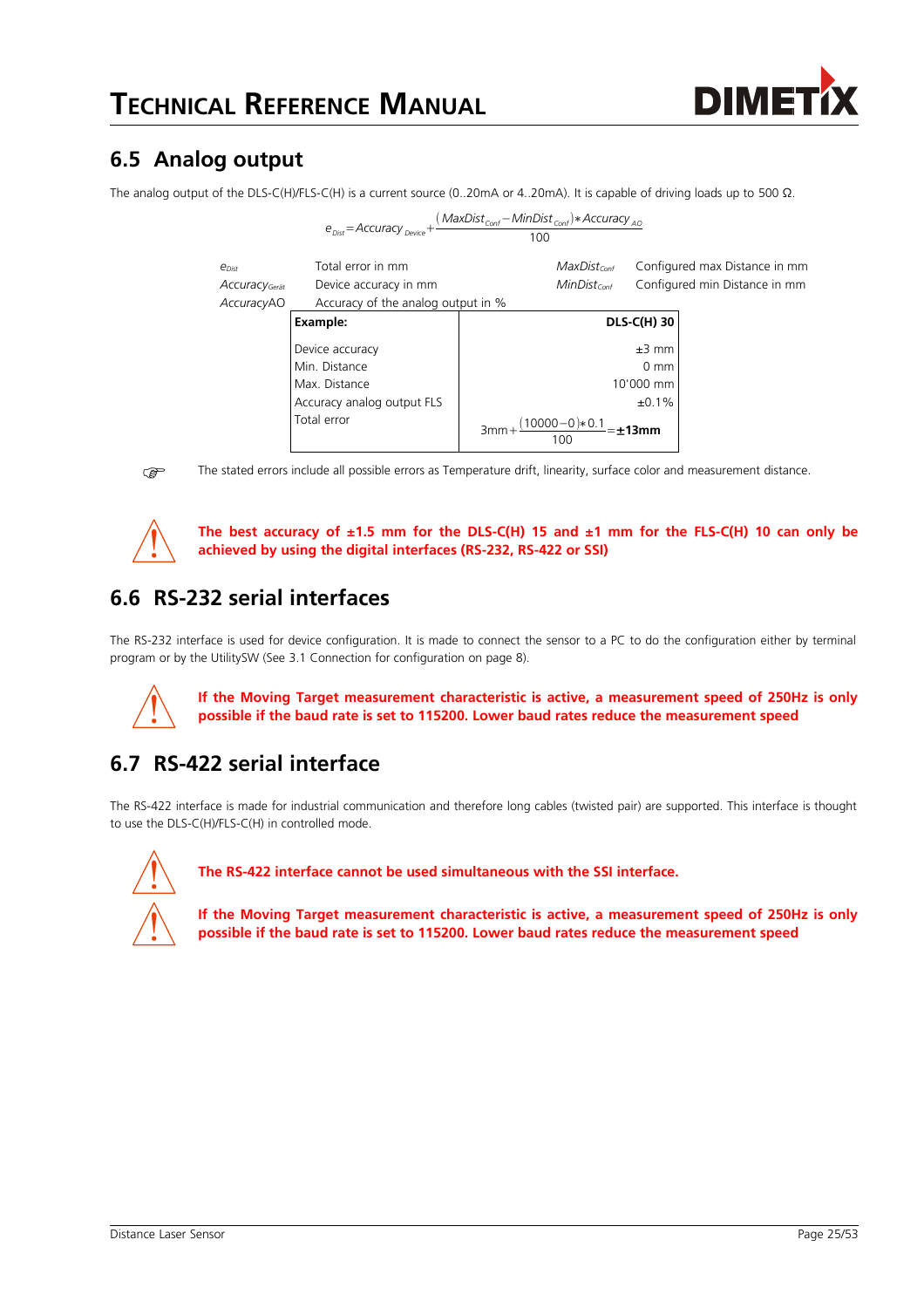

## <span id="page-25-0"></span>**6.8 SSI output**



#### **6.8.1 SSI Specification**

| <b>SSI parameters</b>                                        | Setting for FLS-C(H)                                             |
|--------------------------------------------------------------|------------------------------------------------------------------|
| Distance output values                                       | 0 16777215 1/10mm (max. 1.67km)                                  |
| Measurement value coding                                     | Binary or gray, MSB first                                        |
| Transmission mode                                            | Configurable, 23/24-bit measurement value, error bit, error code |
| Resolution                                                   | $0.1$ mm                                                         |
| Read out rate                                                | $\leq$ 500Hz                                                     |
| SSI clock rate from controller                               | 83KHz to 1MHz, depending of cable length.                        |
| Time lag between two data packets, pause time t <sub>n</sub> | >1ms                                                             |
| Monoflop time, $t_m$                                         | 25 <sub>µs</sub>                                                 |
| Electrical levels, line driver                               | RS-422/485                                                       |
| Cable connection                                             | Twisted pair, shielded                                           |

#### **6.8.2 SSI Timing**



Fig. 21: Timing diagram SSI

 $t_m$  Monoflop Time: Minimum time to detect the end of transmission. After  $t_m$ , the data line goes to idle state and the slave starts updating the internal value for the next transmission.

 $t<sub>p</sub>$  Pause time: Pause time between two consecutive clock sequences of the master.

The SSI is initially in the idle mode, where the data and clock lines stay HIGH  $\bullet$  and the slave keeps updating its internal value.

The transmission mode is evoked when the master initiates a sequence by pulling the clock line to low. Once, the slave receives the resulting falling edge **2** at the clock signal line, it automatically stops updating its internal value. With the first rising edge **3** of the clock line, the MSB of the sensor's value is transmitted and with consequent rising edges, the data bits are sequentially transmitted.

After the transmission of the complete data word  $\bullet$  (e.g. LSB is transmitted) an additional last rising edge  $\bullet$  of the clock sets the clock line to HIGH. The slave sets or leaves the data line to low and remains there for the time  $t_m$ , to recognize the transfer timeout . If a falling edge of the clock signal (data-output request) is received within the time  $t_{m}$ , the same data as before will be transmitted again (multiple transmission).

If there were no clock pulses within time  $t_m$ , the slave starts updating its internal value after setting the data line to HIGH (idle mode). This marks the end of a single transmission of a data word. Once the slave receives a clock signal at a time,  $t_p \left(>= t_m \right)$  the updated position value is frozen and the transmission of the new value begins as described earlier.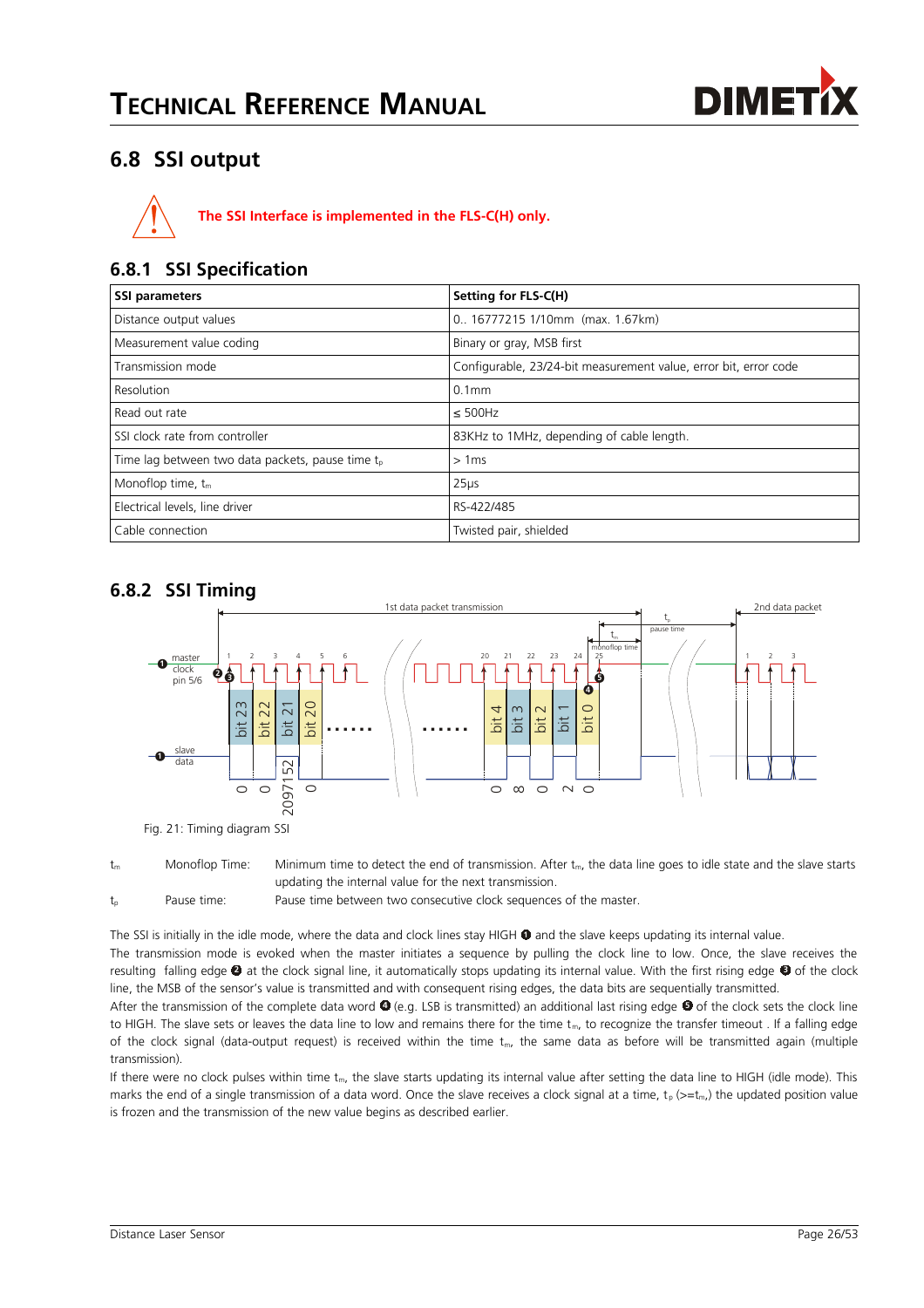



### **6.9 Connector**

#### **6.9.1 D-Sub connector**

| . |
|---|
| . |

| Pin            | Designator      | Description                                                   |
|----------------|-----------------|---------------------------------------------------------------|
| 1              | Rx              | RS-232 receive line                                           |
| $\overline{2}$ | Tx              | RS-232 send line                                              |
| 3              | Т-              | RS-422 send line negative                                     |
|                |                 | SSI data output negative (for FLS-C(H) if configured for SSI) |
| 4              | $T +$           | RS-422 send line positive                                     |
|                |                 | SSI data output positive (for FLS-C(H) if configured for SSI) |
| 5              | $R-$            | RS-422 receive line negative                                  |
|                |                 | SSI clock input negative (for FLS-C(H) if configured for SSI) |
| 6              | $R+$            | RS-422 receive line positive                                  |
|                |                 | SSI clock input positive (for FLS-C(H) if configured for SSI) |
| 7              | $V +$           | DC Power                                                      |
|                |                 | $+9V+30V$ for DLS-C / FLS-C                                   |
| $V +$<br>8     |                 | +24V+30V for DLS-CH / FLS-CH (Heating option)                 |
| 9              | <b>DO 1</b>     | Digital output 1 (Open Drain) or Digital input 1              |
| 10             | DO <sub>2</sub> | Digital output 2 (Open Drain)                                 |
| 11             | DO E            | Digital output for error signalization (Open Drain)           |
| 12             | AGND            | Analog ground                                                 |
| 13             | AO              | Analog output (0/420mA)                                       |
| 14             | <b>GND</b>      | Ground line                                                   |
| 15             | <b>GND</b>      | Ground line                                                   |

#### **6.9.2 Screw terminal**



| Designator      | <b>Description</b>                                            |  |  |  |
|-----------------|---------------------------------------------------------------|--|--|--|
| $R+$            | RS-422 send line negative                                     |  |  |  |
|                 | SSI data output negative (for FLS-C(H) if configured for SSI) |  |  |  |
| $R-$            | RS-422 send line positive                                     |  |  |  |
|                 | SSI data output positive (for FLS-C(H) if configured for SSI) |  |  |  |
| $T+$            | RS-422 receive line negative                                  |  |  |  |
|                 | SSI clock input negative (for FLS-C(H) if configured for SSI) |  |  |  |
| T-              | RS-422 receive line positive                                  |  |  |  |
|                 | SSI clock input positive (for FLS-C(H) if configured for SSI) |  |  |  |
| Tx              | RS-232 Transmit line                                          |  |  |  |
| <b>Rx</b>       | RS-232 Receive line                                           |  |  |  |
| <b>AGND</b>     | Analog ground                                                 |  |  |  |
| AO              | Analog output (0/420mA)                                       |  |  |  |
| DO E            | Digital output for error signalization (Open Drain)           |  |  |  |
| DO <sub>2</sub> | Digital output 2 (Open Drain)                                 |  |  |  |
| <b>DO 1</b>     | Digital output 1 (Open Drain) or Digital input 1              |  |  |  |
| <b>GND</b>      | Ground line                                                   |  |  |  |
|                 | Power DC                                                      |  |  |  |
| $V +$           | +9V+30V DLS-C / FLS-C                                         |  |  |  |
|                 | +24+30V DLS-CH / FLS-CH (Heating option)                      |  |  |  |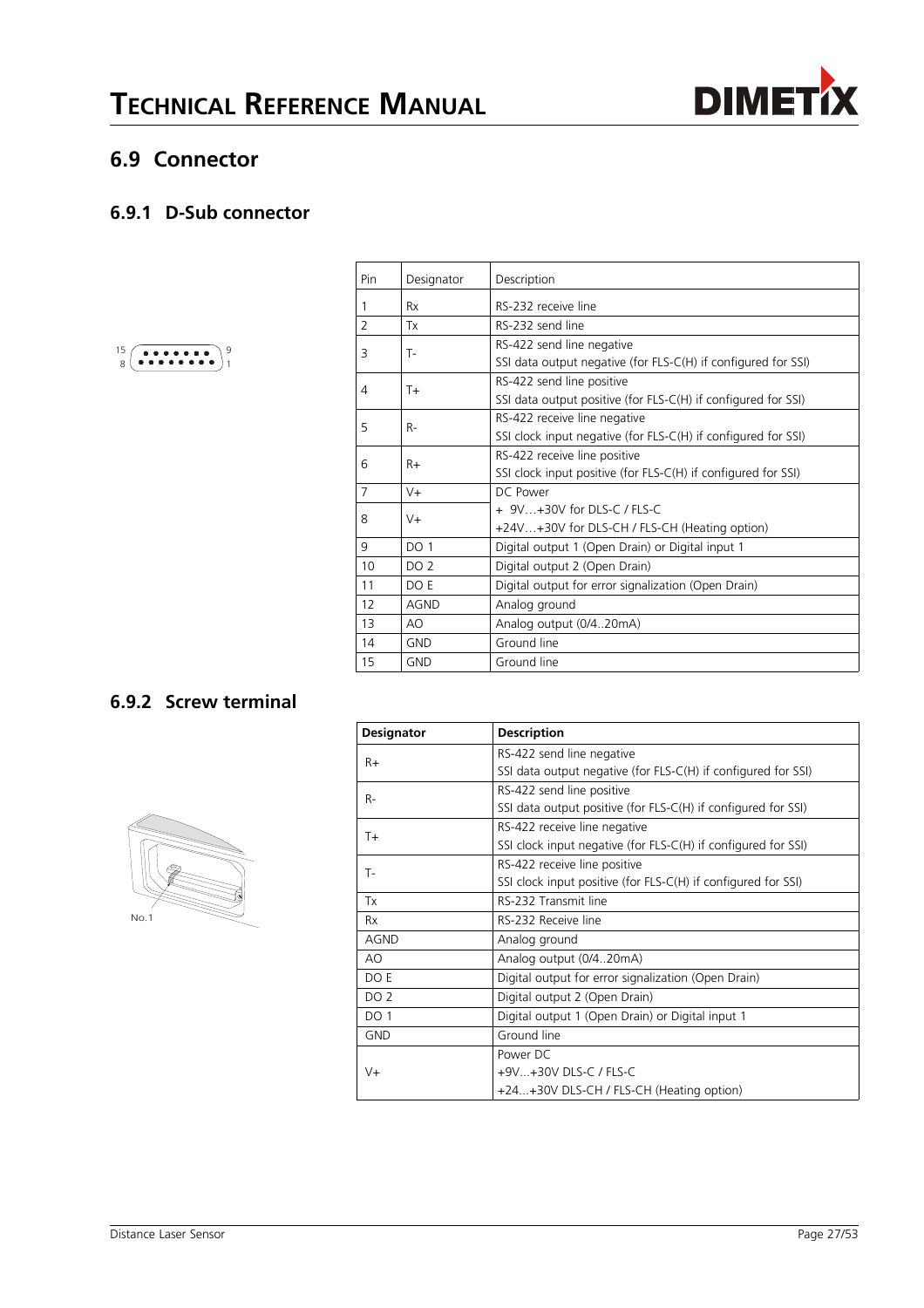

# <span id="page-27-1"></span>**7 Physical dimensions**



All dimensions in mm

# <span id="page-27-0"></span>**8 Factory settings**

# **8.1 Standard configuration**

| <b>Operation Mode</b>       | Controlled                                                                    |                            |                                      |                  |                          |                                   |  |
|-----------------------------|-------------------------------------------------------------------------------|----------------------------|--------------------------------------|------------------|--------------------------|-----------------------------------|--|
| <b>Serial Communication</b> | Setting 7                                                                     | Baud:<br>Data bit:         | 19200                                |                  | Parity:<br>Stop bit:     | Even                              |  |
| <b>Analog outputs</b>       | Min output:<br>Error output:                                                  |                            | 4 <sub>m</sub> A<br>0 <sub>m</sub> A |                  | Range min:<br>Range max: | 0 <sub>m</sub><br>10 <sub>m</sub> |  |
| <b>SSI Output</b>           | Inactive (default is RS-422 active)<br>Replacement value in case of an error: |                            |                                      |                  | - 0                      |                                   |  |
| Device ID                   | ID Number:                                                                    |                            | 0                                    |                  |                          |                                   |  |
| Digital output 1 (DOUT1)    | ON:<br>OFF:                                                                   | $2m + 5mm$<br>$2m - 5mm =$ | $=$                                  | 2005mm<br>1995mm |                          |                                   |  |
| Digital output 2 (DOUT2)    | ON:<br>OFF:                                                                   | $1m - 5mm$<br>$1m + 5mm =$ | $=$                                  | 995mm<br>1005mm  |                          |                                   |  |
| Digital input 1 (DI1)       | Inactive, configured as output                                                |                            |                                      |                  |                          |                                   |  |

## **8.2 User configured measurement**

| User distance offset and gain     | User distance offset $=$                     | 0mm                                                                                                                        |  |
|-----------------------------------|----------------------------------------------|----------------------------------------------------------------------------------------------------------------------------|--|
|                                   | User Gain Num<br>$=$<br>User Gain Den<br>$=$ | 1000<br>$-\frac{GainNum_{User}}{1000} = 1$<br>Gain= $\frac{1}{\text{GainDen}_{\text{User}}}$ =<br>$\frac{1}{1000}$<br>1000 |  |
| <b>Measurement characteristic</b> | Normal                                       |                                                                                                                            |  |
| <b>Measurement Filter</b>         | inactive                                     |                                                                                                                            |  |
| Output protocol                   | No special configuration, display distance   |                                                                                                                            |  |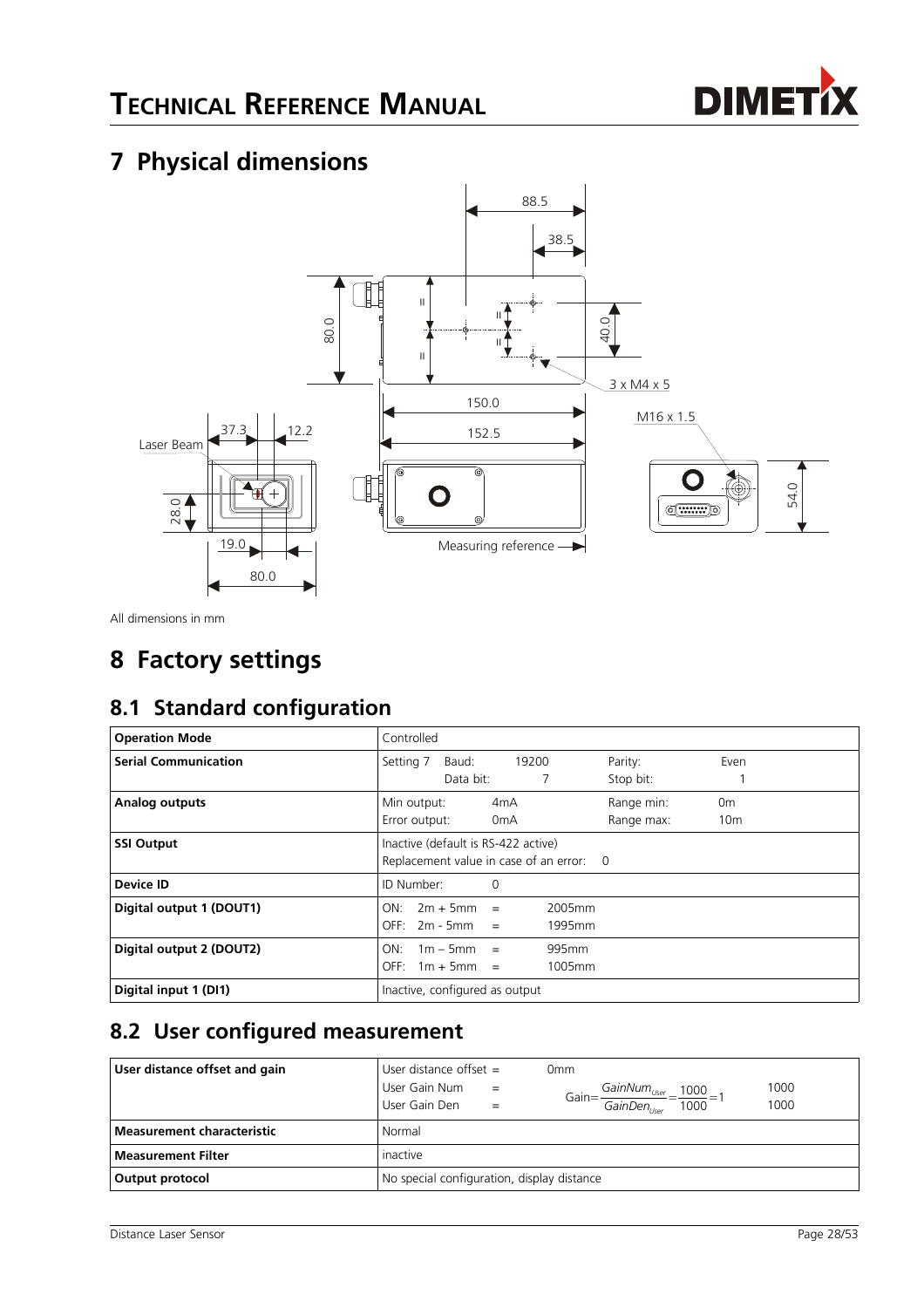

# <span id="page-28-0"></span>**9 Command set**

### **9.1 General**

#### **9.1.1 Command termination <trm>**

All commands for the DLS-C(H)/FLS-C(H) are ASCII based and terminated  $\langle \text{trm} \rangle$  with  $\langle \text{cr}\rangle\langle 1f \rangle$ .

#### **9.1.2 Device identification** *N*

Since the device can be addressed with the ID switch, the ID is represented in the commands by *N*. At the location of the *N* insert the Device ID.

#### **9.1.3 Parameter separator**

The command syntax uses the '+' sign as parameter separator. The '+' sign can be replaced by the minus '-' sign if applicable by the command.

#### **9.1.4 Set/Get commands**

All configuration commands that are used to set configuration values can also be used to read the currently set value by omitting the parameter. The command syntax is described as follows:

|                   |                            | Set command                                         | <b>Get command</b>         |  |  |
|-------------------|----------------------------|-----------------------------------------------------|----------------------------|--|--|
| Command           | sNuof+xxxxxxxx <trm></trm> |                                                     | sNuof <trm></trm>          |  |  |
| Return successful | qNuof? <trm></trm>         |                                                     | qNuof+xxxxxxxx <trm></trm> |  |  |
| Return error      | qN@Ezzz <trm></trm>        |                                                     | $qN@Ezzz<\tau$ rm>         |  |  |
| Parameters        | Ν                          | Device ID                                           |                            |  |  |
|                   |                            | xxxxxxxx Offset in 1/10 mm; + positive / - negative |                            |  |  |
|                   | Z. Z. Z.                   | Error code                                          |                            |  |  |

#### **9.1.5 Startup sequence**

After power on, the DLS-C(H)/FLS-C(H) does all the initializations and sends a start sequence g*N*?. On this sequence, the *N* stands for the Device ID. After sending this start sequence, the DLS-C(H)/FLS-C(H) is ready to use.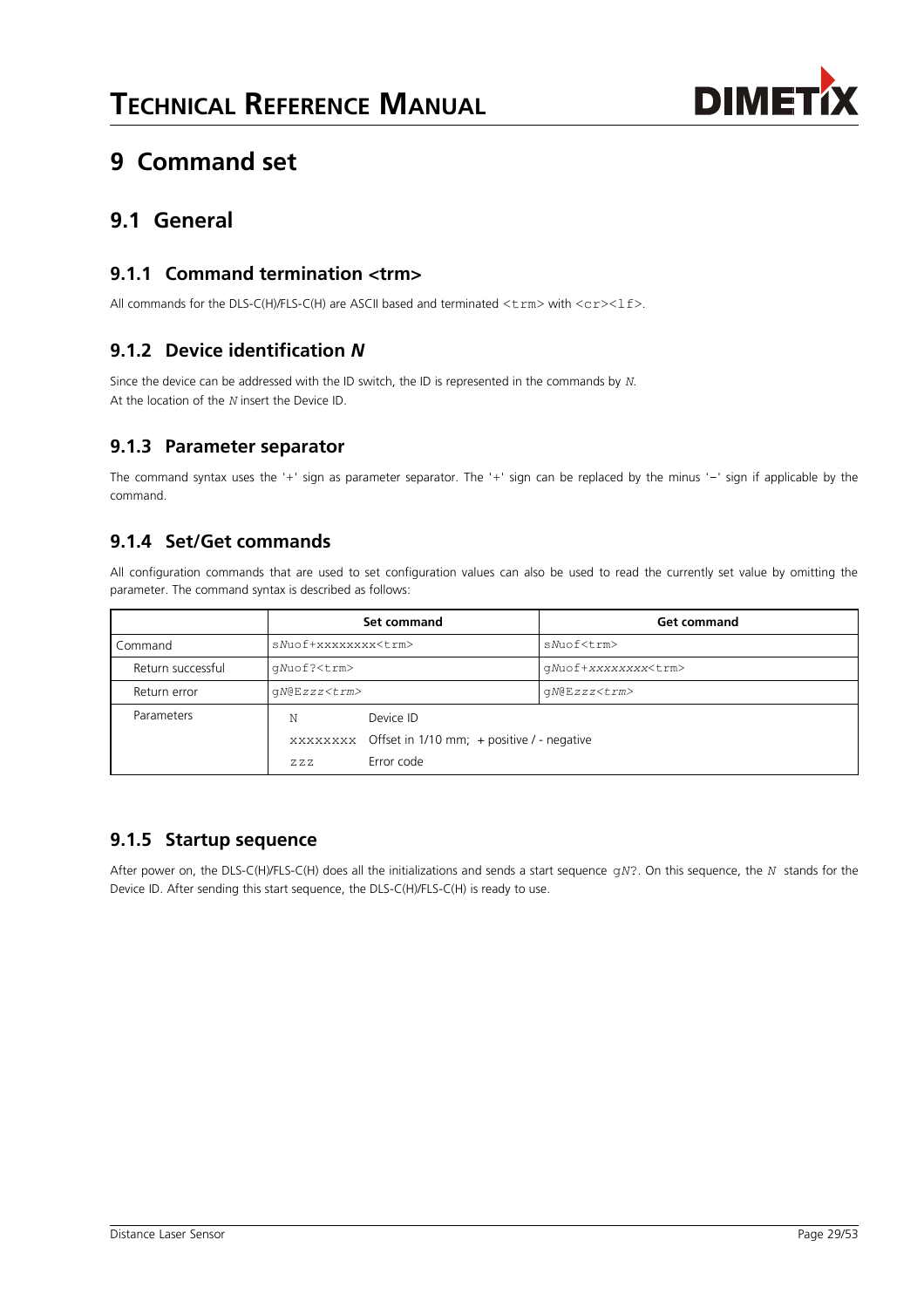

## <span id="page-29-0"></span>**9.2 Operation commands**

#### <span id="page-29-1"></span>**9.2.1 Distance measurement (s***N***g)**

Triggers simple measurement of distance. Each new command cancels an active measurement.

|                   |                          | Command                                                 |  |
|-------------------|--------------------------|---------------------------------------------------------|--|
| Command           | sNq <trm></trm>          |                                                         |  |
| Return successful | qNq+xxxxxxxx <trm></trm> |                                                         |  |
| Return error      | gN@Ezzz <trm></trm>      |                                                         |  |
| Parameters        | N<br>ZZZ                 | Device ID<br>xxxxxxxx Distance in 1/10 mm<br>Error code |  |

#### **9.2.2 Single sensor tracking (s***N***h)**

Triggers continuous measurements of the distance. The measurements are made as fast as possible (Measurement speed depends on target conditions). This command is not to be used with more than one DLS-C(H)/FLS-C(H) on a RS-232/RS-422 line. The measurements are continued until the STOP/CLEAR command is issued. The status LEDs and the digital outputs are updated corresponding to the new measured distance.



#### **Never use this command if more than one module is connected to the RS-232/RS-422 line**

|                   |                          | Command                                               |  |
|-------------------|--------------------------|-------------------------------------------------------|--|
| Command           | sMh <trm></trm>          |                                                       |  |
| Return successful | gMh+xxxxxxxx <trm></trm> |                                                       |  |
| Return error      | $qN@Ezzz<\text{trm}>$    |                                                       |  |
| Parameters        | N<br>ZZZ                 | Device ID<br>XXXXXXXX Distance in 0.1mm<br>Error code |  |

#### **9.2.3 Single sensor tracking with timer(s***N***h)**

This command does the same as the s*N*f command, but the unit sends the results directly to the output.



#### **Never use this command if more than one device is connected to the RS-422 line**

|                   |                            | Command                                                                                                       |  |
|-------------------|----------------------------|---------------------------------------------------------------------------------------------------------------|--|
| Command           | $sNh+xxx<\text{trm}>$      |                                                                                                               |  |
| Return successful | gNh+yyyyyyy <trm></trm>    |                                                                                                               |  |
| Return error      | qN@Ezzz <trm></trm>        |                                                                                                               |  |
| Parameters        | Ν<br>XXX<br>УУУУУУУ<br>ZZZ | Device ID<br>Sampling time in 10ms (if 0 -> use max. possible sample rate)<br>Distance in 0.1mm<br>Error code |  |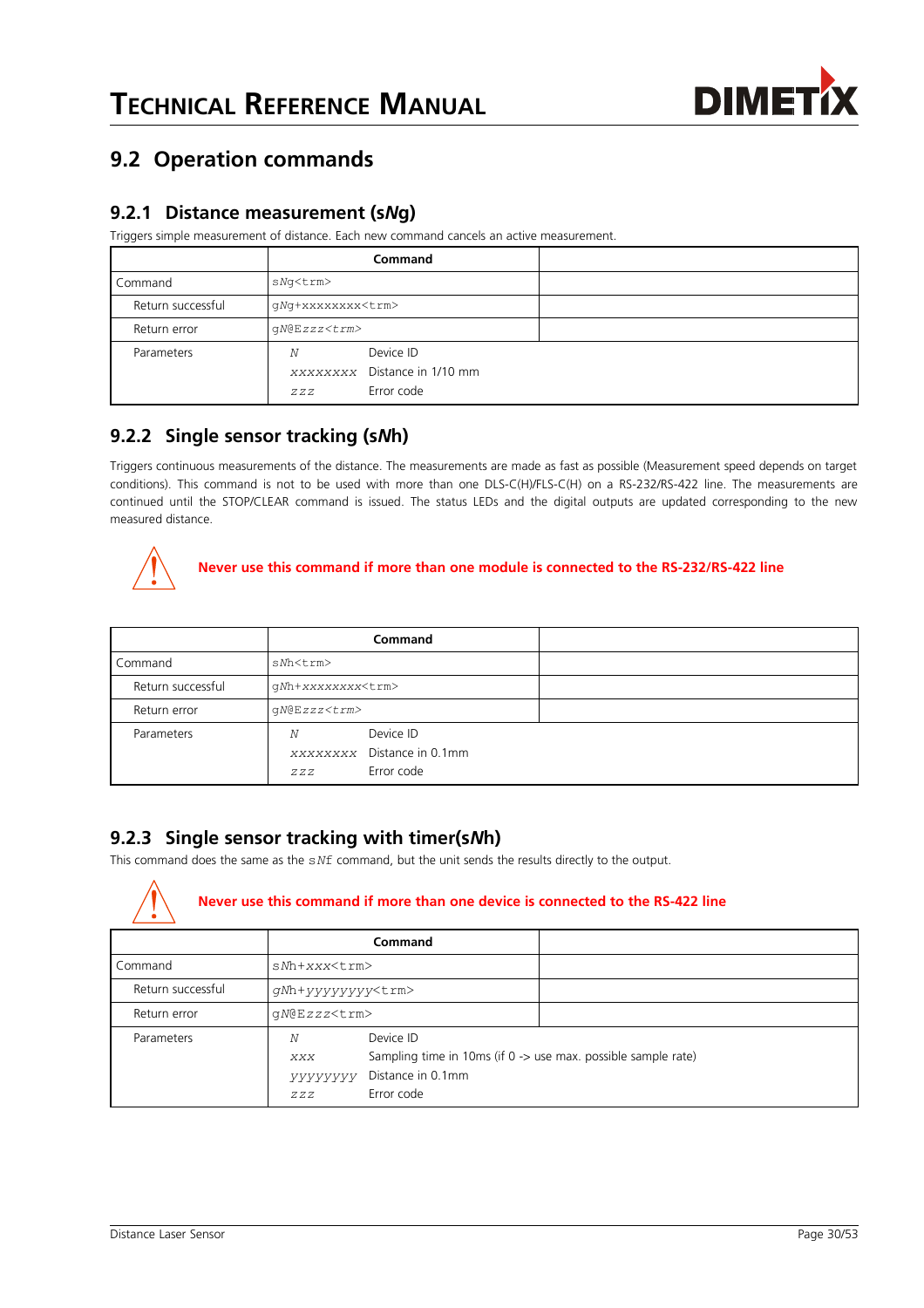

#### **9.2.4 Tracking with buffering – Start (s***N***f)**

Triggers continuous measurements of the distance with internal buffering in the device (buffer for one measurement). The rate of measurements is defined with the sampling time. If the sampling time is set to zero, the measurements are executed as fast as possible (Measuring speed depends on target conditions). The last measurement can be read out from the module with the command s*N*q. The measurements are continued until the 's*N*c' command is issued.

|                   |                          | Set command                                                                  | <b>Get command</b>       |  |
|-------------------|--------------------------|------------------------------------------------------------------------------|--------------------------|--|
| Command           | sNf+xxxxxxxx <trm></trm> |                                                                              | $sNf$ < t.rm >           |  |
| Return successful | qNf? <trm></trm>         |                                                                              | qNf+xxxxxxxx <trm></trm> |  |
| Return error      | qN@Ezzz <trm></trm>      |                                                                              | qN@Ezzz <trm></trm>      |  |
| Parameters        | N<br>XXXXXXXX<br>777     | Device ID<br>Sampling time in 10ms (if 0 -> max possible rate)<br>Error code |                          |  |

#### **9.2.5 Read out - Tracking with buffering(s***N***q)**

After starting "tracking with buffering" with the command s*N*f, the latest measurement can be read out from the module with the command s*N*q. This command does not work if the tracking with buffering is not started.

|                   |                            | Command                                                           |                                                                     |  |  |
|-------------------|----------------------------|-------------------------------------------------------------------|---------------------------------------------------------------------|--|--|
| Command           | sNq <trm></trm>            |                                                                   |                                                                     |  |  |
| Return successful | qNq+xxxxxxxx+c <trm></trm> |                                                                   |                                                                     |  |  |
| Return error      | qN@Ezzz+c <trm></trm>      |                                                                   |                                                                     |  |  |
| Parameters        | N                          | Device ID                                                         |                                                                     |  |  |
|                   |                            | xxxxxxxx Distance in 0.1mm                                        |                                                                     |  |  |
|                   | C                          | $0 =$ no new measurement since last sNq command                   |                                                                     |  |  |
|                   |                            | $1 =$ one new measurement since last sNg command, not overwritten |                                                                     |  |  |
|                   |                            |                                                                   | $2$ = more than one measurement since last sNg command, overwritten |  |  |
|                   | ZZZ                        | Error code                                                        |                                                                     |  |  |

### **9.2.6 STOP/CLEAR command (s***N***c)**

Stops the current execution and resets the status LEDs as well as the digital outputs.

|                   |                     | <b>Command</b>          |  |
|-------------------|---------------------|-------------------------|--|
| Command           | sNc <trm></trm>     |                         |  |
| Return successful | qN? <trm></trm>     |                         |  |
| Return error      | gN@Ezzz <trm></trm> |                         |  |
| Parameters        | Ν<br>ZZZ            | Device ID<br>Error code |  |

#### **9.2.7 Signal measurement (s***N***m)**

Signal measurement can be done continuously or with a single measurement. The signal strength is returned as a relative number in the typical range of 0 to 40 millions.

The value for the signal strength is just an approximate value, it differs from device to device and also depends on environment conditions.

|                   |                          | <b>Command</b>                                 |                                                                |
|-------------------|--------------------------|------------------------------------------------|----------------------------------------------------------------|
| Command           | $sNm+c<$ t $rm>$         |                                                |                                                                |
| Return successful | qMm+xxxxxxxx <trm></trm> |                                                |                                                                |
| Return error      | qN@Ezzz <trm></trm>      |                                                |                                                                |
| Parameters        | Ν                        | Device ID                                      |                                                                |
|                   |                          | 0: single measurement                          |                                                                |
|                   |                          |                                                | 1: repetitive measurements ! warning: use with one sensor only |
|                   |                          | xxxxxxxx Signal strength (range 0 40 millions) |                                                                |
|                   | ZZZ                      | Error code                                     |                                                                |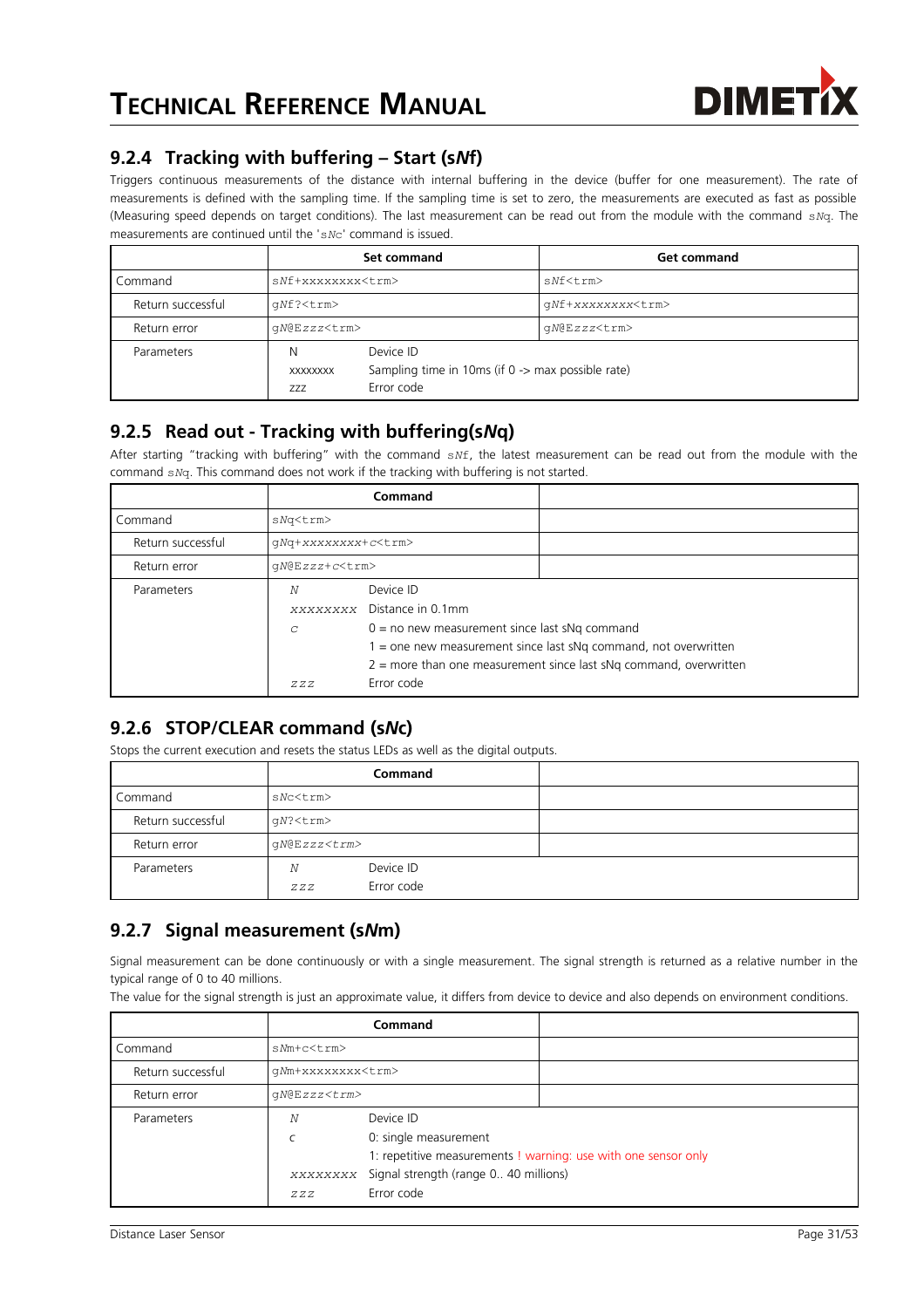

#### **9.2.8 Temperature measurement (s***N***t)**

Triggers measurement of the temperature inside the sensor.

|                   |                          | <b>Command</b>                                           |  |
|-------------------|--------------------------|----------------------------------------------------------|--|
| Command           | sNt <trm></trm>          |                                                          |  |
| Return successful | qNt+xxxxxxxx <trm></trm> |                                                          |  |
| Return error      | gN@Ezzz <trm></trm>      |                                                          |  |
| Parameters        | N<br>ZZZ                 | Device ID<br>XXXXXXXX Temperature in 0.1°C<br>Error code |  |

#### **9.2.9 Laser ON (s***N***o)**

Switches the laser beam ON for easy adjustment.

|                   |                     | Command                 |  |
|-------------------|---------------------|-------------------------|--|
| Command           | sNo <trm></trm>     |                         |  |
| Return successful | qN? <trm></trm>     |                         |  |
| Return error      | gN@Ezzz <trm></trm> |                         |  |
| Parameters        | Ν<br>ZZZ            | Device ID<br>Error code |  |

### **9.2.10 Laser OFF (s***N***p)**

Switches the laser OFF.

|                   |                     | <b>Command</b>          |  |
|-------------------|---------------------|-------------------------|--|
| Command           | sNp <trm></trm>     |                         |  |
| Return successful | $qN?$ <trm></trm>   |                         |  |
| Return error      | gN@Ezzz <trm></trm> |                         |  |
| Parameters        | N<br>ZZZ            | Device ID<br>Error code |  |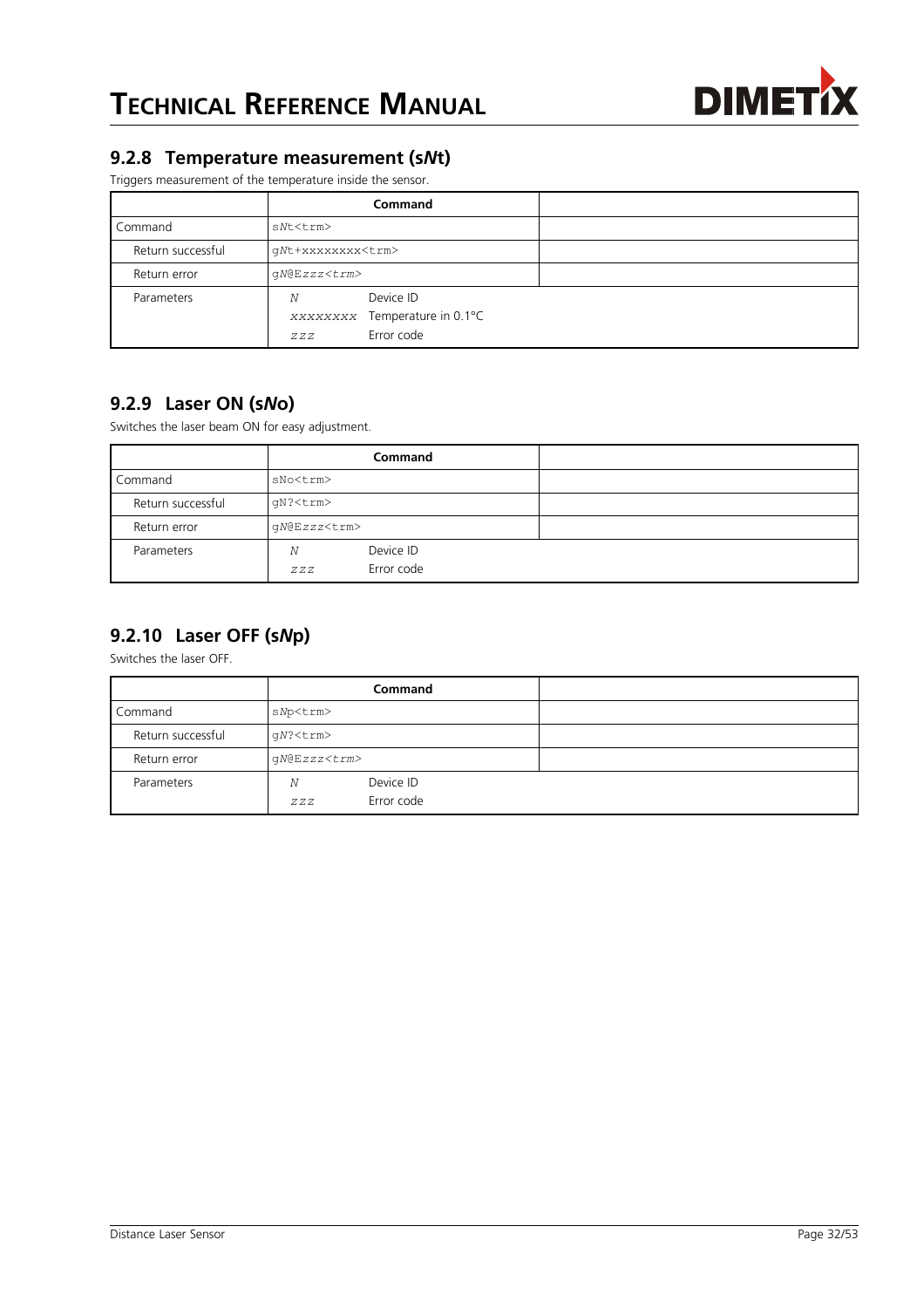

## <span id="page-32-0"></span>**9.3 Configuration commands**

#### **9.3.1 Set communication parameter (s***N***br)**

Sets the communication parameters for the serial interface.



**This command saves all configuration parameters to Flash. The changed baud rate is activated after the next power on.**

|                   | Command             |    |                          |                |              |        |    |           |          |        |
|-------------------|---------------------|----|--------------------------|----------------|--------------|--------|----|-----------|----------|--------|
| Command           | sNbr+yy <trm></trm> |    |                          |                |              |        |    |           |          |        |
| Return successful | $qN?$ <trm></trm>   |    |                          |                |              |        |    |           |          |        |
| Return error      | gN@Ezzz <trm></trm> |    |                          |                |              |        |    |           |          |        |
| Parameters        | N                   |    | Device ID                |                |              |        |    |           |          |        |
|                   | УУ                  |    | Defines the new settings |                |              |        |    |           |          |        |
|                   |                     | yy | Baud rate                | Data bits      |              | Parity | yy | Baud Rate | Data bit | Parity |
|                   |                     | 00 | 1200                     | 8              | $\mathsf{N}$ |        | 06 | 9600      | 7        | E      |
|                   |                     | 01 | 9600                     | 8              | N            |        | 07 | 19200     | 7        | E      |
|                   |                     | 02 | 19200                    | 8              | N            |        | 08 | 38400     | 8        | N      |
|                   |                     | 03 | 1200                     | 7              | E            |        | 09 | 38400     | 7        | E      |
|                   |                     | 04 | 2400                     | 7              | E            |        | 10 | 115200    | 8        | N      |
|                   |                     | 05 | 4800                     | $\overline{7}$ | E            |        | 11 | 115200    | 7        | E      |
|                   |                     |    |                          |                |              |        |    |           |          |        |

**Bold** = default parameters (first use or after reset)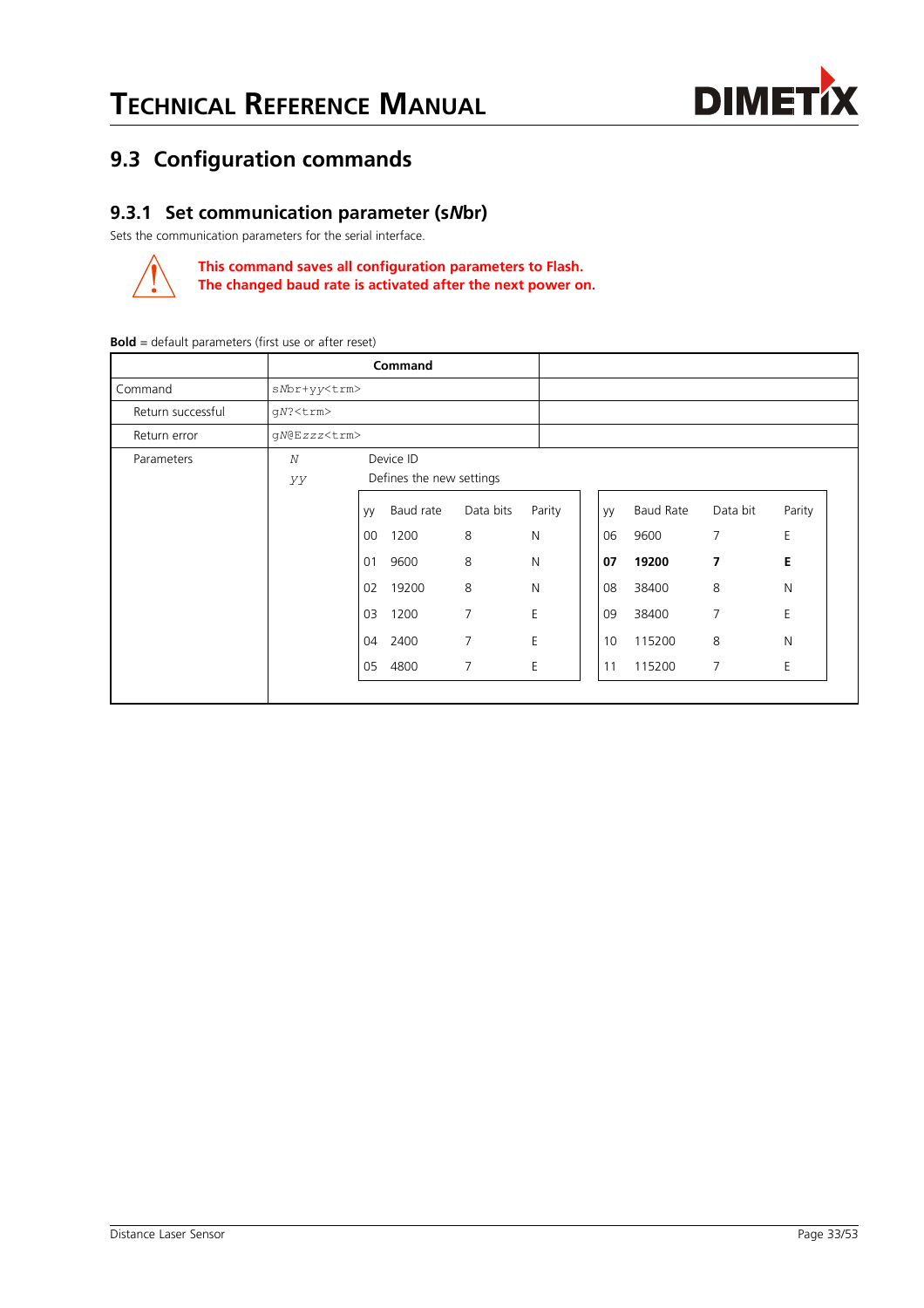

#### <span id="page-33-0"></span>**9.3.2 Measuring characteristic configuration (s***N***uc)**

Multiple measuring characteristic available in the FLS-C measuring devices meet different requirements for various applications. With these measuring characteristics measuring rate and accuracy can be optimized for special requirements.

While on factory settings, the FLS-C measuring device has an accuracy of ±1 mm 2σ (FLS-C(H) 10) respectively ±3 mm 2σ (FLS-C(H) 30). Measuring rate depends on environmental conditions such as target surface, distance, background light (e.g. sun light), etc. Good environmental conditions increase measuring rate (e.g. white target surface or orange reflective target plate and dark environment).

For a detailed description of the different measuring characteristics see [3.4](#page-11-4) [Measuring characteristics](#page-11-4) on page [12.](#page-11-4)



#### **The configuration command s***N***uc is applied to the special user commands and to the standard commands.**

|                   |                      | <b>Set command</b>                 |                                                                              | <b>Get command</b>                                                                                                                                                                                                                                                                                                                                                                                                                                                                                                                                                                         |
|-------------------|----------------------|------------------------------------|------------------------------------------------------------------------------|--------------------------------------------------------------------------------------------------------------------------------------------------------------------------------------------------------------------------------------------------------------------------------------------------------------------------------------------------------------------------------------------------------------------------------------------------------------------------------------------------------------------------------------------------------------------------------------------|
| Command           | sNuc+a+b <trm></trm> |                                    |                                                                              | sNuc                                                                                                                                                                                                                                                                                                                                                                                                                                                                                                                                                                                       |
| Return successful |                      | gNuc+xxxxxxxx+yyyyyyyy <trm></trm> |                                                                              | gNuc+xxxxxxxx+yyyyyyyy <trm></trm>                                                                                                                                                                                                                                                                                                                                                                                                                                                                                                                                                         |
| Return error      | qN@Ezzz <trm></trm>  |                                    |                                                                              | gN@Ezzz <trm></trm>                                                                                                                                                                                                                                                                                                                                                                                                                                                                                                                                                                        |
| Parameters        | N                    | Device ID                          |                                                                              |                                                                                                                                                                                                                                                                                                                                                                                                                                                                                                                                                                                            |
|                   | $a = 0$              | $b = 0$ :<br>1:<br>2:<br>3:        | Normal<br>Fast<br>Precise<br>Natural surface                                 |                                                                                                                                                                                                                                                                                                                                                                                                                                                                                                                                                                                            |
|                   | $a = 1$              | $b = 1$ :                          | Timed                                                                        |                                                                                                                                                                                                                                                                                                                                                                                                                                                                                                                                                                                            |
|                   | $a = 2$              | $b = 0$ :                          |                                                                              | Moving target characteristic with error freezing<br>Every error will be preserved. For an error reset, the measurement must<br>be restarted according to the configured operation mode.<br>(See 3.4.3 Error behavior on page 14)                                                                                                                                                                                                                                                                                                                                                           |
|                   |                      | 1:                                 | or permanent error.<br>Temporary error<br>Permanent error<br>operation mode. | Moving target characteristic without error freezing<br>Distance jumps or unfavorable signal conditions may cause a temporary<br>As soon as the FLS is able to determine a new distance value, the error<br>will disappear and the output will show the new distance value. The<br>shortest possible time to display an error is 45ms.<br>The FLS is not able to determine a distance anymore. The error will be<br>shown with an output rate of up to 250Hz. For an error reset, the<br>measurement must be restarted according to the configured<br>(See 3.4.3 Error behavior on page 14) |
|                   | ZZZ                  | Error code                         |                                                                              |                                                                                                                                                                                                                                                                                                                                                                                                                                                                                                                                                                                            |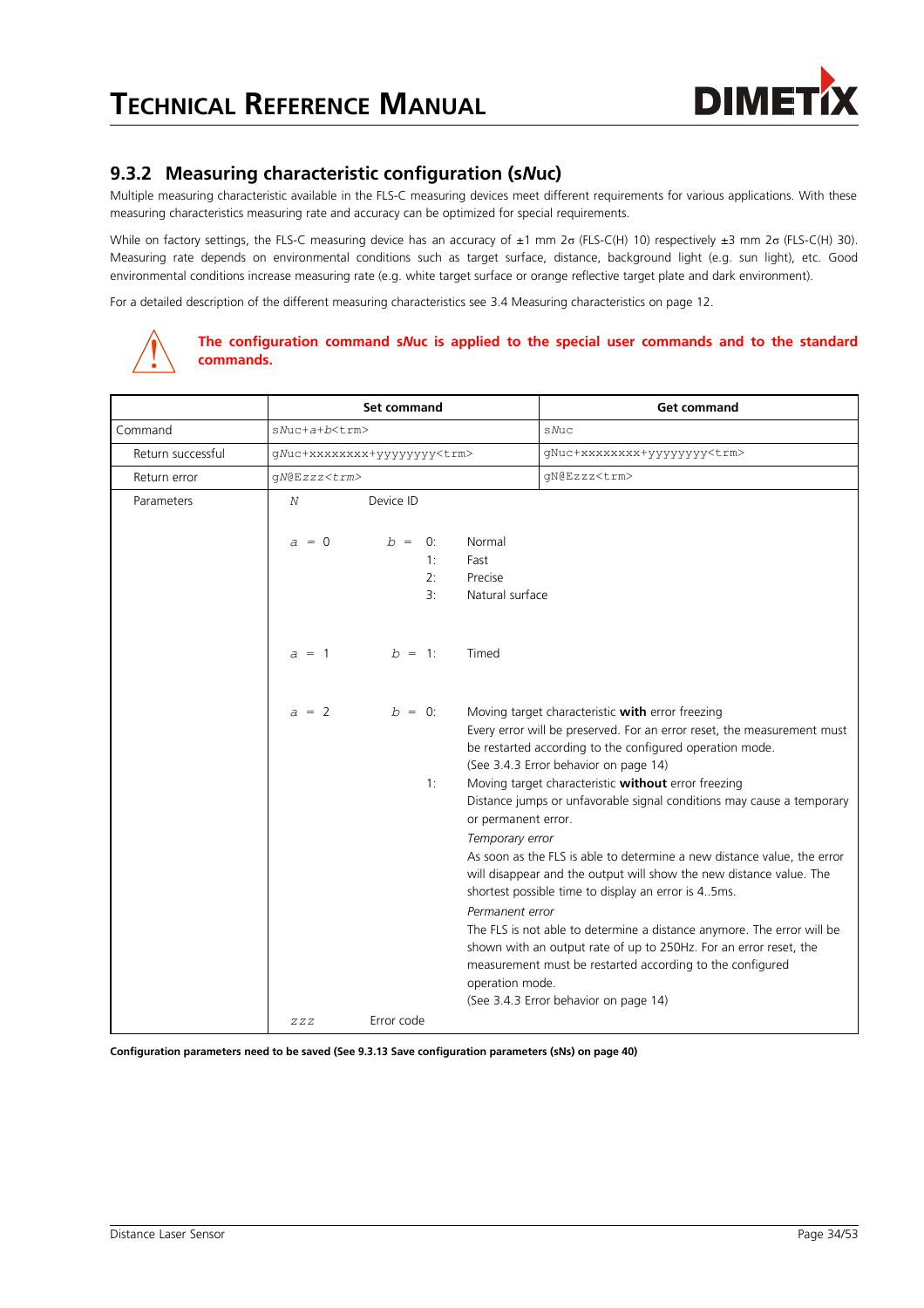

#### <span id="page-34-1"></span>**9.3.3 Set auto start configuration (s***N***A)**

This command activates the stand-alone mode with auto start of the DLS-C(H)/FLS-C(H). It triggers continuous measurements of the distance. The analog, digital and SSI outputs are updated according to the measured distance values. The sampling time defines the measurement rate. If the sampling time is set to zero, the measurements are executed as fast as possible (depending on target conditions). The stand-alone mode with auto start is active until the STOP/CLEAR command (s*N*c) is received by the device.



**The operating mode is stored in the DLS-C(H)/FLS-C(H) and activated immediately. This mode is also activated after next power ON.**



**Internally, "tracking with buffering" is started (command s***N***f). Therefore, the latest measurement can also be read out from the module with the command s***N***q.**

|                   |                          | Command                                                      |  |
|-------------------|--------------------------|--------------------------------------------------------------|--|
| Command           | sNA+xxxxxxxx <trm></trm> |                                                              |  |
| Return successful | qNA? <trm></trm>         |                                                              |  |
| Return error      | qN@Ezzz <trm></trm>      |                                                              |  |
| Parameters        | N                        | Device ID                                                    |  |
|                   |                          | xxxxxxxx Sampling time in 10 ms (if 0 -> max. possible rate) |  |
|                   | ZZZ                      | Error code                                                   |  |

#### <span id="page-34-0"></span>**9.3.4 Set/Get analog output min level (s***N***vm)**

This command sets the minimum analog output current level (0 or 4 mA).

|                   |                                    | Set command                | <b>Get command</b> |  |
|-------------------|------------------------------------|----------------------------|--------------------|--|
| Command           | $sNvm+x< t.$ rm $>$                |                            | sNvm <trm></trm>   |  |
| Return successful | qNvm? <trm></trm>                  |                            | qNvm+x <trm></trm> |  |
| Return error      | gN@Ezzz <trm></trm>                |                            | $qN@Ezzz<\tau$ rm> |  |
| Parameters        | N                                  | Device ID                  |                    |  |
|                   | Minimum output for analog out<br>X |                            |                    |  |
|                   |                                    | 0: Minimum current is 0 mA |                    |  |
|                   |                                    | 1: Minimum current is 4 mA |                    |  |
|                   | ZZZ                                | Error code                 |                    |  |

**Configuration parameters need to be saved (See [9.3.13](#page-39-1) [Save configuration parameters \(sNs\)](#page-39-1) on page [40\)](#page-39-1)**

#### **9.3.5 Set/Get analog output value in error case (s***N***ve)**

This command sets the analog output current level in mA in case of an error. This level can be lower than the minimum level set in [9.3.4](#page-34-0) [Set/Get analog output min level \(sNvm\).](#page-34-0)

|                   | Set command            |                                                               | <b>Get command</b>                                                           |
|-------------------|------------------------|---------------------------------------------------------------|------------------------------------------------------------------------------|
| Command           | s Nye + x x x < t rm>  |                                                               | sNve <trm></trm>                                                             |
| Return successful | qNve? <trm></trm>      |                                                               | sNve+xxx< <trm></trm>                                                        |
| Return error      | qN@Ezzz <trm></trm>    |                                                               | $qN@Ezzz<\tau$ rm>                                                           |
| Parameters        | N<br><b>XXX</b><br>ZZZ | Device ID<br>Value in case of an error in 0.1mA<br>Error code | If the value is set to 999, in case of an error keep the last valid distance |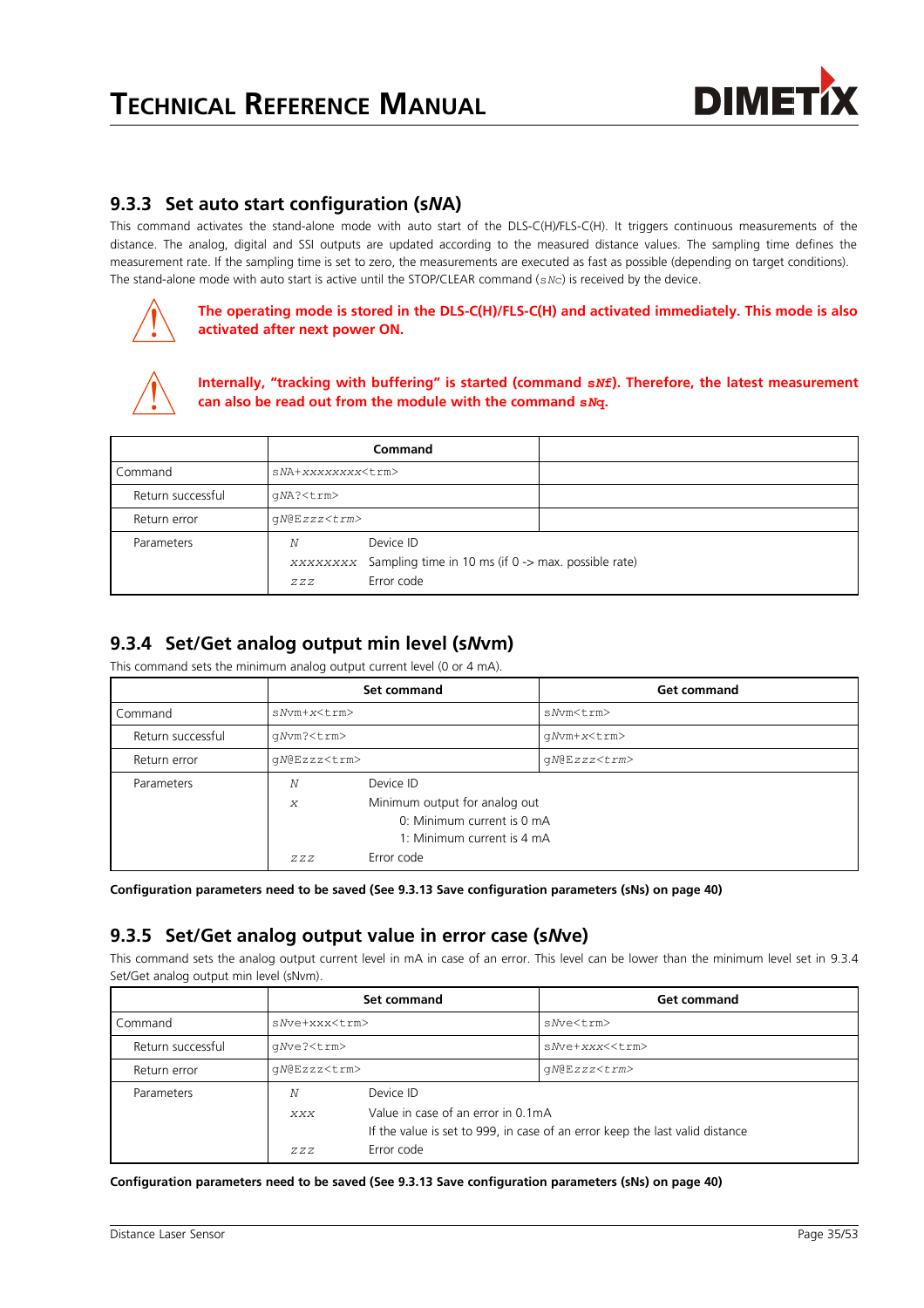#### <span id="page-35-0"></span>**9.3.6 Set/Get analog output distance range (s***N***v)**

Sets the minimum and maximum distances corresponding to the minimum and maximum analog output current levels.

$$
0...20mA
$$

$$
Aout = \frac{DIST - D_{min}}{D_{max} - D_{min}} * 20mA
$$

0...20mA 4...20mA

$$
4\text{Out} = \frac{DIST - D_{\text{min}}}{D_{\text{max}} - D_{\text{min}}} * 16mA + 4mA
$$

*Aout* Analog current output *DIST* Actual measured distance *Dmin* Distance programmed for the minimum output current *Dmax* Distance programmed for the maximum output current

|                   |                                   | Set command                                                                                                                                     | <b>Get command</b>                |
|-------------------|-----------------------------------|-------------------------------------------------------------------------------------------------------------------------------------------------|-----------------------------------|
| Command           | sNv+xxxxxxxx+yyyyyyyy <trm></trm> |                                                                                                                                                 | s Nv <trm></trm>                  |
| Return successful | qNv? <trm></trm>                  |                                                                                                                                                 | qNv+xxxxxxxx+yyyyyyyy <trm></trm> |
| Return error      | $qN@Ezzz<\text{trm}>$             |                                                                                                                                                 | $qN@Ezzz<\tau$ rm>                |
| Parameters        | Ν<br>УУУУУУУ<br>ZZZ               | Device ID<br>xxxxxxxx Minimum distance in 1/10 mm corresponding to 0mA / 4mA<br>Maximum distance in 1/10 mm corresponding to 20mA<br>Error code |                                   |

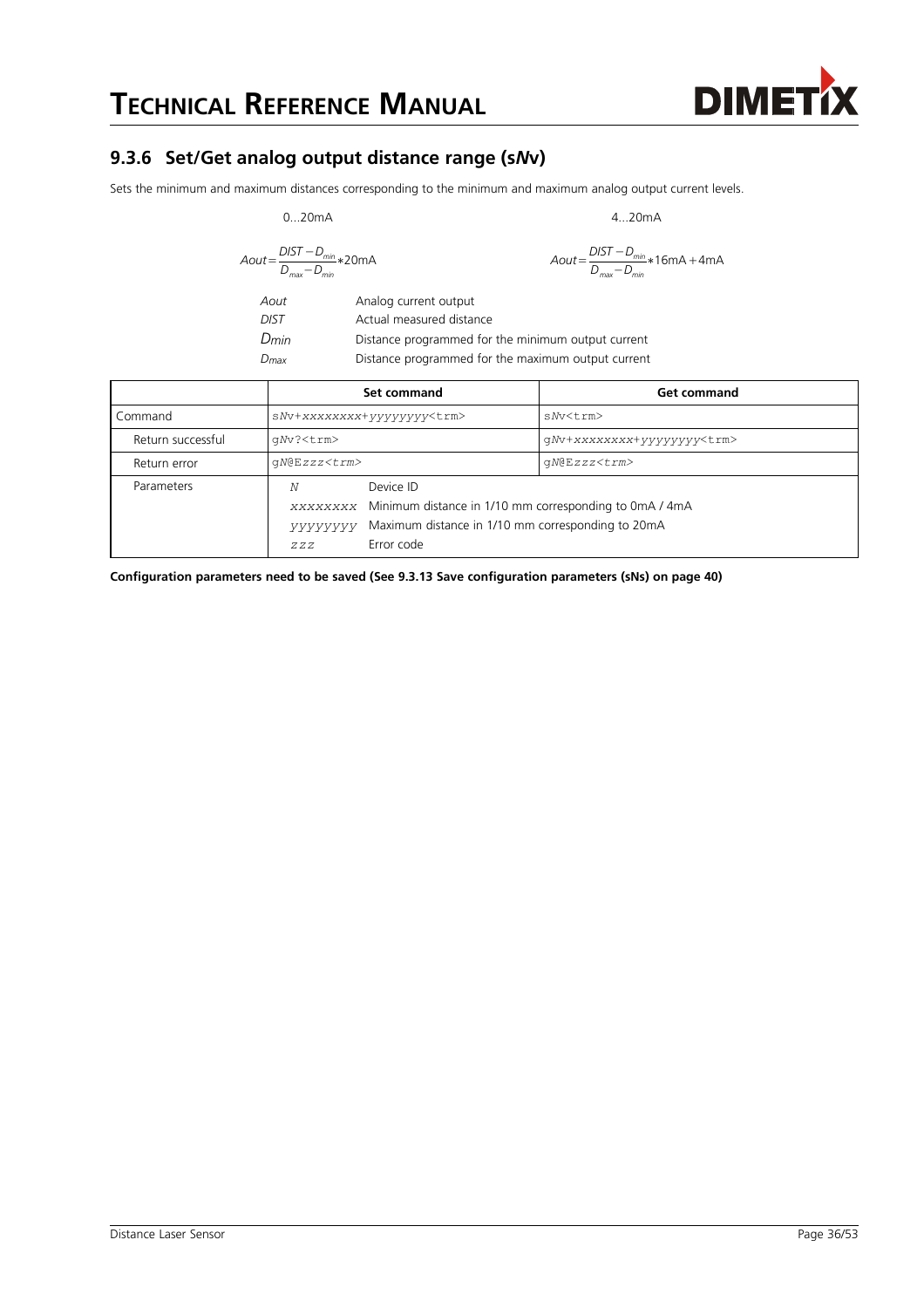

#### **9.3.7 Set/Get digital output levels (s***N***n)**

Sets the distance levels at which the digital outputs are switched ON and OFF with a hysteresis. Two different situations are possible:

#### **ON level > OFF level**



The ON level of the hysteresis is larger than the OFF level. With an increasing distance, the digital output is switched on (open drain output is closed) when the distance exceeds the ON level. With a decreasing distance, the digital output is switched off (open drain output is open) when the distance falls below the OFF level.

#### **ON level < OFF level**



The ON level of the hysteresis is smaller than the OFF level. With a decreasing distance, the digital output is switched on (open drain output is closed) when the distance falls below the ON level. With an increasing distance, the digital output is switched off (open drain output is open) when the distance exceeds the OFF level.

|                   |                                                                                                                                                                                                                                   | Set command                       | <b>Get command</b>                |
|-------------------|-----------------------------------------------------------------------------------------------------------------------------------------------------------------------------------------------------------------------------------|-----------------------------------|-----------------------------------|
| Command           |                                                                                                                                                                                                                                   | sMn+xxxxxxxx+yyyyyyyy <trm></trm> | sNn <trm></trm>                   |
| Return successful | qNn? <trm></trm>                                                                                                                                                                                                                  |                                   | qNn+xxxxxxxx+yyyyyyyy <trm></trm> |
| Return error      | qN@Ezzz <trm></trm>                                                                                                                                                                                                               |                                   | $qN@Ezzz<\tau$ rm>                |
| Parameters        | Device ID<br>Ν<br>Digital output port (1 or 2)<br>n<br>Distance ON level in 1/10 mm for switching digital output ON<br>XXXXXXXX<br>Distance OFF level in 1/10 mm for switching digital output OFF<br>УУУУУУУ<br>Error code<br>ZZZ |                                   |                                   |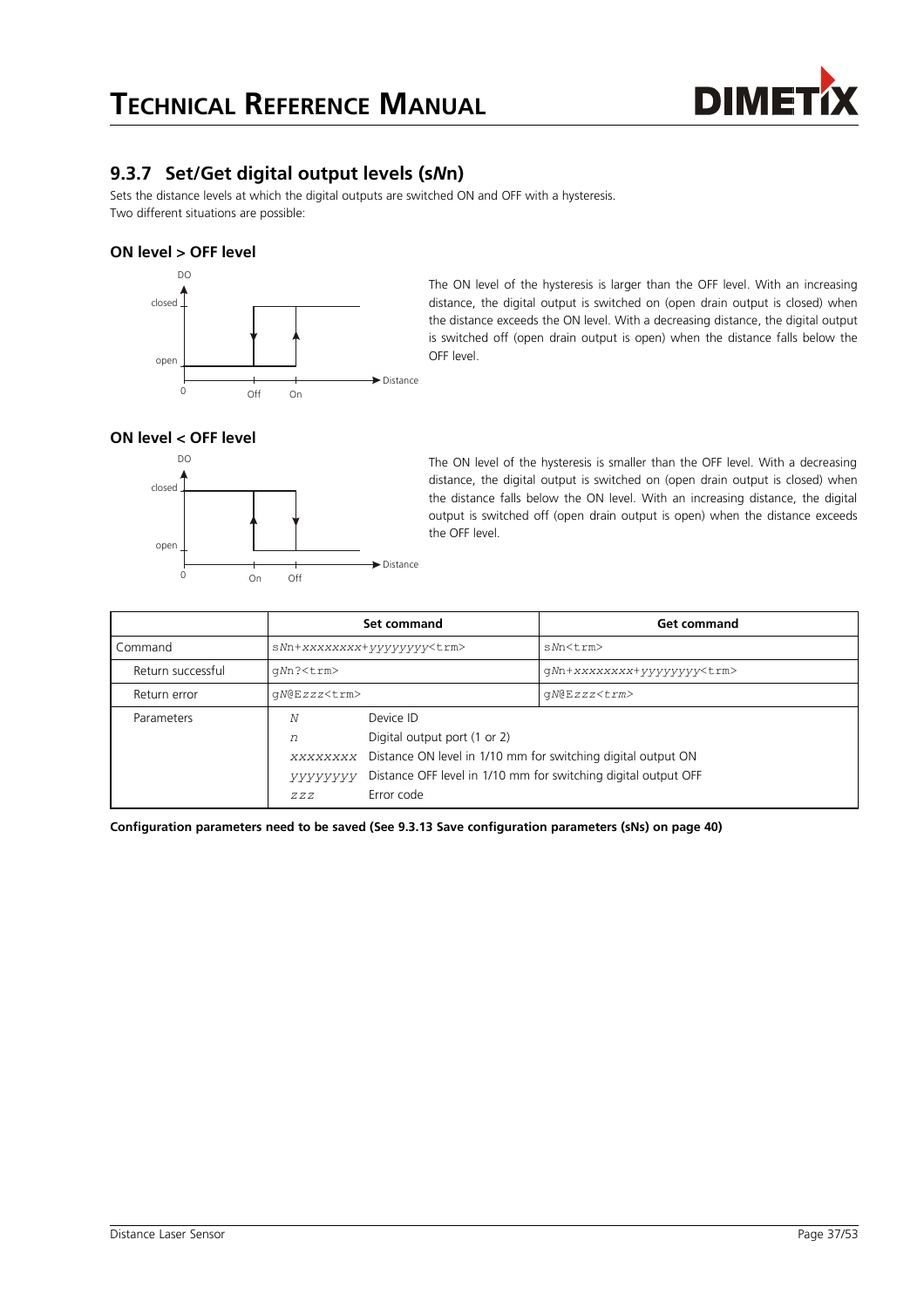

#### <span id="page-37-0"></span>**9.3.8 Configure digital input (s***N***DI1)**

The digital output 1 of the DLS-C(H)/FLS-C(H) can also be used as digital input. The command s*N*DI1 configures an action for the device. The state of the digital input can be read with the command s*N*RI.

#### **On active digital input, the digital output function of DO1 is deactivated**

|                   |                            | <b>Set command</b>                                                                                                                                                                                                                                                                                                                                                                                                                                                                   | <b>Get command</b>                                                                                                                      |
|-------------------|----------------------------|--------------------------------------------------------------------------------------------------------------------------------------------------------------------------------------------------------------------------------------------------------------------------------------------------------------------------------------------------------------------------------------------------------------------------------------------------------------------------------------|-----------------------------------------------------------------------------------------------------------------------------------------|
| Command           | sNDI1+xxxxxxxx <trm></trm> |                                                                                                                                                                                                                                                                                                                                                                                                                                                                                      | sNDI1 <trm></trm>                                                                                                                       |
| Return successful | qNDI1? <trm></trm>         |                                                                                                                                                                                                                                                                                                                                                                                                                                                                                      | sNDI1+xxxxxxxx <trm></trm>                                                                                                              |
| Return error      | gN@Ezzz <trm></trm>        |                                                                                                                                                                                                                                                                                                                                                                                                                                                                                      | qN@Ezzz <trm></trm>                                                                                                                     |
| Parameters        | N<br><b>XXXXXXXX</b>       | Device ID<br>Digital input inactive (DO1 active)<br>0:<br>1:<br>9.3.9 Read digital input (sNRI).<br>Trigger Distance measurement (sNg)<br>2:<br>Start/Stop Single sensor Tracking (sNh)<br>З:<br>Start/Stop Tracking with buffering (sNf)<br>4:<br>5:<br>Trigger User Distance measurement (sNug)<br>6:<br>Start/Stop Single sensor User Tracking (sNuh)<br>Start/Stop User Tracking with buffering (sNuf)<br>7:<br>Start/Stop Single sensor Timed Tracking $(sNh+)^{1}$<br>8:<br>9: | activate the digital input to read out its state with the command<br>Start/Stop Single sensor User Timed Tracking (sNuh+) <sup>1)</sup> |
|                   | ZZZ                        | Error code                                                                                                                                                                                                                                                                                                                                                                                                                                                                           |                                                                                                                                         |

1) Uses time for the tracking as set by a previous sNh+ or sNuh+ command

**Configuration parameters need to be saved (See [9.3.13](#page-39-1) [Save configuration parameters \(sNs\)](#page-39-1) on page [40\)](#page-39-1)**

#### <span id="page-37-1"></span>**9.3.9 Read digital input (s***N***RI)**

Displays the state of the digital input, if the input is not inactive. (Necessary configuration of the digital input: s*N*DI1+1)

|                   |                     | <b>Command</b>            |  |
|-------------------|---------------------|---------------------------|--|
| Command           | sNRI <trm></trm>    |                           |  |
| Return successful | qNRI+x <trm></trm>  |                           |  |
| Return error      | qN@Ezzz <trm></trm> |                           |  |
| Parameters        | Ν                   | Device ID                 |  |
|                   | $\boldsymbol{X}$    | 0: Input Off (Signal Low) |  |
|                   |                     | 1: Input On (Signal High) |  |
|                   | ZZZ                 | Error code                |  |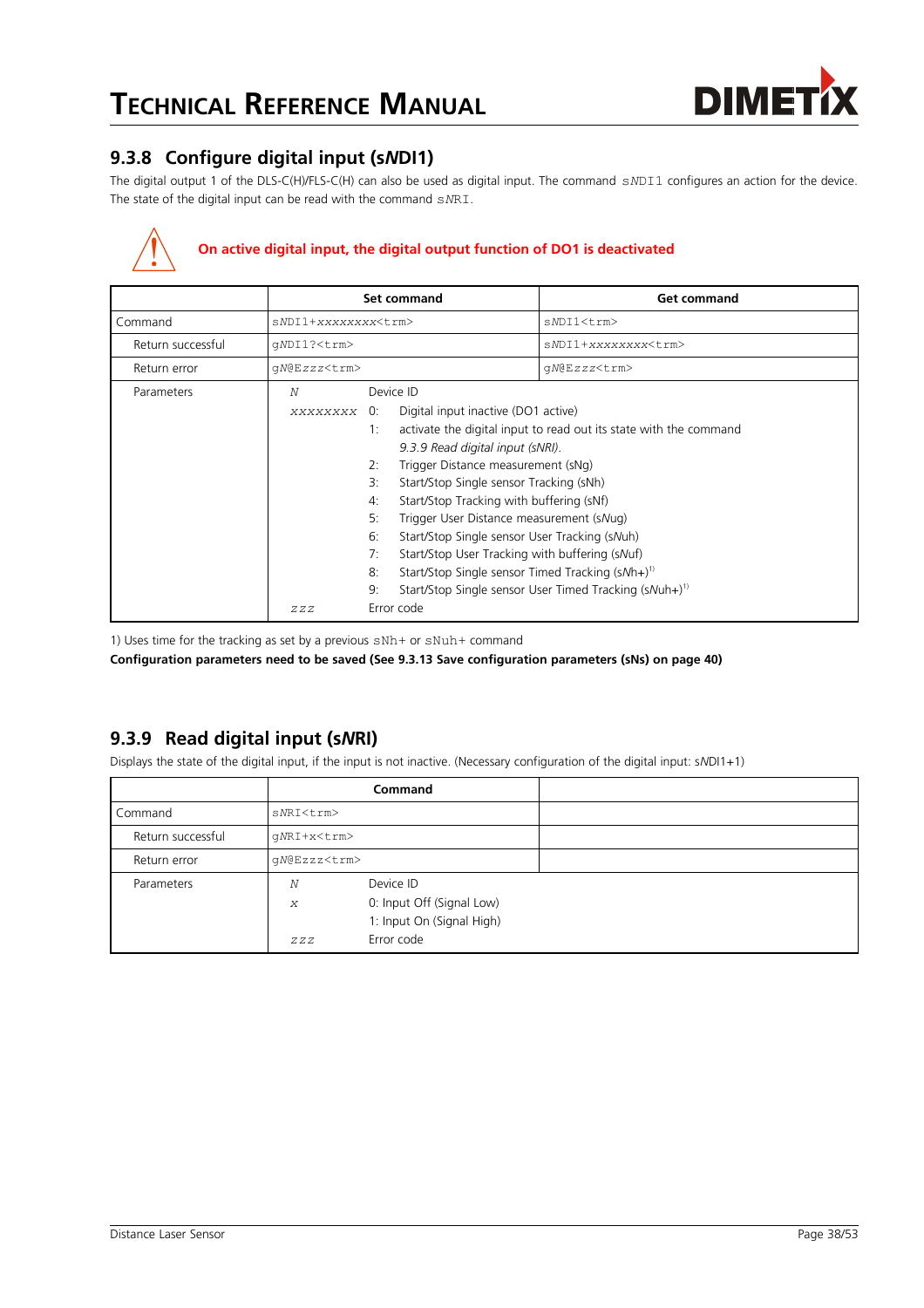

#### <span id="page-38-0"></span>**9.3.10 Interface 2 configuration (RS-422 / SSI)**

The SSI interface is implemented on the FLS-C(H) device only and deactivated by default. Since the SSI interface uses the same connection as the RS-422 interface only one of these two interface can be used at the same time.



#### **Use the stand-alone mode with auto start to automatically update the SSI output value. [\(9.3.3](#page-34-1) [Set auto start configuration \(sNA\)](#page-34-1) page [35\)](#page-34-1)**

Connect the device by RS-232 to do the configuration and use the following commands to activate the SSI interface. See also [4.2.6](#page-18-0) [SSI](#page-18-0) [connection](#page-18-0) on page [19](#page-18-0) and [6.8](#page-25-0) [SSI output](#page-25-0) on page [26.](#page-25-0)

|                   |                       | <b>Set command</b>                                                                                                                        |                                                                                                                     | <b>Get command</b>                                                                                                                                                                                                                               |
|-------------------|-----------------------|-------------------------------------------------------------------------------------------------------------------------------------------|---------------------------------------------------------------------------------------------------------------------|--------------------------------------------------------------------------------------------------------------------------------------------------------------------------------------------------------------------------------------------------|
| Command           | sNSSI+xxx <trm></trm> |                                                                                                                                           |                                                                                                                     | sNSSI <trm></trm>                                                                                                                                                                                                                                |
| Return successful | qNSSI? <trm></trm>    |                                                                                                                                           |                                                                                                                     | qNSSI+xxx <trm></trm>                                                                                                                                                                                                                            |
| Return error      | qN@Ezzz <trm></trm>   |                                                                                                                                           |                                                                                                                     | qN@Ezzz <trm></trm>                                                                                                                                                                                                                              |
| Parameters        | N<br>XXX<br>ZZZ       | Device ID<br>binary coded:<br>$BitO$ $O$ :<br>1:<br>Bit 1<br>O:<br>1:<br>Bit2 0:<br>1:<br>Bit3 0:<br>1:<br>Bit4 $0$ :<br>1:<br>Error code | Binary coded data output<br>Gray coded data output<br>no error bit output<br>24 bit data value<br>23 bit data value | Interface 2 (IF2) functions as RS-422 (SSI is deactivated)<br>Interface 2 (IF2) functions as SSI (RS-422 is deactivated)<br>error bit attached to the output data value<br>no additional error code output<br>attach 8bit error code (Code -200) |

**Configuration parameters need to be saved (See [9.3.13](#page-39-1) [Save configuration parameters \(sNs\)](#page-39-1) on page [40\)](#page-39-1)**

#### 9.3.10.1 Configuration examples

#### **24 Bit data, Error code and Error bit**

| MSB<br>23       | 14                     | Data (24 Bit binary)<br>$12$ 11<br>13           | Error code (binary)<br>Error bit<br>I SB<br>MSB<br>LSB   |  |
|-----------------|------------------------|-------------------------------------------------|----------------------------------------------------------|--|
| Configuration:  | $01101 \rightarrow 13$ |                                                 |                                                          |  |
|                 |                        | $Bit0 = 1$ : Interface 2 (IF2) functions as SSI | $Bit2 = 1$ : Error bit attached to the output data value |  |
|                 |                        | (RS-422 is deactivated)                         | $Bit3 = 1$ : Attach 8 bit error code (Code -200)         |  |
|                 |                        | $Bit1 = 0$ : Binary coded data output           | $Bit4 = 0$ : 24 bit data value                           |  |
| <b>Command:</b> | $SNSSI+13$             |                                                 |                                                          |  |

#### **23 Bit data and Error bit**

| 25 DIL UALA ANU ENUI DIL |                                                          |                                                 |           |                                                          |  |  |  |
|--------------------------|----------------------------------------------------------|-------------------------------------------------|-----------|----------------------------------------------------------|--|--|--|
| MSB                      |                                                          | Data (23 Bit gray)                              | Error bit |                                                          |  |  |  |
| 19<br>22<br>20           | LSB<br>10 <sup>1</sup><br>16<br>12<br>13<br>$\mathbf{q}$ |                                                 |           |                                                          |  |  |  |
| Configuration:           | $10111 \rightarrow 23$                                   |                                                 |           |                                                          |  |  |  |
|                          |                                                          | $Bit0 = 1$ : Interface 2 (IF2) functions as SSI |           | $Bit2 = 1$ : Error bit attached to the output data value |  |  |  |
|                          |                                                          | (RS-422 is deactivated)                         |           | $Bit3 = 0$ : No additional error code output             |  |  |  |
|                          |                                                          | $Bit1 = 1$ : Gray coded data output             |           | Bit4 = 1: 23 bit data value                              |  |  |  |
| Command:                 | $SNSST+23$                                               |                                                 |           |                                                          |  |  |  |
| 24 Bit data              |                                                          |                                                 |           |                                                          |  |  |  |
| MSB                      |                                                          | Data (24 Bit binary)                            |           | LSB                                                      |  |  |  |

| Configuration: | $00001 \rightarrow 1$ |                                                 |                                              |
|----------------|-----------------------|-------------------------------------------------|----------------------------------------------|
|                |                       | $Bit0 = 1$ : Interface 2 (IF2) functions as SSI | $Bit2 = 0$ : No error bit output             |
|                |                       | (RS-422 is deactivated)                         | $Bit3 = 0$ : No additional error code output |
|                |                       | $Bit1 = 0$ : Binary coded data output           | $Bit4 = 0: 24 bit data value$                |
| Command:       | $SNSSI+1$             |                                                 |                                              |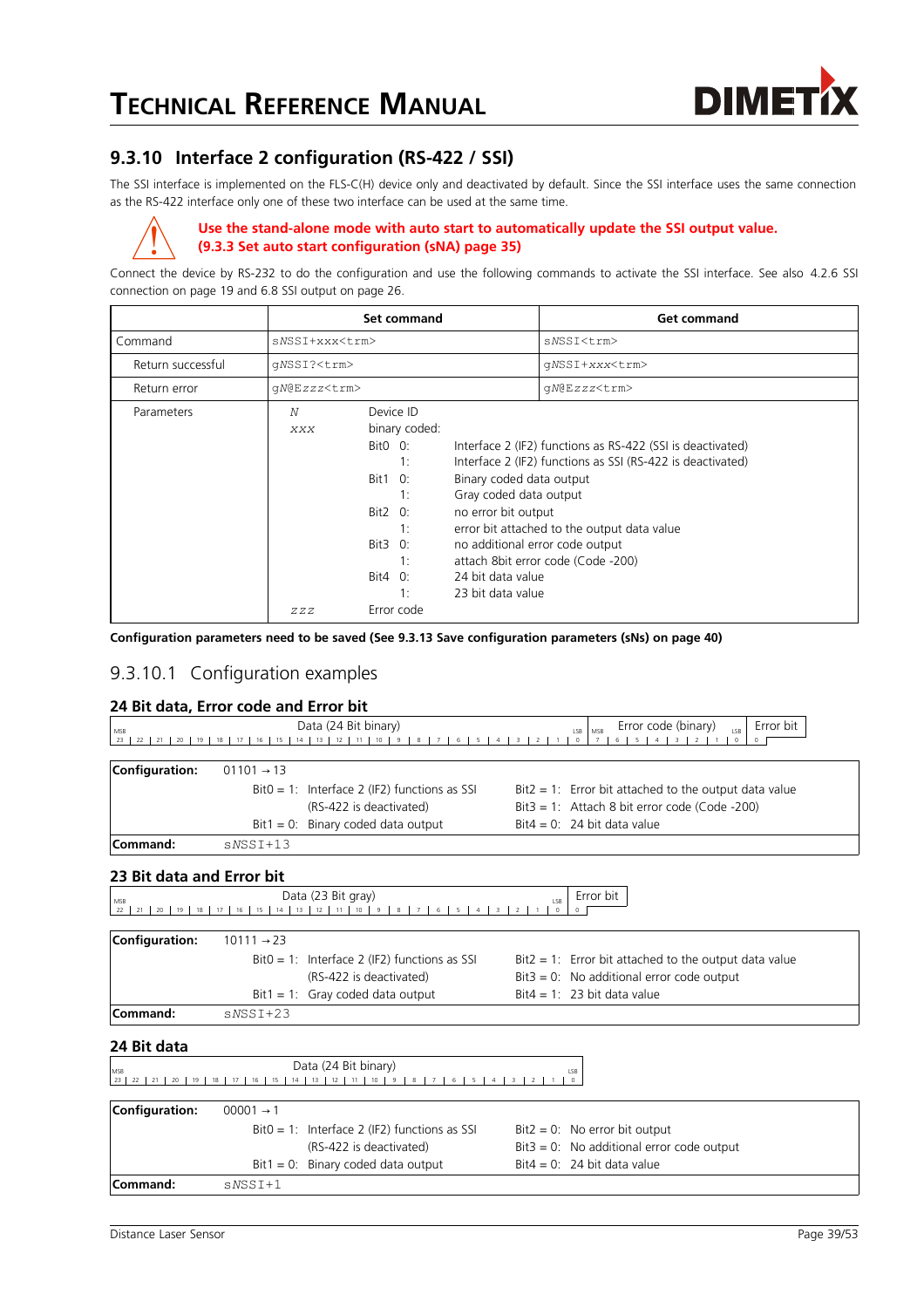

#### **9.3.11 Set/Get error value on SSI output**

In case of an error the SSI output will show a value corresponding to this configuration. There can be a replacement value in a range of 0 to 16777215 (24Bit) or 0 to 8388607 (23Bit), the last valid distance value or the error code. All values are shown either as binary value or gray coded depending on configuration.

|                   |                             | Set command                                                                 | <b>Get command</b>                                                                                                                                                                                                                                                                                                                                              |
|-------------------|-----------------------------|-----------------------------------------------------------------------------|-----------------------------------------------------------------------------------------------------------------------------------------------------------------------------------------------------------------------------------------------------------------------------------------------------------------------------------------------------------------|
| Command           | sNSSIe+xxxxxxxx <trm></trm> |                                                                             | sNSSIe <trm></trm>                                                                                                                                                                                                                                                                                                                                              |
| Return successful | qNSSIe? <trm></trm>         |                                                                             | qNSSIe+xxxxxxxx <trm></trm>                                                                                                                                                                                                                                                                                                                                     |
| Return error      | qN@Ezzz <trm></trm>         |                                                                             | $qN@Ezzz<\tau$ rm>                                                                                                                                                                                                                                                                                                                                              |
| Parameters        | N                           | Device ID<br>XXXXXXXX $0.2^{24}$ -1/0.2 <sup>23</sup> -1:<br>$-1:$<br>$-2:$ | Replacement value<br>In case of an error, the data value will be replaced by<br>this replacement value. (depending on the settings, the value<br>will be converted to gray code):<br>in case of an error the last distance value will stay at the output.<br>in case of an error the error code will be at the output<br>(converted to gray code if configured) |
|                   | ZZZ                         | Error code                                                                  |                                                                                                                                                                                                                                                                                                                                                                 |

**Configuration parameters need to be saved (See [9.3.13](#page-39-1) [Save configuration parameters \(sNs\)](#page-39-1) on page [40\)](#page-39-1)**

#### <span id="page-39-0"></span>**9.3.12 Set/Get measurement filter configuration (s***N***fi)**

The filter applied to the measurement value can be configured according the following command

|                   | Set command                              |                                                                                                                                            | <b>Get command</b>                                               |
|-------------------|------------------------------------------|--------------------------------------------------------------------------------------------------------------------------------------------|------------------------------------------------------------------|
| Command           | $sNf1+aA+bb+cc< t.$                      |                                                                                                                                            | sNfi <trm></trm>                                                 |
| Return successful | qNfi? <trm></trm>                        |                                                                                                                                            | qNfi+aa+bb+cc <trm></trm>                                        |
| Return error      | qN@Ezzz <trm></trm>                      |                                                                                                                                            | qN@Ezzz <trm></trm>                                              |
| Parameters        | N<br>aa<br>bb<br>CC<br>Condition:<br>ZZZ | Device ID<br>Filter length (0: Filter off, 32: max value)<br>max number of errors to suppress.<br>$2 * bh + cc \le 0.4 * aa$<br>Error code | Number of spikes to suppress (always pairs of min and max value) |

See [3.6](#page-15-0) [Output value filter](#page-15-0) on page [16](#page-15-0) for additional information.

#### <span id="page-39-1"></span>**9.3.13 Save configuration parameters (s***N***s)**

This command saves all configuration parameters, which are set by the commands above. The parameters are written to the Flash Memory.

|                   |                     | <b>Command</b>          |  |
|-------------------|---------------------|-------------------------|--|
| Command           | sNs <trm></trm>     |                         |  |
| Return successful | qNs? <trm></trm>    |                         |  |
| Return error      | qN@Ezzz <trm></trm> |                         |  |
| Parameters        | N<br>ZZZ            | Device ID<br>Error code |  |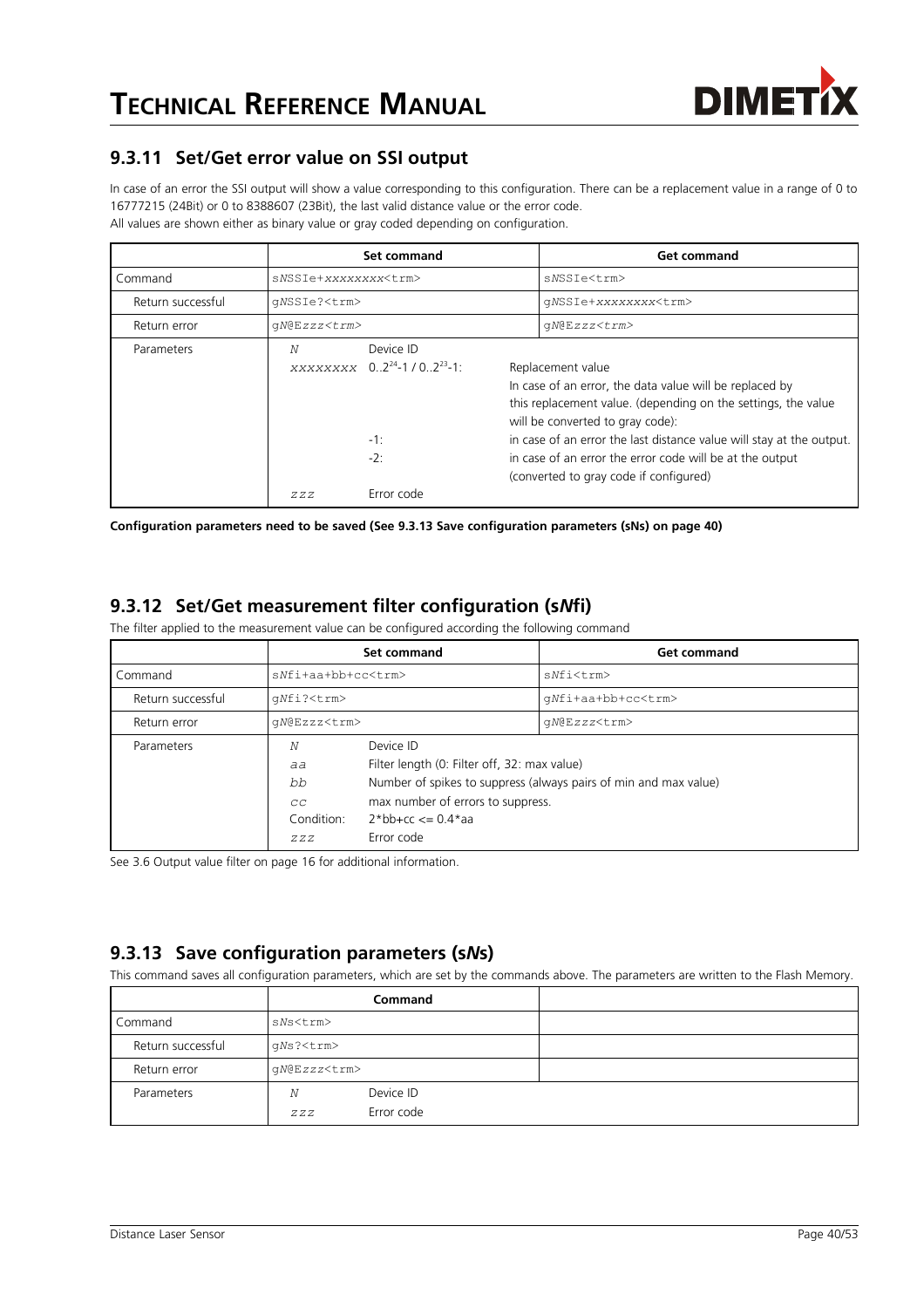

#### **9.3.14 Set configuration parameters to factory default (s***N***d)**

This command restores all configuration parameters to their factory default values. The parameters are written to the Flash Memory and therefore permanently saved.

#### **The communication parameters are also reset to factory settings.**

|                   |                     | Command                 |  |
|-------------------|---------------------|-------------------------|--|
| Command           | sNd <trm></trm>     |                         |  |
| Return successful | gN? <trm></trm>     |                         |  |
| Return error      | gN@Ezzz <trm></trm> |                         |  |
| Parameters        | N<br>ZZZ            | Device ID<br>Error code |  |

#### <span id="page-40-0"></span>**9.3.15 Get software version (s***N***sv)**

Retrieves the software version of the DLS-C(H)/FLS-C(H).

|                   |                           | <b>Command</b>                                                                                             |  |
|-------------------|---------------------------|------------------------------------------------------------------------------------------------------------|--|
| Command           | sNsv <trm></trm>          |                                                                                                            |  |
| Return successful | qNsv+xxxxyyyy <trm></trm> |                                                                                                            |  |
| Return error      | qN@Ezzz <trm></trm>       |                                                                                                            |  |
| Parameters        | N<br>XXXX<br>yyyy<br>ZZZ  | Device ID<br>Internal measuring module software version number<br>Interface software version<br>Error code |  |

#### **9.3.16 Get serial number (s***N***sn)**

Retrieves the serial number of the DLS-C(H)/FLS-C(H).

|                   |                           | <b>Command</b>                                                  |  |
|-------------------|---------------------------|-----------------------------------------------------------------|--|
| Command           | sNsn <trm></trm>          |                                                                 |  |
| Return successful | qNsn+xxxxxxxx <trm></trm> |                                                                 |  |
| Return error      | qN@Ezzz <trm></trm>       |                                                                 |  |
| Parameters        | N<br>ZZZ                  | Device ID<br>xxxxxxxx Serial number of the device<br>Error code |  |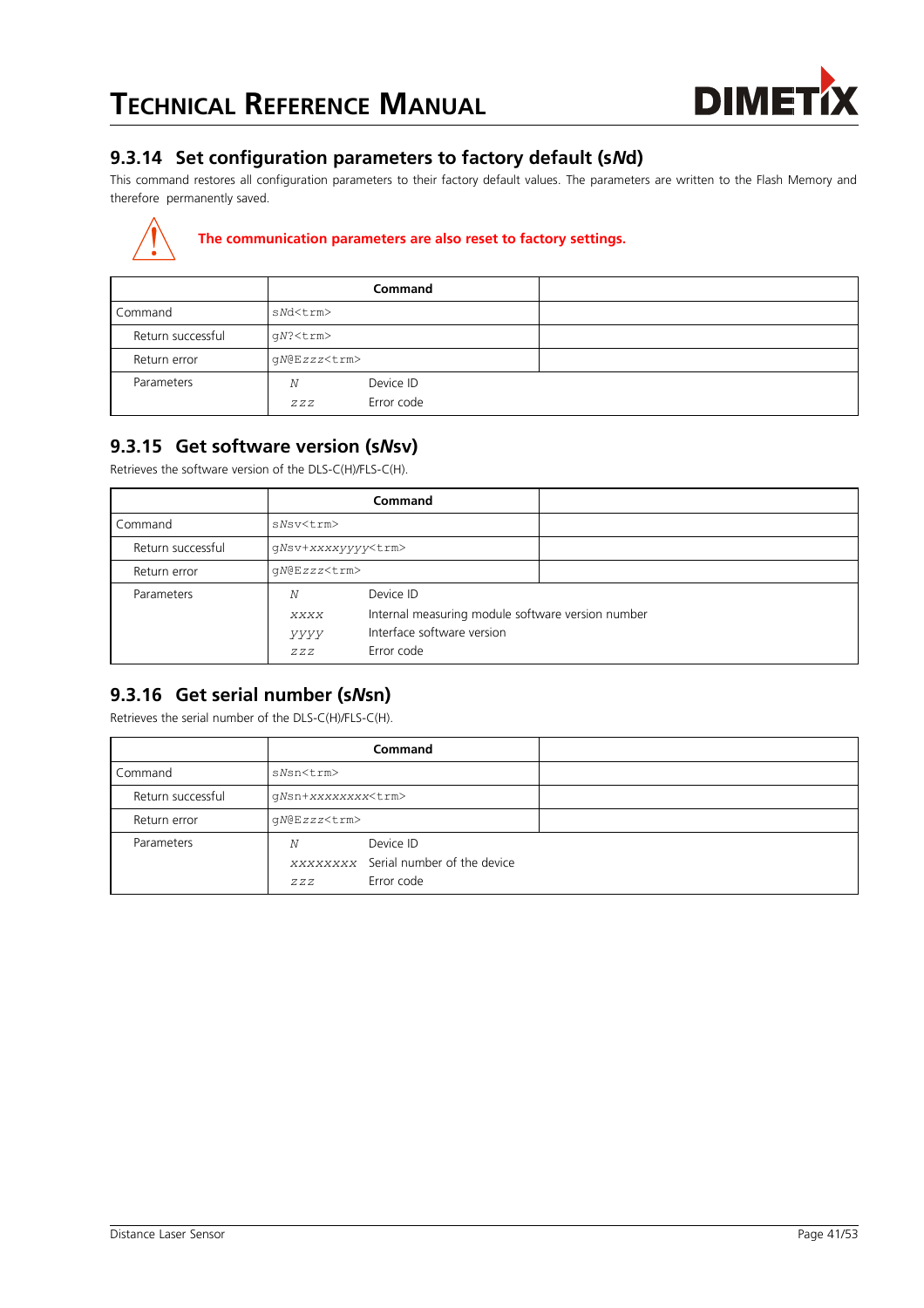

#### **9.3.17 Get device generation and type (dg)**

This command returns the device type, generation and current communication settings. Works only from device generation C on.



### **Never use this command if more than one device is connected to the RS-422 line**

|                   |                     | Command                                     |               |  |
|-------------------|---------------------|---------------------------------------------|---------------|--|
| Command           | dq                  |                                             |               |  |
| Return successful | qNdq+xxx+yz? < trm> |                                             |               |  |
| Return error      | QN@EZZZ             |                                             |               |  |
| Parameters        | N                   | Device ID                                   |               |  |
|                   | XXX                 | Bit coded number to identify the device:    |               |  |
|                   |                     | 0x53(83)                                    | DLS-C / FLS-C |  |
|                   | У                   | (additional internal information)           |               |  |
|                   | Ζ                   | Communication settings (see command sNbr+C) |               |  |
|                   | ZZZ                 | Error code                                  |               |  |

#### **9.3.18 Get device type (dt)**

This command returns the device type.

# **Never use this command if more than one device is connected to the RS-422 line**

|                   |                                               | Command                                                                       |  |
|-------------------|-----------------------------------------------|-------------------------------------------------------------------------------|--|
| Command           | dt                                            |                                                                               |  |
| Return successful | qNdt+xyy <trm></trm>                          |                                                                               |  |
| Return error      | qN@Ezzz                                       |                                                                               |  |
| Parameters        | N<br>$\boldsymbol{X}$<br>УУ<br>Output for xyy | Device ID<br>Generation shown as a number.<br>Device number.<br>301: DLS-C(H) |  |
|                   | ZZZ                                           | 302: FLS-C(H)<br>Error code                                                   |  |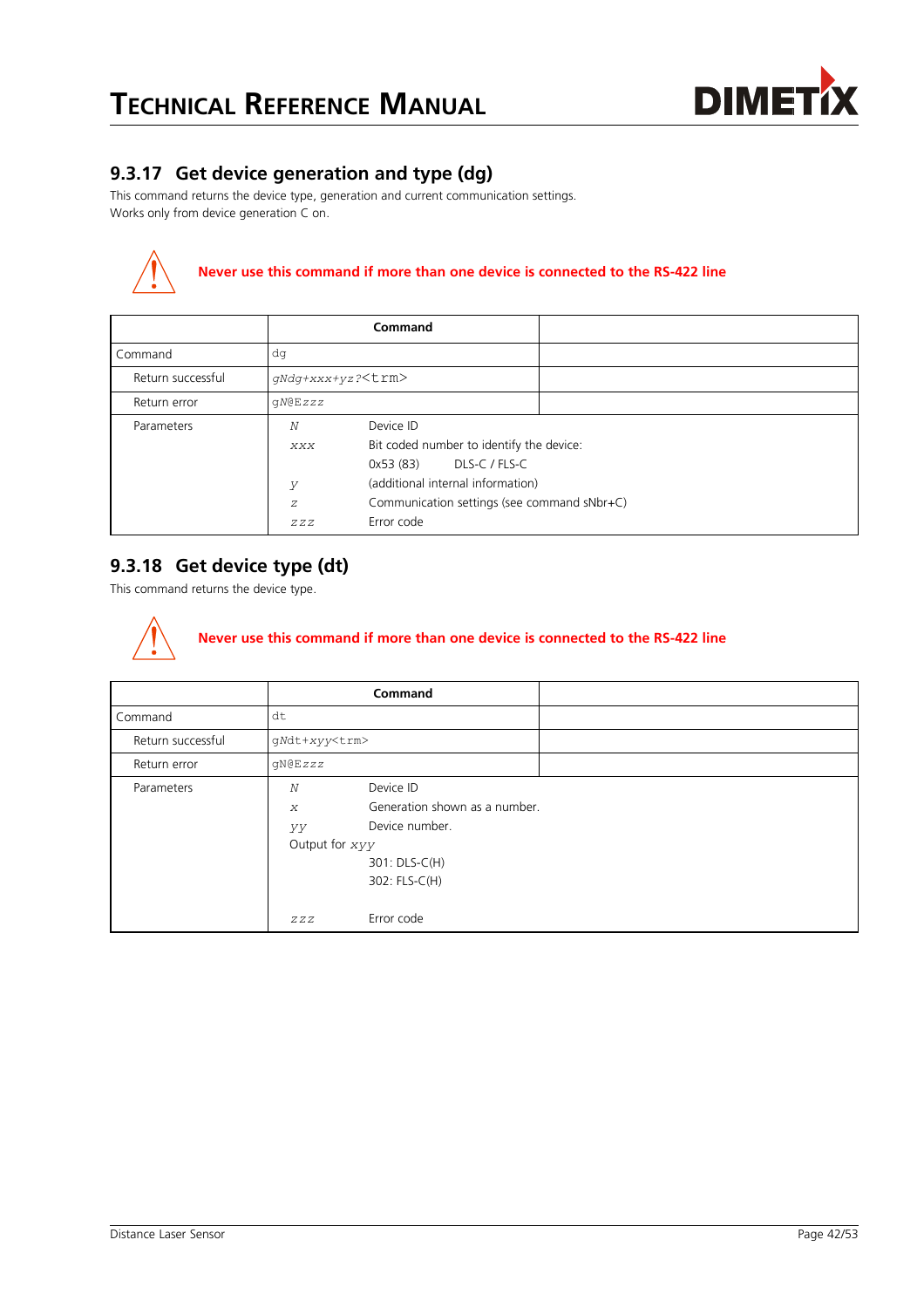

## <span id="page-42-0"></span>**9.4 Special user operation commands**

The special user commands are user configurable and are an extension to the standard commands. Use these commands carefully and only if you really understand their impact.

The syntax of the user commands differ to the standard commands as follows:

| Standard Commands: | sNxx  |
|--------------------|-------|
| User Commands:     | sNuxx |

The user configuration parameters influence the result of the user commands. A gain and offset may be applied to the measurement result and the output format may be configured.

#### **9.4.1 User distance measurement (s***N***ug)**

Triggers simple distance measurement, similar to the command [9.2.1](#page-29-1) [Distance measurement \(sNg\)](#page-29-1) on page [30.](#page-29-1) This command returns the distance corrected with the user offset and user gain as set with the commands [9.5.2](#page-44-1) [Set/Get user distance offset \(sNuof\)](#page-44-1) and [9.5.3](#page-44-0) [Set/Get](#page-44-0) [user distance gain \(sNuga\)](#page-44-0) on page [45.](#page-44-0)



#### **This command takes the user distance offset and user gain into account**

|                   |                           | <b>Command</b>                                        |  |
|-------------------|---------------------------|-------------------------------------------------------|--|
| Command           | sNug <trm></trm>          |                                                       |  |
| Return successful | qNuq+xxxxxxxx <trm></trm> |                                                       |  |
| Return error      | qN@Ezzz <trm></trm>       |                                                       |  |
| Parameters        | Ν<br>ZZZ                  | Device ID<br>xxxxxxxx Distance in 0.1mm<br>Error code |  |

#### **9.4.2 User single sensor tracking (s***N***uh)**

Triggers continuous measurement of the distance and outputs the result immediately to the serial interface. The distance measurement is executed as fast as possible (depending on target conditions). The measured distance is corrected with the user offset and user gain as set with the commands *[9.5.2](#page-44-1) [Set/Get user distance offset \(sNuof\)](#page-44-1) and [9.5.3](#page-44-0) [Set/Get user distance gain \(sNuga\)](#page-44-0) on page [45.](#page-44-0)* The measurements are continued until the STOP/CLEAR command (s*N*c) is received by the device.



#### **This command takes the user distance offset into account**



#### **Never use these commands if more than one device is connected to the RS-422 line**

|                   |                           | Command                                               |  |
|-------------------|---------------------------|-------------------------------------------------------|--|
| Command           | sNuh <trm></trm>          |                                                       |  |
| Return successful | qNuh+xxxxxxxx <trm></trm> |                                                       |  |
| Return error      | qN@Ezzz <trm></trm>       |                                                       |  |
| Parameters        | N<br>ZZZ                  | Device ID<br>xxxxxxxx Distance in 0.1mm<br>Error code |  |
|                   |                           |                                                       |  |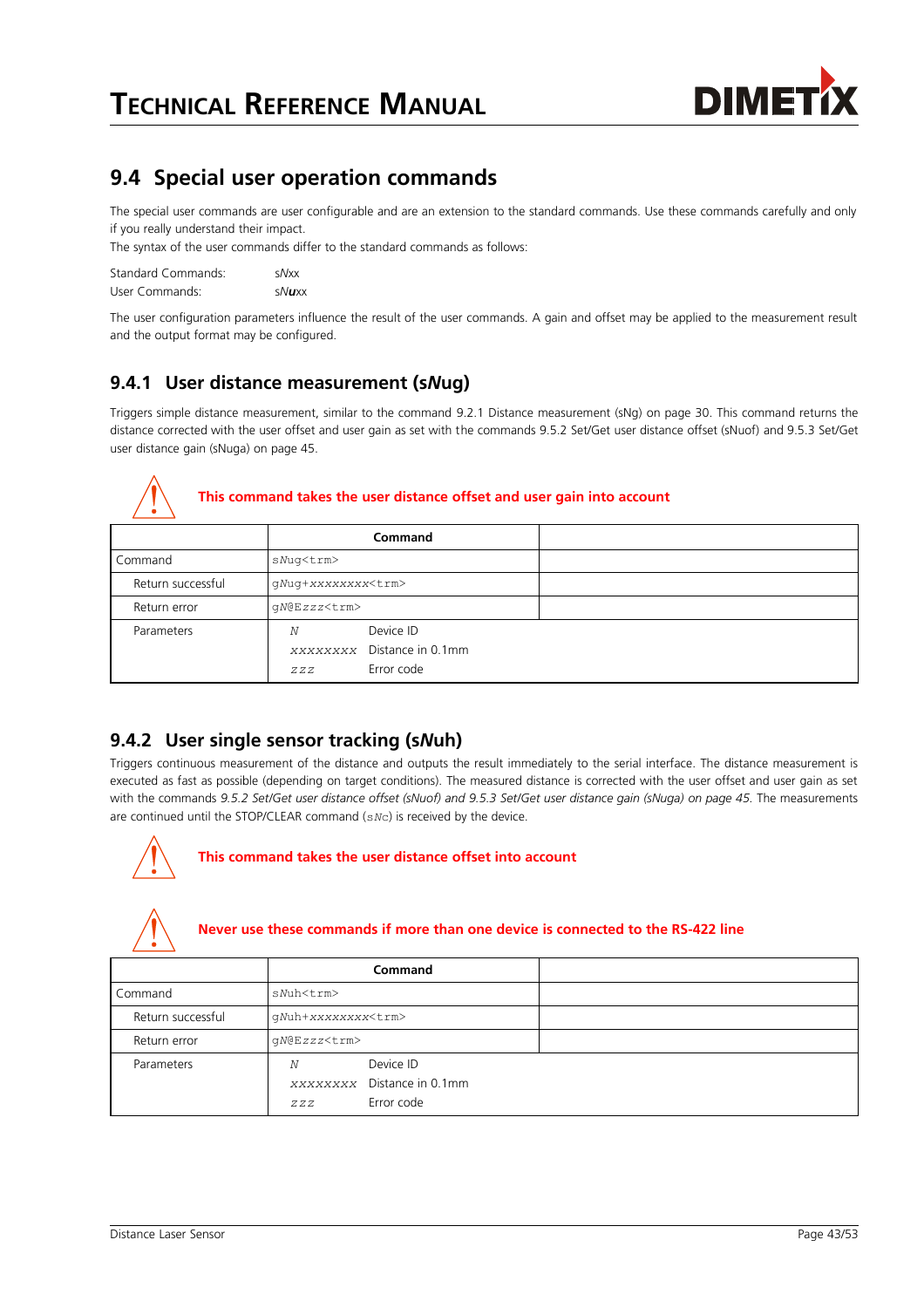

#### **9.4.3 User single sensor tracking with timer(s***N***uh)**

This command does the same as the s*N*uf command, but the unit sends the results directly to the output.

#### **This command takes the user distance offset and user gain into account**

#### **Never use this command if more than one device is connected to the RS-422 line**

|                   |                            | Command                                                                                                       |  |
|-------------------|----------------------------|---------------------------------------------------------------------------------------------------------------|--|
| Command           | $sNuh+xxx<\t{tm}$          |                                                                                                               |  |
| Return successful | qNuh+yyyyyyyy <trm></trm>  |                                                                                                               |  |
| Return error      | qN@Ezzz <trm></trm>        |                                                                                                               |  |
| Parameters        | Ν<br>XXX<br>УУУУУУУ<br>ZZZ | Device ID<br>Sampling time in 10ms (if 0 -> use max. possible sample rate)<br>Distance in 0.1mm<br>Error code |  |

#### **9.4.4 User tracking with buffering – Start (s***N***uf)**

Triggers continuous measurement of the distance with internal buffering in the device (buffer for one measurement). The measured distance is corrected with the user offset and user gain as set with the command *[9.5.2](#page-44-1) [Set/Get user distance offset \(sNuof\)](#page-44-1) and [9.5.3](#page-44-0) [Set/Get user distance gain \(sNuga\)](#page-44-0) on page [45.](#page-44-0)* Define the rate of measurements with the sampling time. If the sampling time is set to zero, the measurements are executed as fast as possible. The latest measurement can be read out from the device with the command s*Nu*q. The measurements are continued until the stop/clear command (s*N*c) is issued.

#### **This command takes the user distance offset and user gain into account**

|                   | Set command                                                                                                   |  | <b>Get command</b>        |  |
|-------------------|---------------------------------------------------------------------------------------------------------------|--|---------------------------|--|
| Command           | sNuf+xxxxxxxx <trm></trm>                                                                                     |  | sNuf <trm></trm>          |  |
| Return successful | GMuf? <t.rm></t.rm>                                                                                           |  | qNuf+xxxxxxxx <trm></trm> |  |
| Return error      | gN@Ezzz <trm></trm>                                                                                           |  | qN@Ezzz <trm></trm>       |  |
| Parameters        | device ID<br>N<br>xxxxxxxx Sampling time in 10ms (if 0 -> use max. possible sample rate)<br>Error code<br>ZZZ |  |                           |  |

#### **9.4.5 Read out – User tracking with buffering (s***N***uq)**

After starting "User-configured tracking with buffering" with the command s*N*uf, the latest measurement can be read out from the DLS-C(H)/FLS-C(H).



#### **This command takes the user distance offset and user gain into account**

|                   |                             | Command                                                              |  |
|-------------------|-----------------------------|----------------------------------------------------------------------|--|
| Command           | sNuq <trm></trm>            |                                                                      |  |
| Return successful | qNuq+xxxxxxxx+c <trm></trm> |                                                                      |  |
| Return error      | qN@Ezzz+c <trm></trm>       |                                                                      |  |
| Parameters        | N                           | device ID                                                            |  |
|                   |                             | xxxxxxxx Distance in 0.1mm                                           |  |
|                   | C                           | $0 =$ no new measurement since last sNuq command                     |  |
|                   |                             | $1 =$ one new measurement since last sNug command, not overwritten   |  |
|                   |                             | $2$ = more than one measurement since last sNug command, overwritten |  |
|                   | ZZZ                         | Error code                                                           |  |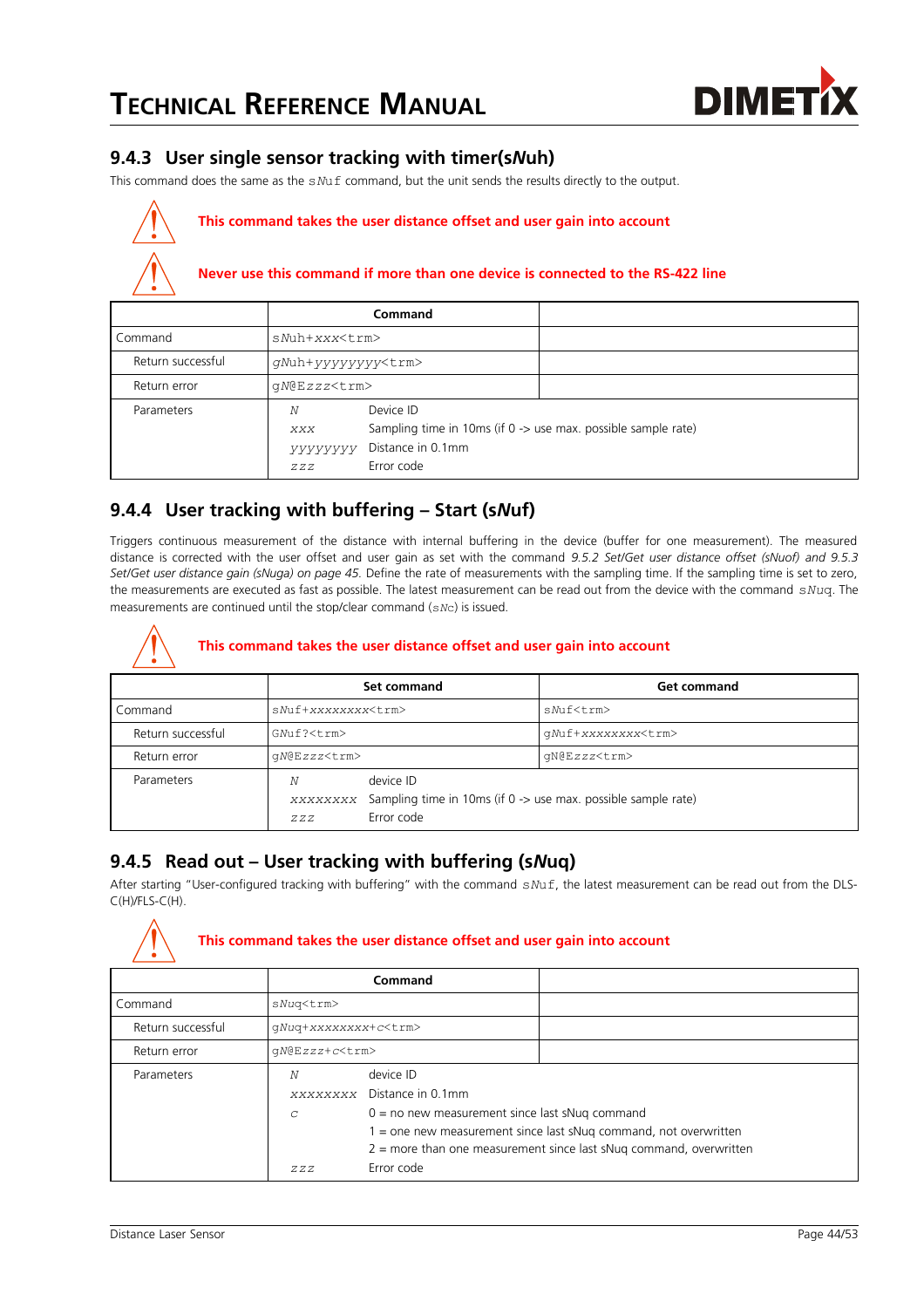

## **9.5 Special User configuration commands**

#### **9.5.1 Set user auto start configuration (s***N***uA)**

This command activates the user stand-alone mode with auto start of the DLS-C(H)/FLS-C(H). It triggers continuous measurement of the distance. The distance output at the serial interface (RS-232 and RS-422) is corrected with the user offset and user gain as set with the command [9.5.2](#page-44-1) [Set/Get user distance offset \(sNuof\)](#page-44-1) and [9.5.3](#page-44-0) [Set/Get user distance gain \(sNuga\)](#page-44-0) on page [45.](#page-44-0) The analog, digital and SSI outputs are updated according to the measured distance values. The sampling time defines the measurement rate. If the sampling time is set to zero, the measurements are executed as fast as possible (depending on target conditions).

The user stand-alone mode with auto start is active until the STOP/CLEAR command (s*N*c) is received by the device.



#### **The operating mode is stored in the DLS-C(H)/FLS-C(H) and activated immediately. This mode is also activated after next power ON.**

**Internally, "tracking with buffering" is started (command s***N***uf). Therefore, the latest measurement can also be read out from the module with the command s***N***uq.**

|                   |                           | Command                                                                                 |  |
|-------------------|---------------------------|-----------------------------------------------------------------------------------------|--|
| Command           | sNuA+xxxxxxxx <trm></trm> |                                                                                         |  |
| Return successful | qNuA? <trm></trm>         |                                                                                         |  |
| Return error      | $qN@Ezzz<\tau$ rm>        |                                                                                         |  |
| Parameters        | N<br>ZZZ                  | Device ID<br>xxxxxxxx Sampling time in 10 ms (if 0 -> max. possible rate)<br>Error code |  |

#### <span id="page-44-1"></span>**9.5.2 Set/Get user distance offset (s***N***uof)**

The user can set an individual overall offset correction for all distance measurement commands in this 'Special User Command' section. The standard distances measurement commands are not involved (See [3.5.1](#page-14-0) [Offset / Gain](#page-14-0) on page [15\)](#page-14-0).

|                   | Set command                                                                                |  | <b>Get command</b>         |
|-------------------|--------------------------------------------------------------------------------------------|--|----------------------------|
| Command           | sNuof+xxxxxxxx <trm></trm>                                                                 |  | sNuof <trm></trm>          |
| Return successful | qNof? <trm></trm>                                                                          |  | qNuof+xxxxxxxx <trm></trm> |
| Return error      | qN@Ezzz <trm></trm>                                                                        |  | qN@Ezzz <trm></trm>        |
| Parameters        | Device ID<br>N<br>xxxxxxxx Offset in 1/10 mm; + positive / - negative<br>Error code<br>ZZZ |  |                            |

**Configuration parameters need to be saved (See [9.3.13](#page-39-1) [Save configuration parameters \(sNs\)](#page-39-1) on page [40\)](#page-39-1)**

#### <span id="page-44-0"></span>**9.5.3 Set/Get user distance gain (s***N***uga)**

The user can set an individual user gain to create user defined output values. The output value is calculated as follows (See [3.5.1](#page-14-0) [Offset /](#page-14-0) [Gain](#page-14-0) on page [15\)](#page-14-0).

|                   | Set command                              |                                     | <b>Get command</b>                  |
|-------------------|------------------------------------------|-------------------------------------|-------------------------------------|
| Command           |                                          | sNuqa+xxxxxxxx+yyyyyyyy <trm></trm> | sNuga <trm></trm>                   |
| Return successful | qNuga? <trm></trm>                       |                                     | qNuqa+xxxxxxxx+yyyyyyyy <trm></trm> |
| Return error      | QN@EZZZ                                  |                                     | qN@Ezzz                             |
| Parameters        | Device ID<br>N                           |                                     |                                     |
|                   | XXXXXXXX GainNum                         |                                     |                                     |
|                   | GainDen<br>yyyyyyy                       |                                     |                                     |
|                   | GainDen <sub>User</sub> Must not be zero |                                     |                                     |
|                   | ZZZ                                      | Error code                          |                                     |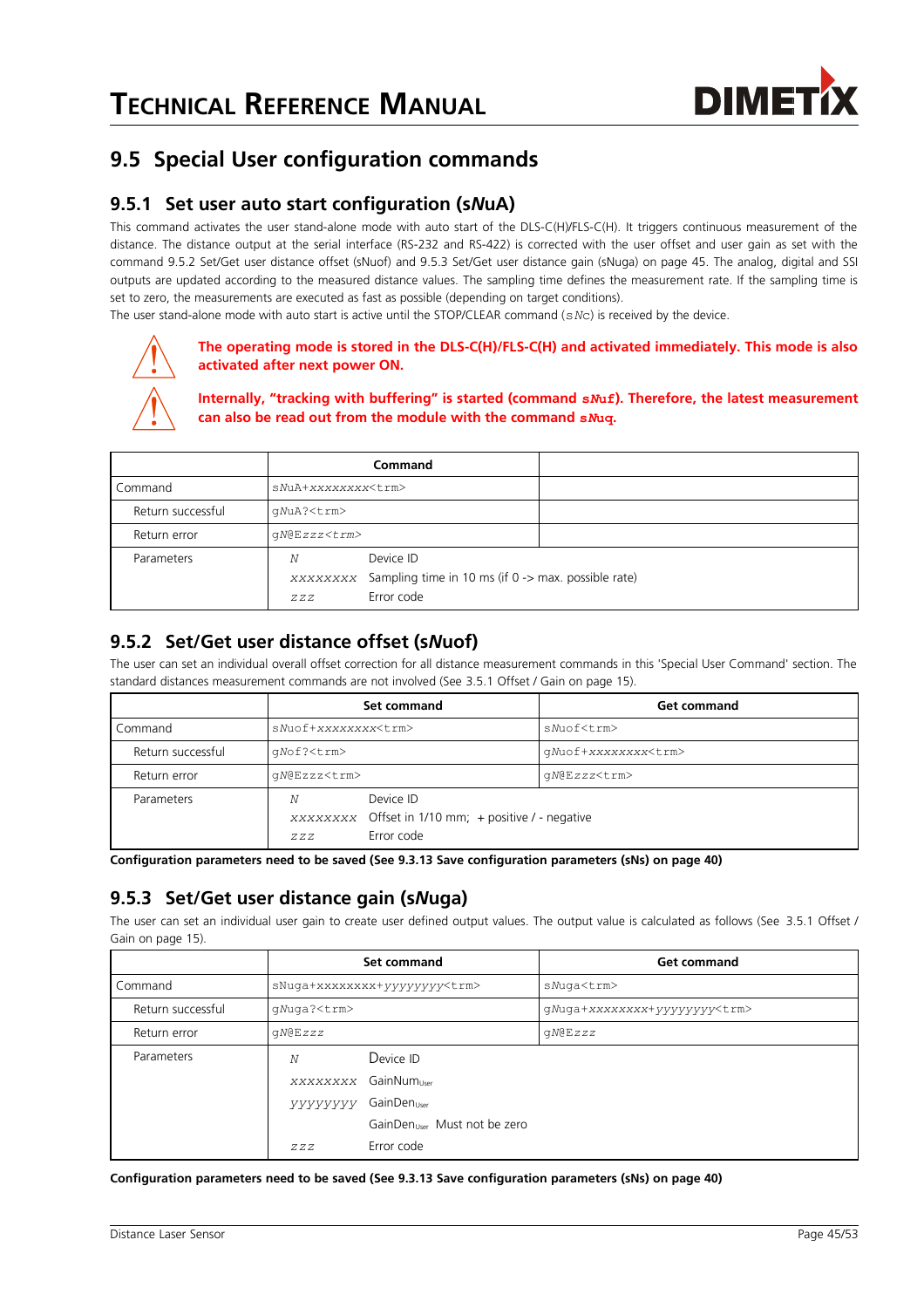

#### <span id="page-45-0"></span>**9.5.4 User output protocol (s***N***uo)**

This command modifies the output for the user configured commands. The output can be configured to fit the requirement of an external display.

A parameter for the output mode between 100 and 189 defines the format for an external display. The last digit of the parameter defines the field length for the output number. The output of a distance measurement will be right aligned. The decimal point will be inserted at the position (counted from right) defined by middle digit (See [3.5.2](#page-14-1) [Output format](#page-14-1) on page [15\)](#page-14-1).

|                   | Set command                         |                                                                                                                                                                                                                                                                                                                    | <b>Get command</b>        |
|-------------------|-------------------------------------|--------------------------------------------------------------------------------------------------------------------------------------------------------------------------------------------------------------------------------------------------------------------------------------------------------------------|---------------------------|
| Command           | sNuo+xxxxxxxx <trm></trm>           |                                                                                                                                                                                                                                                                                                                    | sNuo                      |
| Return successful | qNuo? <trm></trm>                   |                                                                                                                                                                                                                                                                                                                    | gNuo+xxxxxxxx <trm></trm> |
| Return error      | qN@Ezzz <trm></trm>                 |                                                                                                                                                                                                                                                                                                                    | qN@Ezzz <trm></trm>       |
| Parameters        | Ν<br>XXXXXXXX<br>Conditions:<br>ZZZ | Device ID<br>Output Mode<br>display distance<br>0:<br>display additional information<br>1:<br>1ab: output formatted for external display<br>a: Number of digits after decimal point<br>b: Field with (sign included) must be greater than 0<br>$a \leq b$ , if $a = b$ , no decimal point is output.<br>Error code |                           |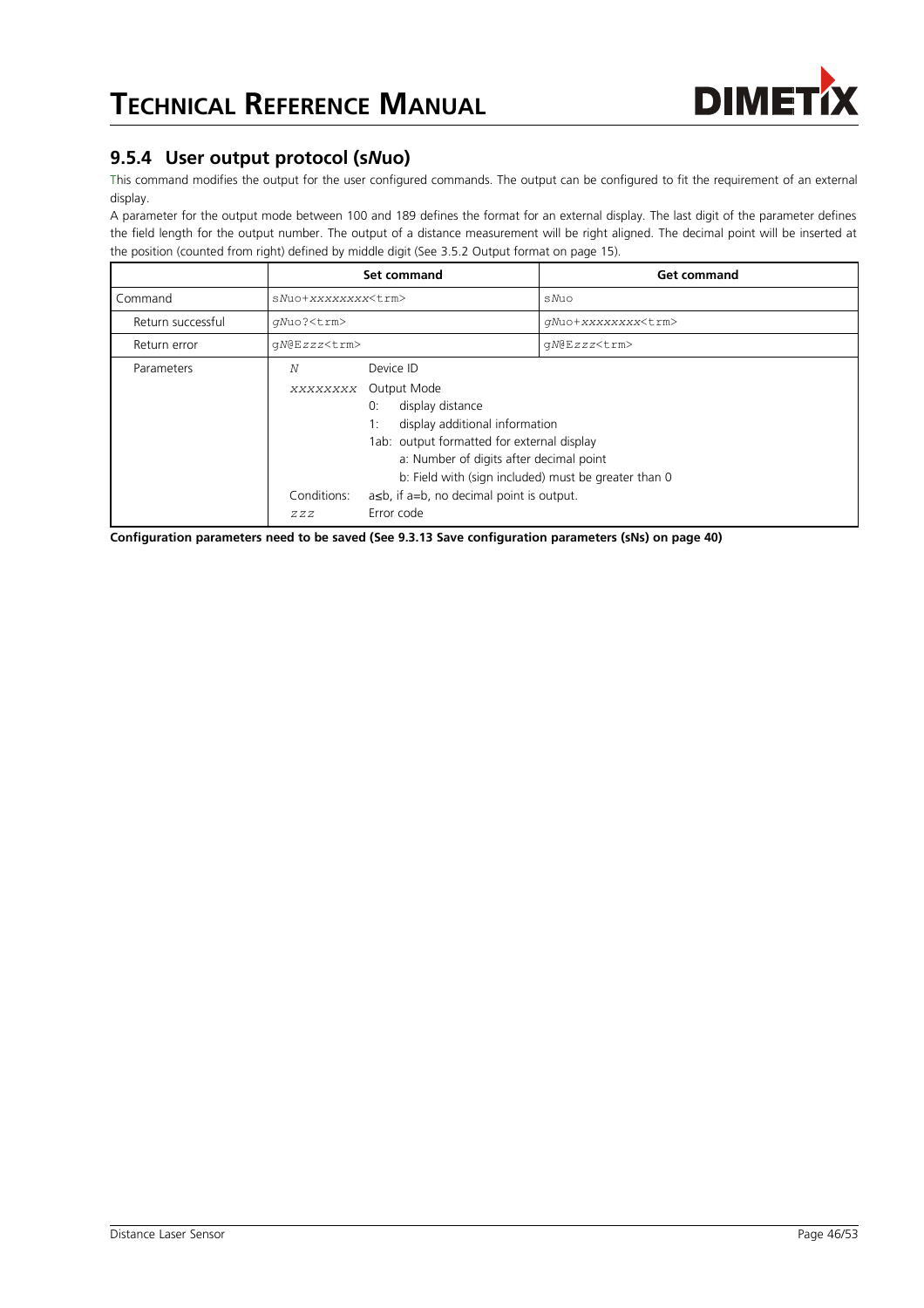

## **9.6 Error codes**

| No.        | Format       | <b>Meaning and elimination</b>                                                                                                                                   |
|------------|--------------|------------------------------------------------------------------------------------------------------------------------------------------------------------------|
| 203        | <b>@E203</b> | Wrong syntax in command, prohibited parameter in command entry or non-valid result                                                                               |
| 210        | <b>@E210</b> | Not in tracking mode, start tracking mode first                                                                                                                  |
| 211        | @E211        | Sampling too fast, set the sampling time to a larger value                                                                                                       |
| 212        | <b>@E212</b> | Command cannot be executed, because tracking mode is active, first use command sNc to stop tracking<br>mode                                                      |
| 220        | <b>@E220</b> | Communication error, check configuration settings                                                                                                                |
| 230        | <b>@E230</b> | Distance value overflow caused by wrong user configuration. Change user offset (and/or user gain)                                                                |
| 231        | <b>@E231</b> | Wrong mode for digital input status read, activate DI1                                                                                                           |
| 232        | <b>@E232</b> | Digital output 1 cannot be set if configured as digital input                                                                                                    |
| 233        | <b>@E233</b> | Number cannot be displayed. (Check output format)                                                                                                                |
| 234        | <b>@E234</b> | Distance out of range                                                                                                                                            |
| 236        | <b>@E236</b> | Digital output manual mode cannot be activated when configured as digital input                                                                                  |
| 252        | <b>@E252</b> | Temperature too high<br>(contact Dimetix if error occurs at room temperature)                                                                                    |
| 253        | <b>@E253</b> | Temperature too low<br>(contact Dimetix if error occurs at room temperature)                                                                                     |
| 254        | <b>@E254</b> | Bad signal from target, It takes too long to measure according distance. Use white surface or reflective<br>target.                                              |
| 255        | <b>@E255</b> | Received signal too weak or target lost in moving target characteristic<br>(Use different target and distances, if the problem persists, please contact Dimetix) |
| 256        | <b>@E256</b> | Received signal too strong<br>(Use different target and distances, if the problem persists, please contact Dimetix)                                              |
| 258        | <b>@E258</b> | Power supply voltage is too high                                                                                                                                 |
| 259        | <b>@E259</b> | Power supply voltage is too low                                                                                                                                  |
| 260        | <b>@E260</b> | Distance cannot be calculated because of ambiguous targets. Use clearly defined targets to measure the<br>distance.                                              |
| 263        | <b>@E263</b> | Too much light, use only Dimetix reflective target plate.<br>In moving target characteristic, distance jump occured                                              |
| 264        | <b>@E264</b> | Too much light, measuring on reflective targets not possible                                                                                                     |
| 330        | <b>@E330</b> | Acceleration of the target too strong or distance jump (in moving target characteristic only)                                                                    |
| 331        | <b>@E331</b> | Over speed of target (in moving target characteristic only)                                                                                                      |
| 360        | <b>@E360</b> | Configured measuring time is too short, set longer time or use 0                                                                                                 |
| 361        | <b>@E361</b> | Configured measuring time is too long, set shorter time                                                                                                          |
| not listed |              | Hardware failure (Contact Dimetix)                                                                                                                               |

Before contacting Dimetix, please collect as much information as possible.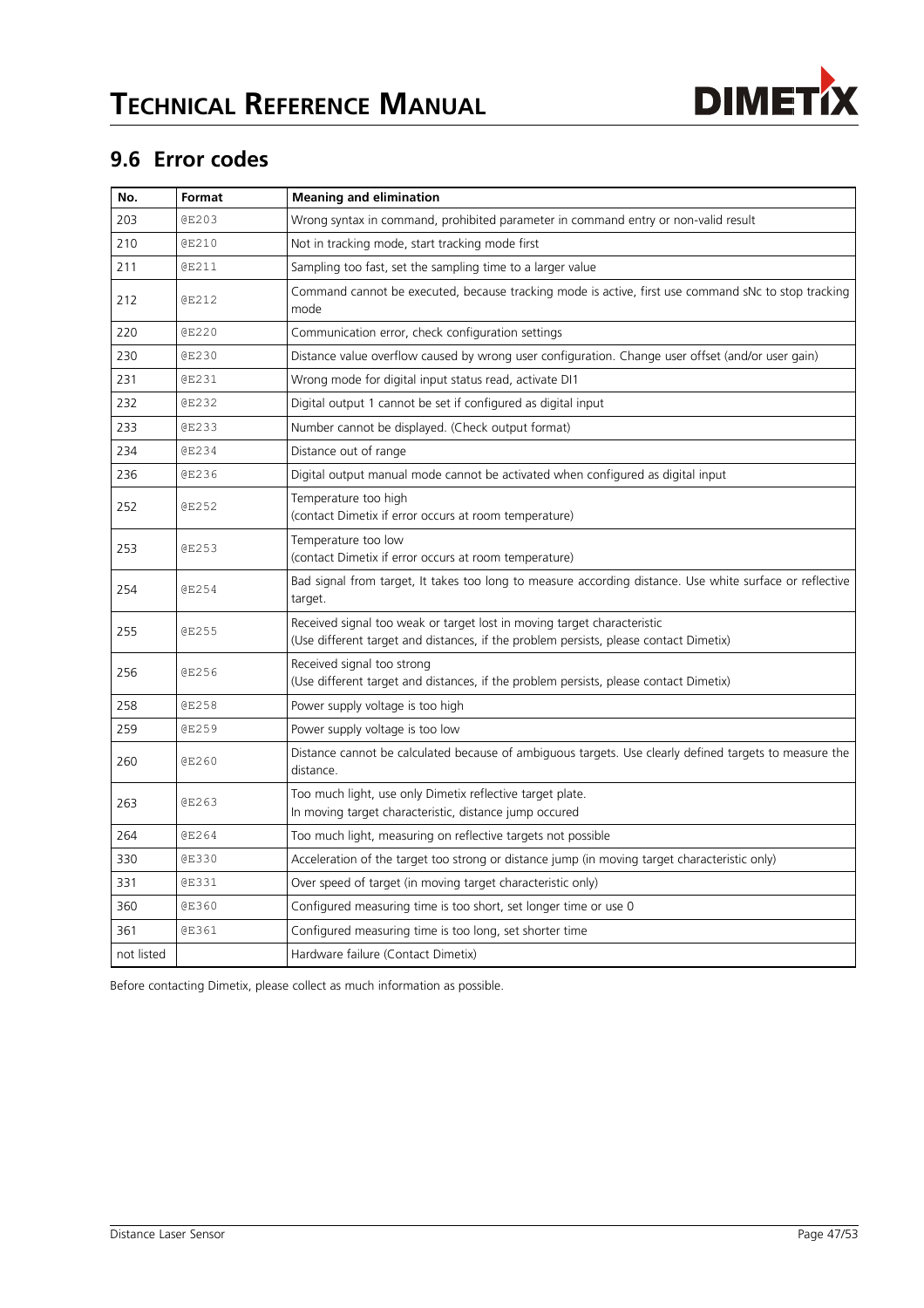

# **10 Safety instructions**

The following instructions are to enable the person responsible for the DLS-C(H)/FLS-C(H), and the user of the instrument, to anticipate and avoid operational hazards.

The DLS-C(H)/FLS-C(H) is made to be integrated into technical systems. Basic technical training is therefore essential. This device may only be operated by trained personnel.

The person responsible for the instrument must ensure that all users understand these instructions and adhere to them.

If the DLS-C(H)/FLS-C(H) is part of a system, the manufacturer of such a system is responsible for all safety-related issues, such as the manual, labeling and instruction.

### **10.1 Use of the instrument**

#### **Permitted use:**

The permitted use of the DLS-C(H)/FLS-C(H) is: measuring distances.

#### **Prohibited use:**

- 1) Use of the instrument without instruction
- 2) Use outside the stated limits
- 3) Deactivation of safety systems and removal of explanatory and hazard labels
- 4) Opening of the equipment, except to open the cover for access to the screw terminal
- 5) Carrying out modification or conversion of the product
- 6) Operation after failure in operation
- 7) Use of accessories from other manufacturers without the express approval of Dimetix
- 8) Aiming directly into the sun
- 9) Deliberate dazzling of third parties; also in the dark
- 10) Inadequate safeguards at the surveying location (e.g. when measuring on roads, etc.)
- **WARNING:** Prohibited use can lead to injury, malfunction, and material damage. It is the duty of the person responsible for the instrument to inform the user about hazards and how to counteract them. The DLS-C(H)/FLS-C(H) must not be operated until the user has been adequately instructed.

### **10.2 Limits to use**

See [5](#page-20-0) [Technical data](#page-20-0) on page [21.](#page-20-0)

#### **Environment:**

Suitable for use in an atmosphere appropriate for permanent human habitation. The device must not be used in environments such as but not limited to:

- aggressive vapor or liquids (salt, acid, poisson, etc.)
- snow and rain
- radiation (radioactive, heat, etc.)
- explosive atmosphere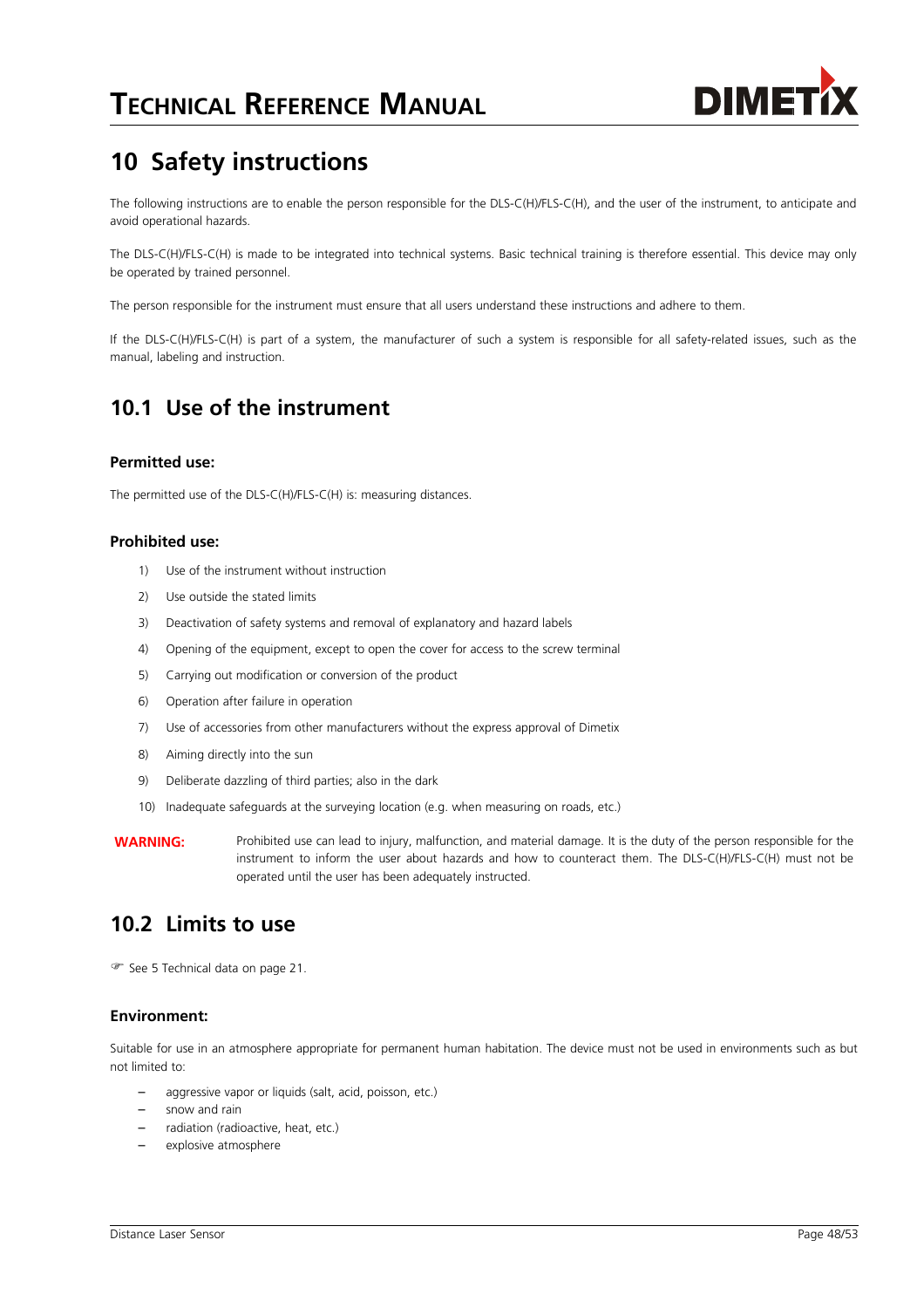

# **10.3 Areas of responsibility**

#### **Responsibilities of the manufacturer of the original equipment Dimetix AG, CH-9100 Herisau (Dimetix):**

Dimetix is responsible for supplying the product, including the Technical Reference Manual and original accessories, in a completely safe condition.

#### **Responsibilities of the manufacturer of non-Dimetix accessories:**

The manufacturers of non-Dimetix accessories for the DLS-C(H)/FLS-C(H) are responsible for developing, implementing and communicating safety concepts for their products. They are also responsible for the effectiveness of these safety concepts in combination with the Dimetix equipment.

#### **Responsibilities of the person in charge of the instrument:**

**WARNING:** The person responsible for the instrument must ensure that the equipment is used in accordance with the instructions. This person is also accountable for the deployment of personnel and for their training and for the safety of the equipment when in use.

The person in charge of the instrument has the following duties:

- 1) To understand the safety instructions for the product and the instructions in the Technical Reference Manual.
- 2) To be familiar with local safety regulations relating to accident prevention.
- 3) To inform Dimetix immediately if the equipment becomes unsafe.

#### **10.4 Hazards in use**

**WARNING:** The absence of instruction, or the inadequate provision of instruction, can lead to incorrect or prohibited use, and can give rise to accidents with far-reaching personal, material and environmental consequences.

#### **Precautions:**

All users must follow the safety instructions given by the manufacturer and the directions of the person responsible for the instrument.

**CAUTION:** Beware of erroneous distance measurements if the instrument is defective or if it has been dropped or has been misused or modified.

#### **Precautions:**

Carry out periodic test measurements, particularly after the instrument has been subject to abnormal use, and before, during and after important measurements. Make sure the DLS-C(H)/FLS-C(H) optics are kept clean.

WARNING: If labels are hidden when the DLS-C(H)/FLS-C(H) is installed, this could lead to dangerous situations.

#### **Precautions:**

Always ensure the visibility of DLS-C(H)/FLS-C(H) labels at all times or add labels in accordance with the local safety regulations.

**CAUTION:** When using the instrument for distance measurements or for positioning moving objects (e.g. cranes, building equipment, platforms, etc.) unforeseen events (e.g. breaking the laser beam) may cause erroneous measurements.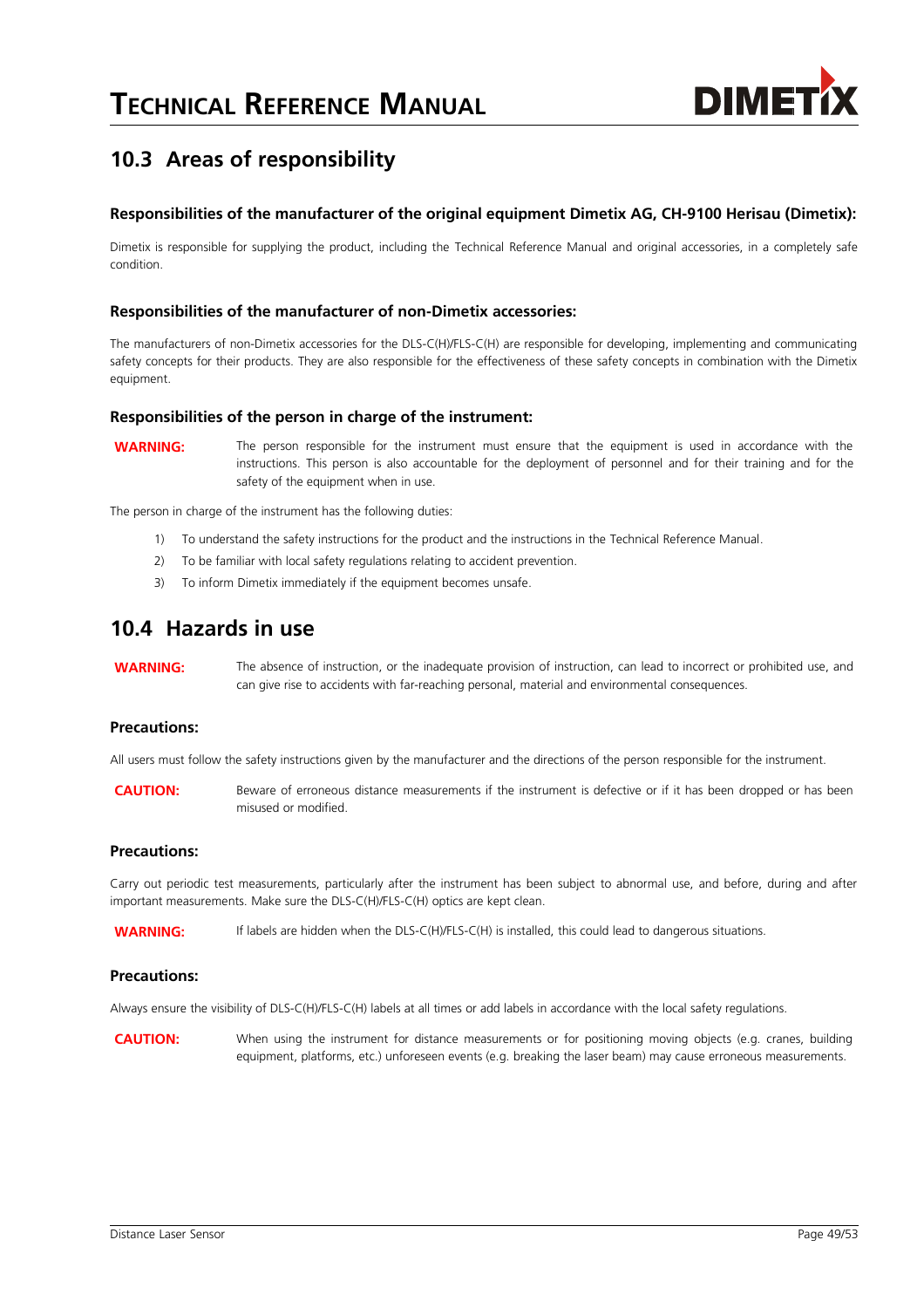

#### **Precautions:**

Only use this product as a measuring sensor, not as a control device. The system must be configured and operated in such a way that no damage will occur in the event of an erroneous measurement, malfunction of the device or power failure due to installed safety measures (e.g. safety limit switch).

**WARNING:** Operate the equipment appropriately in accordance with the regulations in force. Always prevent access to the equipment by unauthorized personnel.

#### **Precautions:**

Do not point the telescope directly at the sun.

**CAUTION:** Be careful when pointing a telescope towards the sun, because the telescope functions as a magnifying glass and can injure eyes and/or cause damage inside the DLS-C(H)/FLS-C(H).

### **10.5 Laser classification**

The DLS-C(H)/FLS-C(H) produces a visible laser beam, which emerges from the front of the instrument.

It is a Class 2 laser product in accordance with:

- IEC60825-1 (2007) "Radiation safety of laser products"
- EN60825-1 (2007) "Radiation safety of laser products"

It is a Class II laser product in accordance with:

- FDA 21CFR 1040.10 and 1040.11 (US Department of Health and Human Service, Code of Federal Regulations)

#### **Laser Class 2/II products:**

Do not stare into the laser beam or direct it towards other people unnecessarily. Eye protection is normally afforded by aversion responses including the blink reflex.

**WARNING:** Looking directly into the beam with optical aids (binoculars, telescopes) can be hazardous.

#### **Precautions:**

Do not look into the laser beam. Make sure the laser is aimed above or below eye level. (particularly with fixed installations, in machines, etc.).

**CAUTION:** Looking into the laser beam may be hazardous to the eyes.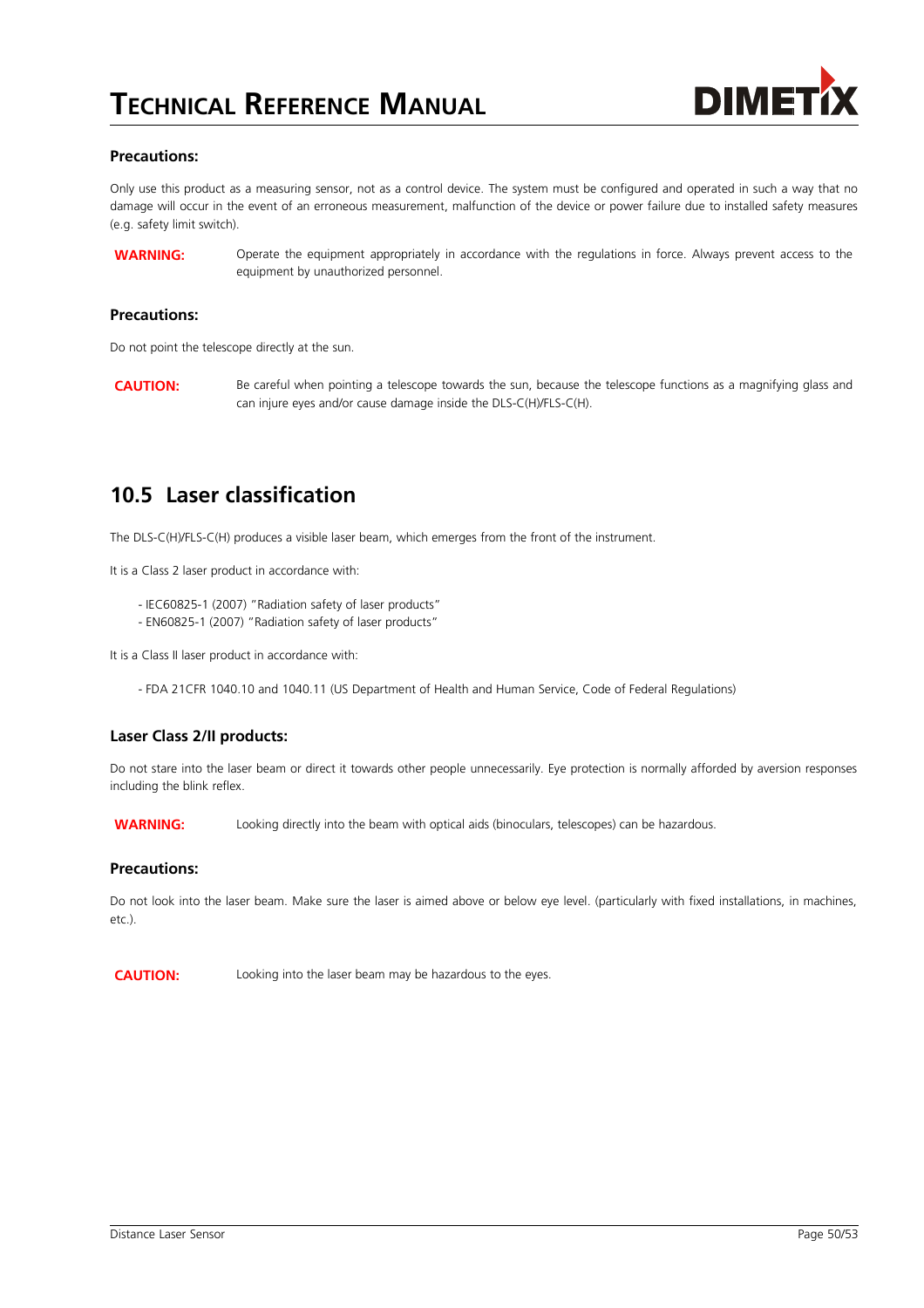

# **10.6 Electromagnetic compatibility (EMC)**

The term "electromagnetic compatibility" is taken to mean the capability of the DLS-C(H)/FLS-C(H) to function smoothly in an environment where electromagnetic radiation and electrostatic discharges are present, and without causing electromagnetic interference to other equipment.

**WARNING:** Electromagnetic radiation can cause interference in other equipment. Although the DLS-C(H)/FLS-C(H) meets the strict regulations and standards that are in force in this respect, Dimetix cannot completely exclude the possibility that interference may be caused to other equipment.

## **10.7 Producer Standards**

Dimetix hereby certifies that the product has been tested and complies with the specifications as stated in this 'Technical Reference Manual'. The test equipment used is in compliance with national and international standards. This is established by our Quality Management System. Further, the DLS-C(H)/FLS-C(H) devices are produced in compliance with 2002/95/EG «RoHS».

## **10.8 Disposal**



This symbol on the product or on its packaging indicates that this product must not be disposed of with your other household waste. Instead, it is your responsibility to dispose of the equipment by handing it over to a designated collection point for the recycling of waste electrical and electronic equipment. The separate collection and recycling of your waste equipment at the time of disposal will help to conserve natural resources and ensure that it is recycled in a manner that protects human health and the environment. For more information about where you can drop off your waste equipment for recycling, please contact your local city office, your household waste disposal service or the dealer where you purchased the product.

In countries in which Dimetix has no subsidiaries, Dimetix delegates the duty for the disposal in compliance with 2002/96/EG«WEEE» to the local dealer or to the customer, if no dealer is present.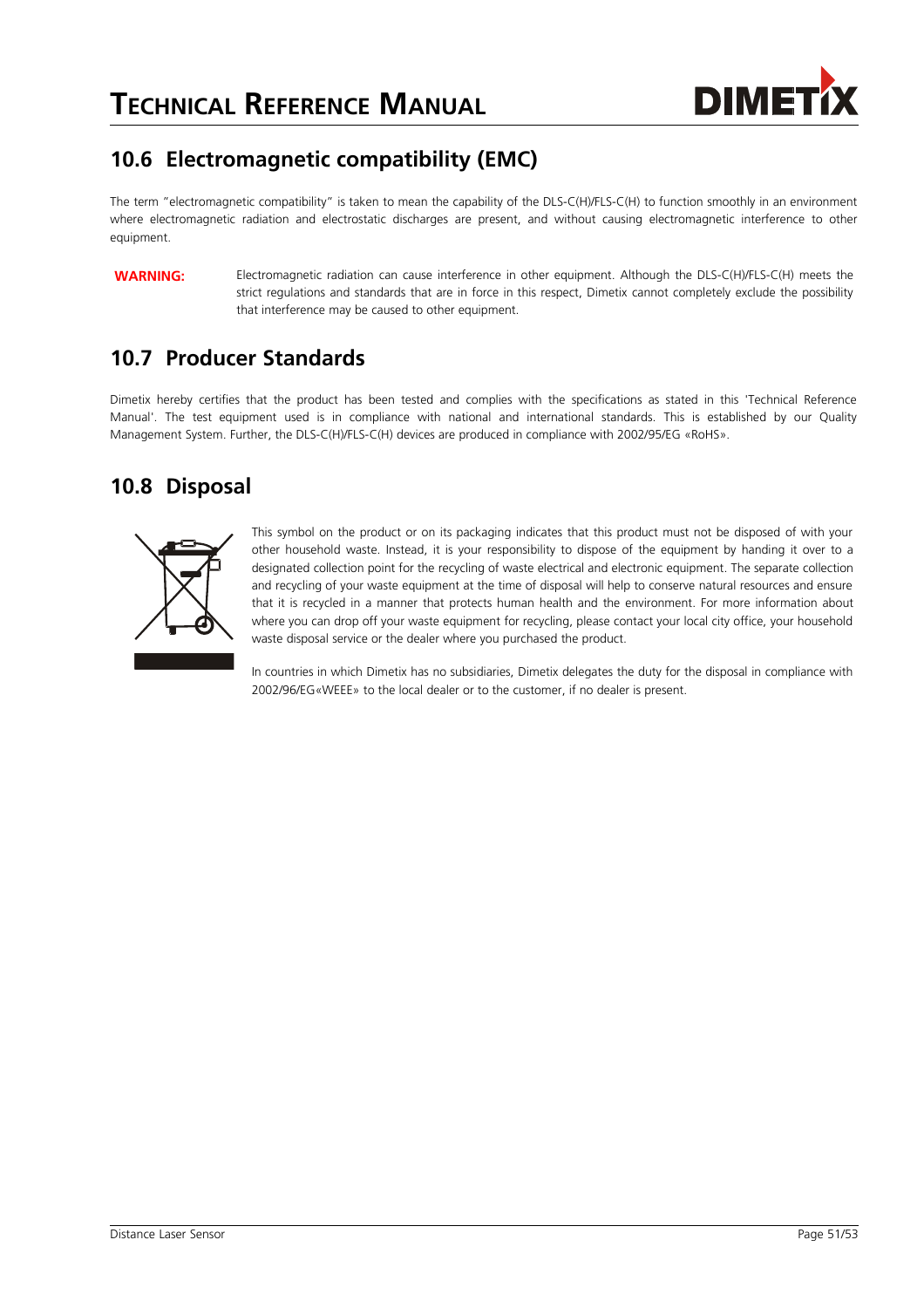

### <span id="page-51-0"></span>**10.9 Labeling**



| Type:                | <b>FLS-C 10</b>  | Type:         | <b>FLS-C 30</b>  | Type:           | <b>DLS-C 15</b> | Type:               | <b>DLS-C 30</b> |
|----------------------|------------------|---------------|------------------|-----------------|-----------------|---------------------|-----------------|
| Part No:             | 600 502          | Part No:      | 600 501          | Part No:        | 500 622         | Part No.:           | 500 621         |
| Serial No.:          | 123456           | Serial No.:   | 123456           | Serial No :     | 123456          | Serial No:          | 123456          |
| Manufactured:        | 11/2009          | Manufactured: | 11/2009          | Manufactured:   | 11/2009         | Manufactured:       | 11/2009         |
| Power:               | $9.30V / 0.6A =$ | Power:        | $9.30V / 0.6A =$ | Power:          | $9.30V/0.6A=$   | Power:              | $9.30V/0.6A=$   |
| Type:                | FLS-CH 10        | Type:         | <b>FLS-CH30</b>  | Tung: DLS-CH 15 |                 | TVDE: DLS-CH 30     |                 |
| Part No:             | 600 504          | Part No:      | 600 503          | Part No :       | 500 624         | Part No :           | 500 623         |
| Serial No :          | 123456           | Serial No :   | 123456           | Serial No :     | 123456          | Serial No:          | 123456          |
| Manufactured:        | 11/2009          | Manufactured: | 11/2009          | Manufactured:   | 11/2009         | Manufactured:       | 11/2009         |
| Power: 9.30V / 2.5A= |                  | Power:        | $9.30V/2.5A=$    | Power:          | $9.30V/2.5A=$   | Power: 930V / 2.5A= |                 |



Fig. 23: DLS-C / FLS-C label inclusive type label

|  | Fig. 24: all existing type labels |  |  |
|--|-----------------------------------|--|--|
|  |                                   |  |  |

# **10.10 Laser Specification**

| Standard applied   | EN60825-1:2007         |
|--------------------|------------------------|
|                    | IEC60825-1:2007        |
| Emitted wavelength | 620-690nm              |
| Beam divergence    | $0.16 \times 0.6$ mrad |
| Pulse duration     | $0.45x10^{-9}$ s       |
| Max. radiant power | $0.95$ mW              |

## **10.11 Maintenance**

The DLS-C(H)/FLS-C(H) is almost maintenance free. The only thing you have to do is to clean the surfaces of the lenses.

**CAUTION: Look after the surfaces of the lenses with same care that you would apply to spectacles, cameras and field glasses. Clean the optical parts (small laser output glass and the round lens) only with a clean soft glasses cleaning cloth and avoid scratching of the optical parts. All other cleanser or resolvent are not allowed.**

## **10.12 Service**

If you need to service the device, please contact Dimetix for instructions.

**CAUTION: The warranty is void if the device is opened except the cover of the screw terminal. Removing the label is also understood as opening.**